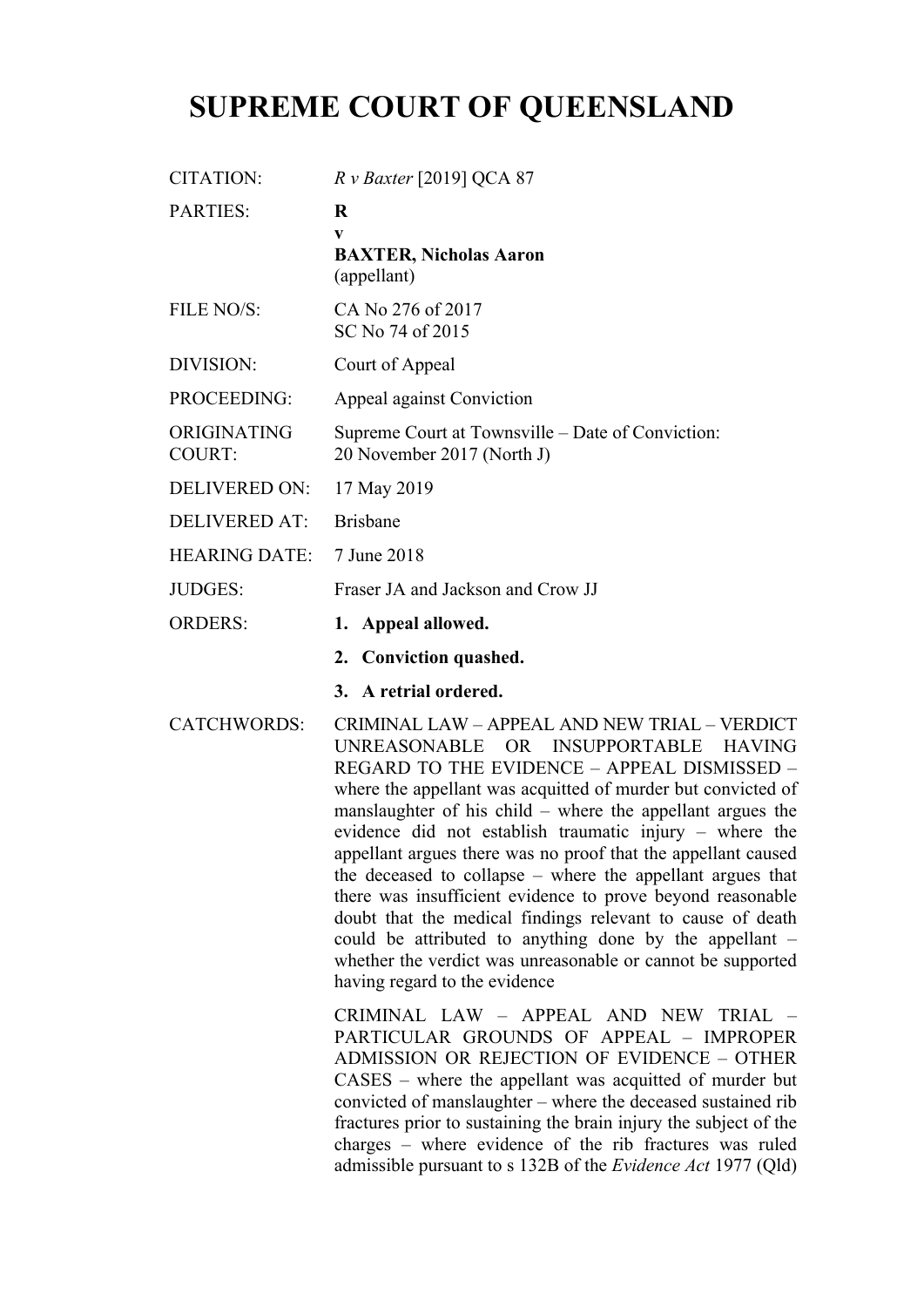subject to the need to give appropriate directions and warnings to the jury – where the appellant challenges the admissibility of the rib fracture evidence on the ground that it did not constitute evidence of the "history of the domestic relationship" because it was disputed who caused the rib fractures – whether evidence of the rib fractures sustained by the deceased should have been admitted pursuant to s 132B

CRIMINAL LAW – APPEAL AND NEW TRIAL – PARTICULAR GROUNDS OF APPEAL – IMPROPER ADMISSION OR REJECTION OF EVIDENCE – OTHER CASES – where the appellant was acquitted of murder but convicted of manslaughter – where the deceased sustained rib fractures prior to sustaining the brain injury the subject of the charges – where the evidence of the rib fractures was ruled admissible pursuant to s 132B of the *Evidence Act* 1977 (Qld) subject to the need to give appropriate directions and warnings to the jury – where the trial judge declined to exercise the discretion in s 130 of the *Evidence Act* 1977 (Qld) as unfairly prejudicial – where the appellant challenges the decision not to exclude the evidence as unfairly prejudicial – where the appellant argues the admission of the rib fracture evidence as relevant evidence of the history of the domestic relationship carried with it a high risk of impermissible reasoning that the appellant caused the death of the deceased – whether it was unfair to the appellant for the rib fracture evidence to be admitted – whether the trial judge erred in failing to exclude the rib fracture evidence pursuant to s 130 of the *Evidence Act* 1977 (Qld)

CRIMINAL LAW – APPEAL AND NEW TRIAL – PARTICULAR GROUNDS OF APPEAL MISDIRECTION AND NON-DIRECTION – PARTICULAR CASES – OTHER MATTERS – where the deceased sustained rib fractures prior to sustaining the brain injury the subject of the charges – where the evidence of the rib fractures was ruled admissible pursuant to s 132B of the *Evidence Act* 1977 (Qld) subject to the need to give appropriate directions and warnings to the jury – whether the trial judge erred in the directions given to the jury as to the manner in which the rib fractures could be used

*Criminal Code* (Qld), s 23, s 293, s 302(1)(a) *Evidence Act* 1977 (Qld), s 130, s 132B

*Attorney-General v B* [2003] 1 Qd R 114; [2001] QCA 169, cited *BBH v The Queen* (2012) 245 CLR 499; [2012] HCA 9, cited *Dasreef Pty Ltd v Hawchar* (2011) 243 CLR 588; [2011] HCA 21, cited *Harriman v The Queen* (1989) 167 CLR 590; [1989] HCA 50, cited *HML v The Queen* (2008) 235 CLR 334; [2008] HCA 16, cited *Lane v The Queen* (2018) 92 ALJR 689; [2018] HCA 28, cited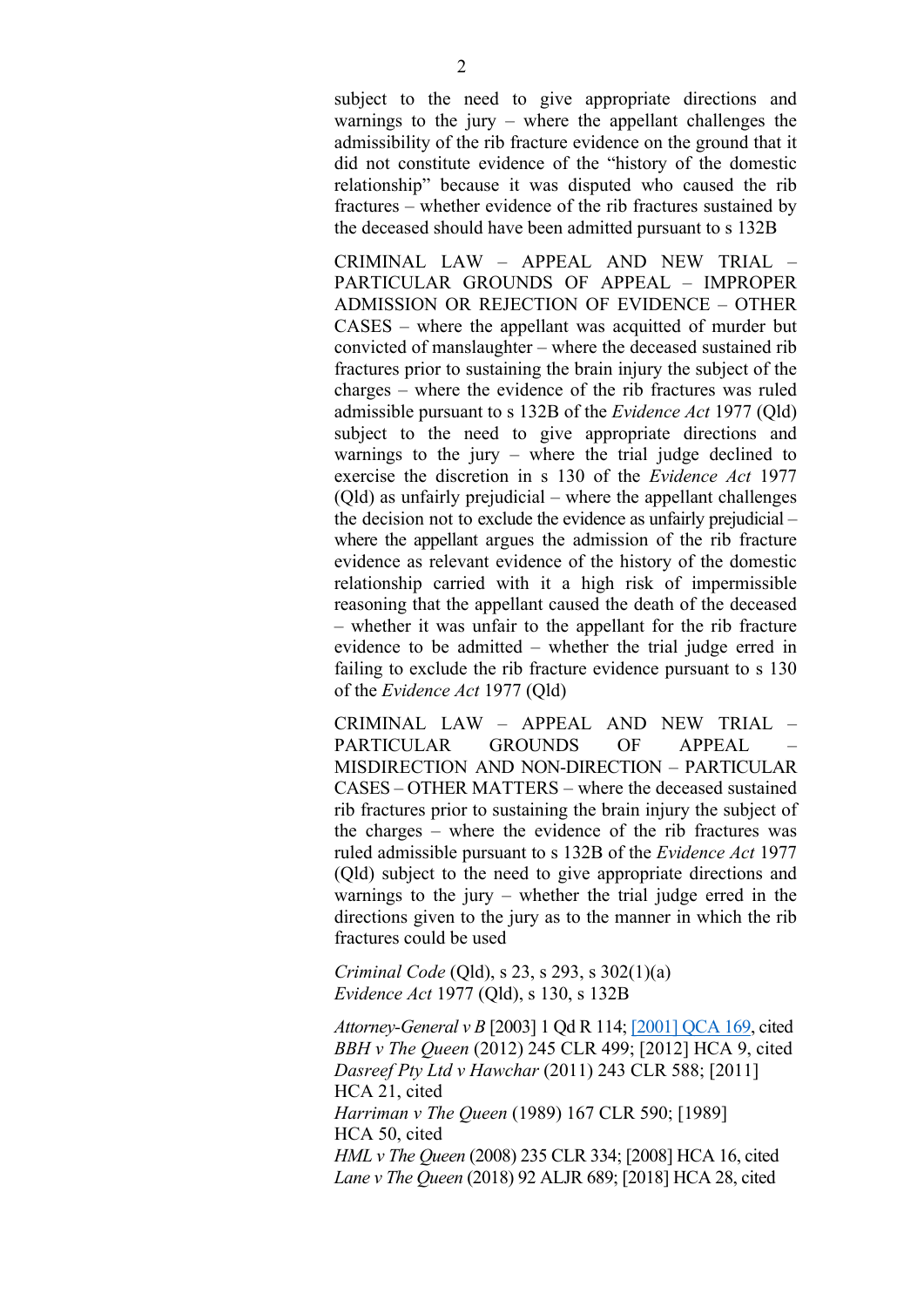*M v The Queen* (1994) 181 CLR 487; [1994] HCA 63, cited *OKS v Western Australia* (2019) [2019] HCA 10; [2019] HCA 10, cited *Pfennig v The Queen* (1995) 182 CLR 461; [1995] HCA 7, cited *R v Baden-Clay* (2016) 258 CLR 308; [2016] HCA 35, cited *R v Bauer* (2018) 92 ALJR 846; [2018] HCA 40, cited *R v Bonython* (1984) 38 SASR 45, cited *R v Klamo* [2008] 18 VR 644; [2008] VSCA 75, cited *R v Mackie* (1973) 57 Cr App R 453, cited *R v Macphee* [2005] QCA 175, cited *R v Mills* [1986] 1 Qd R 77, cited *R v Reed* [2014] QCA 207, cited *R v Shoesmith* [2011] QCA 352, cited *R v Sica* [2014] 2 Qd R 168; [2013] QCA 247, cited *R v Summers* [1990] 1 Qd R 92; [1989] QSCCCA 182, cited *Roach v The Queen* (2011) 242 CLR 610; [2011] HCA 12, cited *Shepherd v The Queen* (1990) 170 CLR 573; [1990] HCA 56, cited *SKA v The Queen* (2011) 243 CLR 400; [2011] HCA 13, cited *Wilson v The Queen* (1970) 123 CLR 334; [1970] HCA 17, cited COUNSEL: P J Callaghan SC, and L Crowley, for the appellant M R Byrne QC for the respondent SOLICITORS: Michael Bowe Solicitor for the appellant Director of Public Prosecutions (Queensland) for the respondent

- [1] **FRASER JA:** I have had the advantage of reading my colleagues' reasons in draft. For the reasons given by Jackson J, I too would dismiss the appeal on ground 1, allow the appeal on ground 2(b), set aside the conviction, and order a new trial.
- [2] **JACKSON J:** Except to the extent necessary to explain these reasons, I adopt the summary of the factual circumstances and evidence in this case contained in the reasons of Crow J.
- [3] Although the appellant's plea of not guilty to the charge of the offence of murder raised the general issue on all matters of fact, there were three questions of substance to be resolved, in order to decide his guilt. First, were the jury satisfied beyond reasonable doubt that the appellant "caused the death"<sup>1</sup> of his six week old son, Matthew ("the deceased"), either by shaking him, or by striking his head, or causing an impact of his head against some surface on 3 November 2011, so as to cause injuries inside his cranium that resulted in subdural and subarachnoid haemorrhaging, and generalised swelling of his brain, which in turn caused a cardiorespiratory arrest that caused the death? Second, if "yes" to the first question, were the jury satisfied beyond reasonable doubt that the appellant "intend[ed] to cause the death" of the deceased, or "intend[ed] to do... [him] grievous bodily harm"?<sup>2</sup> Third, if "yes" to the first question but "no" to the second question, were the jury satisfied beyond reasonable doubt that the death was not "an event that… [the

<sup>1</sup> *Criminal Code Act* 1899 (Qld), s 293.

<sup>2</sup> *Criminal Code Act* 1899 (Qld), s 302(1)(a).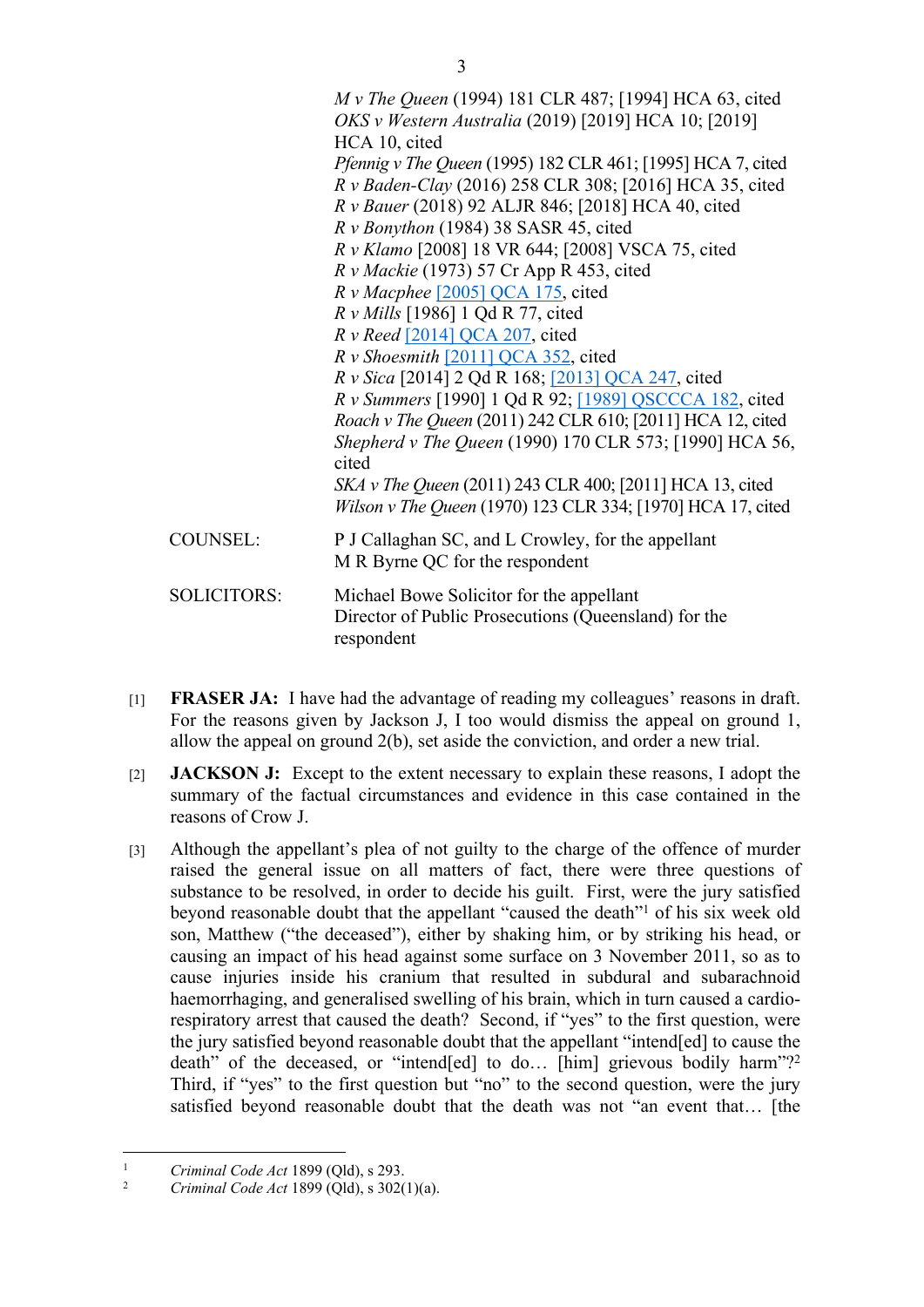appellant did] not intend or foresee as a possible consequence and an ordinary person would not reasonably foresee as a possible consequence".<sup>3</sup>

- [4] The appellant gave evidence and called witnesses. His defence, in accordance with that evidence, and his counsel's address, was not that he had caused the deceased's death but did not foresee the injuries. It was that he did not shake, strike or cause any impact to the deceased's head and did not cause the injuries or the death. However, the trial judge directed the jury to consider the third question.<sup>4</sup>
- [5] The jury's verdict of manslaughter necessarily means that they answered "yes" to the question whether the appellant caused the injuries and the death, "no" to whether he intended to cause the death or do the deceased grievous bodily harm and "yes" to the question whether they were not satisfied that the death was an event that the appellant had not foreseen as a possible consequence and an ordinary person would not reasonably foresee as a possible consequence.

# **Ground 2**

- [6] Ground 2 of the amended notice of appeal is that the trial judge erred:
	- (a) in ruling admissible, pursuant to s 132B of the *Evidence Act* 1977 (Qld), evidence of rib fractures sustained by the deceased, alternatively;
	- (b) in failing to exclude, pursuant to s 130 of the *Evidence Act* 1977 (Qld), evidence of fractures sustained by the deceased, alternatively;
	- (c) in the directions given to the jury as to the manner in which evidence of the rib fractures could be used.
- [7] On 10 October 2017, the trial judge dismissed an application made under s 590AA of the *Criminal Code* 1899 (Qld) to exclude the evidence of rib fractures sustained by the deceased in the period between seven days and three weeks before 3 November 2011 when he suffered a catastrophic cardio-respiratory arrest, leading to his death a few days later. The rib fracture evidence comprised physical evidence of medical diagnostic images taken by x-ray, expert opinion evidence of medical practitioners that those images showed rib fractures and expert opinion evidence of medical practitioners as to the cause of the rib fractures. However, it should not be overlooked that there was a third component of the rib fracture evidence adduced by the prosecution, namely that in the period during which the rib fractures occurred, in effect, the deceased was exclusively cared for by the appellant and his wife whose evidence was that, subject to one possible exception, there was no event that occurred while she was present and caring for the deceased that might have caused the rib fractures.
- [8] The prosecution contended the rib fracture evidence was admissible against the appellant on his trial for murder or manslaughter of the deceased on three bases: first as "propensity" evidence at common law; second, as "relationship" evidence at common law; and third, as evidence of the "history of a domestic relationship" between the appellant and the deceased within the meaning of s 132B of the

<sup>3</sup> *Criminal Code Act* 1899 (Qld), s 23.

<sup>4</sup> Appeal Books ("AB") page 1827 lines 30 – page 1828 line 5.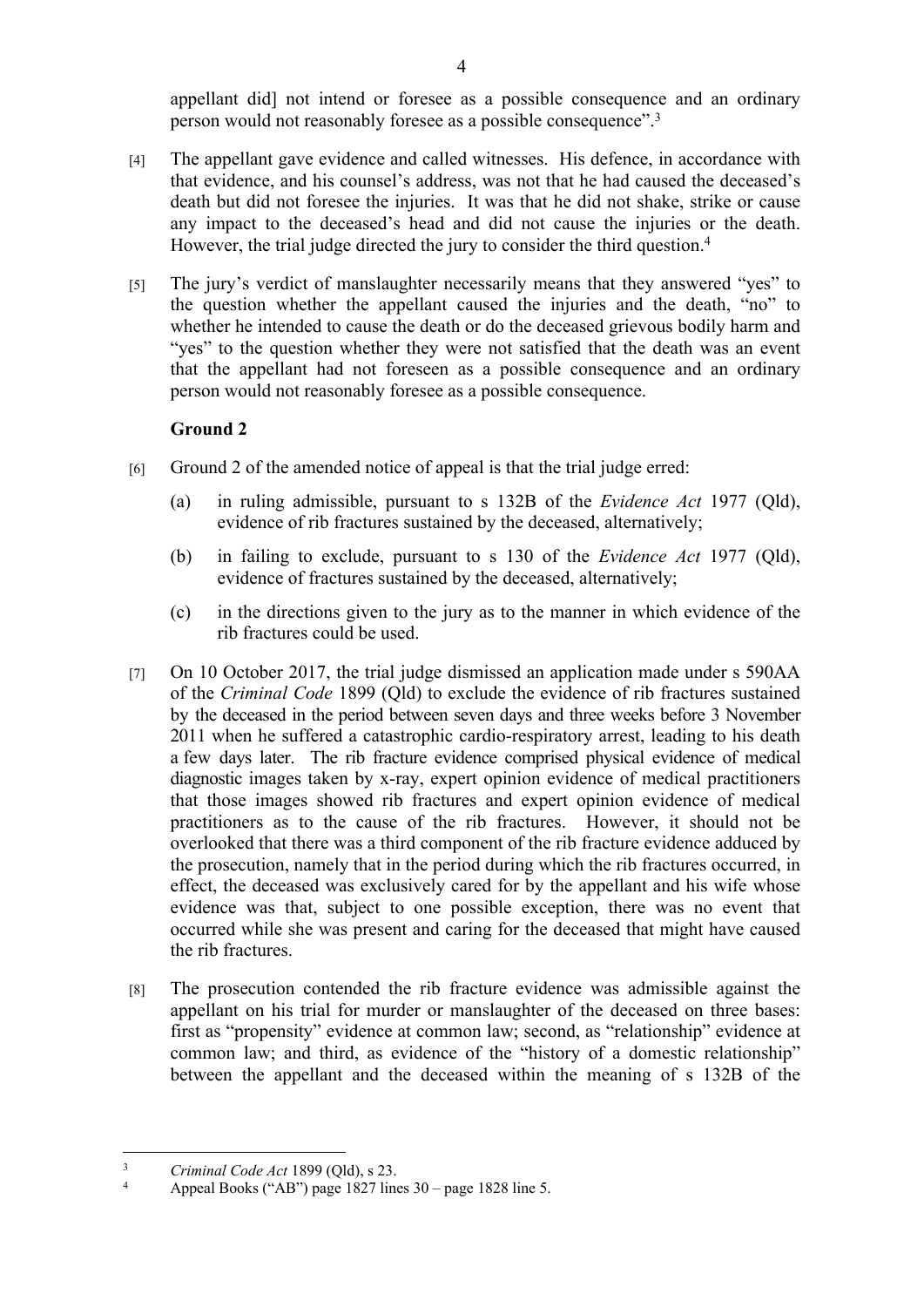*Evidence Act* 1977 (Qld). The trial judge rejected the first two bases of tender, but accepted that the evidence was admissible under s 132B.<sup>5</sup>

# **Ground 2(a)**

- [9] By ground 2(a), the appellant challenges that decision. I observe that by its written submissions, the respondent contends that the evidence was admissible, in any event, as propensity evidence and in proof of the mental element required for a conviction of murder.<sup>6</sup> That is a challenge to the trial judge's decision as to the permissible basis to admit the rib fracture evidence. The respondent's contention on this point may be put to one side until later in these reasons.
- [10] The trial judge's reasoning that the evidence was admissible under s 132B concluded as follows:

"Subject to the need to give appropriate directions and warnings to the jury with respect to propensity evidence and appropriate instructions to the jury that the basis of the tender is to serve the purpose of s 132B, that is to provide relevant evidence of a history of a relationship so that the event or events contended by the prosecution on the 3rd of November are not seen as isolated events out of a context, … I hold that this evidence is admissible on this ground."<sup>7</sup>

- [11] The evidence led on the application and at the trial informs the arguments of the parties on appeal as to three contextual matters. First, it was not in dispute that the x-rays were physical evidence tendered by the prosecution that showed some evidence of rib fractures having been suffered by the deceased. Second, it was in dispute that any rib fractures were caused by the mechanism opined by prosecution's medical expert witnesses, namely that the deceased's rib cage had been encircled and compressed or, for the fractures on the front, that there had been some direct application of force. Third, it was in dispute that the appellant had engaged in any such compression or direct application of force.
- [12] Section 132B(1) applies s 132B to criminal proceedings for a range of different offences, including murder and manslaughter. Section 132B(2) provides as follows:

"Relevant evidence of the history of the domestic relationship between the defendant and the person against whom the offence was committed is admissible in evidence in the proceeding."

[13] The appellant challenges whether the rib fracture evidence was relevant evidence of the "history of the domestic relationship" between the appellant and the deceased, on the ground that it did not establish that the appellant was the person who caused the rib fractures. The appellant submits that any conclusion that he was the person responsible was speculation, notwithstanding the evidence of his wife to the effect that she had not caused any rib fractures, generally speaking,<sup>8</sup> and other evidence that he had opportunity alone with the deceased to do so.<sup>9</sup>

<sup>5</sup> AB pages 67-68.

<sup>6</sup> Outline of submissions on behalf of respondent, [82].

<sup>7</sup> AB page 68 lines 40-45.

<sup>8</sup> See paragraph 63 below.

<sup>9</sup> See paragraphs 61 and 62 below.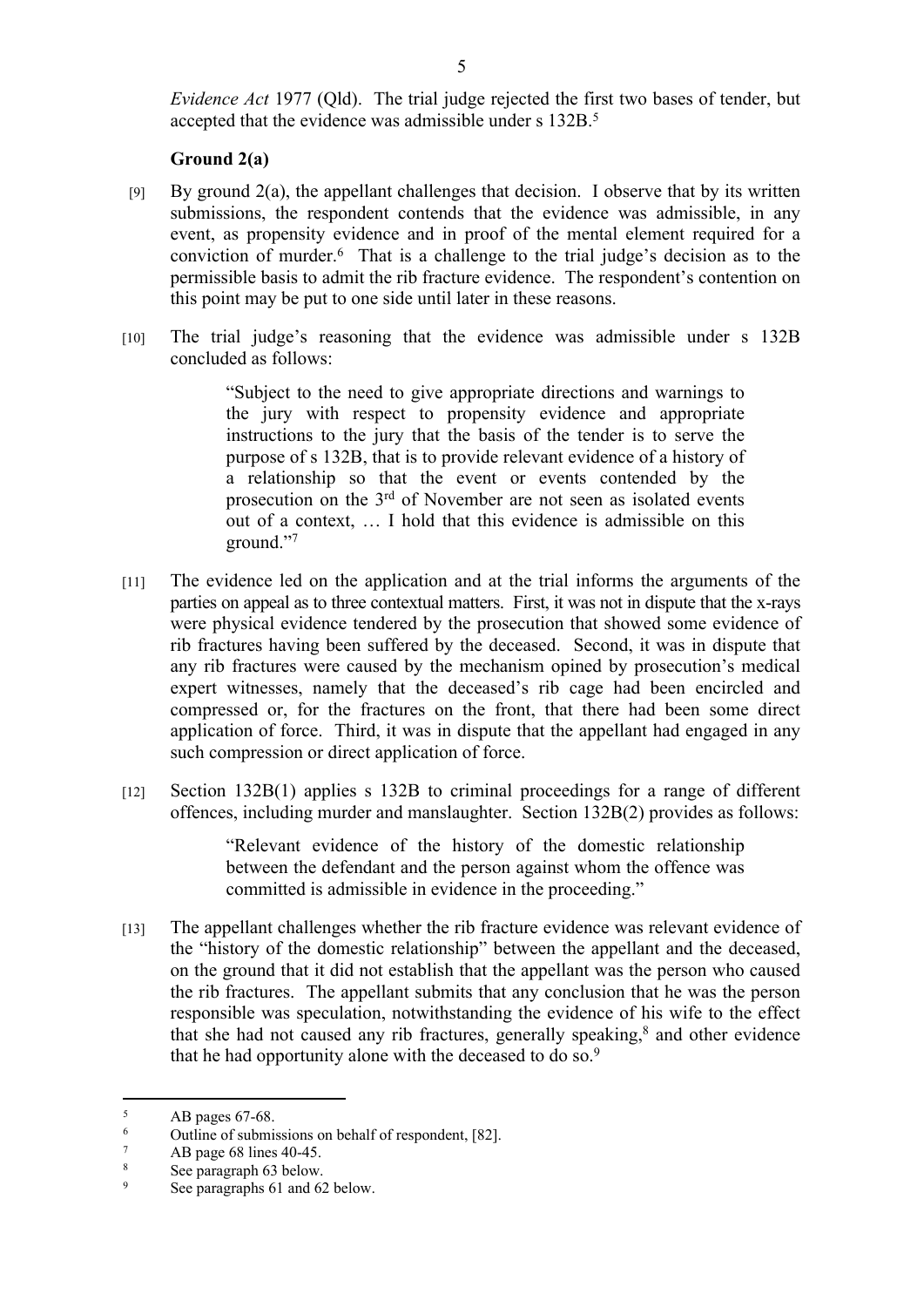- [14] Ultimately, the appellant's argument is that in the absence of conclusive or stronger proof that the appellant caused the rib fractures, the evidence did not amount to evidence of the "history of the domestic relationship" between the appellant and the deceased, within the meaning of s 132B(2).
- [15] There is no doubt that there was a "domestic relationship" between the appellant and the deceased as father and infant son living together as part of a family. The respondent submits that a past incident occurring in the course of that relationship will qualify as "history" of the domestic relationship. Further, the respondent submits that although the rib fracture evidence could only by used by the jury if they were satisfied that the appellant was the person responsible for inflicting the rib fractures, that does not mean that the rib fracture evidence was inadmissible, unless it was first proved that the appellant was the person responsible.
- [16] In my view, the respondent's submissions should be accepted. There is a similarity between relevant evidence of the "history of domestic relationship" admitted under s 132B and "propensity" evidence admissible at common law in proof of the offence charged, although their spheres of operation differ as to the purposes for which they may be used. In the case of admissible propensity evidence, where the evidence is in dispute, "it is still relevant to prove the commission of the acts charged",<sup>10</sup> although it must be kept in mind that admissibility in that context also requires that, if the evidence is accepted, "there is [no] rational view of the evidence that is consistent with the innocence of the accused", sometimes described as "the *Pfennig test*".<sup>11</sup>
- [17] It was held in *Roach v The Queen*<sup>12</sup> that the *Pfennig* test is not a condition of admissibility of evidence led under s 132B(2) because "the sole basis to be applied for admissibility, relevance, is clearly stated".<sup>13</sup> Compare also  $R v$  Reed, <sup>14</sup> where an objection to evidence based on similar grounds to the present point was rejected.
- [18] It follows, in my view, that the appellant's challenge to the admissibility of the rib fracture evidence on the ground that it could not constitute evidence of the "history of the domestic relationship" between the appellant and the deceased, because it was disputed that the appellant was the person who caused the rib fractures, must fail.

# **Ground 2(b)**

- [19] Ground 2(b) challenges the trial judge's decision to admit the rib fracture evidence, subject to the need to give appropriate directions and warnings to the jury with respect to propensity evidence on the limited basis that the event or events contended for by the prosecution on 3 November were not to be seen as isolated events out of context.
- [20] Section 130 of the *Evidence Act* 1977 (Qld) provides:

<sup>10</sup> *Pfennig v The Queen* (1995) 182 CLR 461, 482.

<sup>11</sup> *Pfennig v The Queen* (1995) 182 CLR 461, 483; see *HML v The Queen* (2008) 235 CLR 334, 383 [107]; *BBH v The Queen* (2012) 245 CLR 499, 534 [106].

<sup>&</sup>lt;sup>12</sup> (2011) 242 CLR 610.

<sup>13</sup> *Roach v The Queen* (2011) 242 CLR 610, 622 [31].

<sup>[2014]</sup> QCA 207, [38].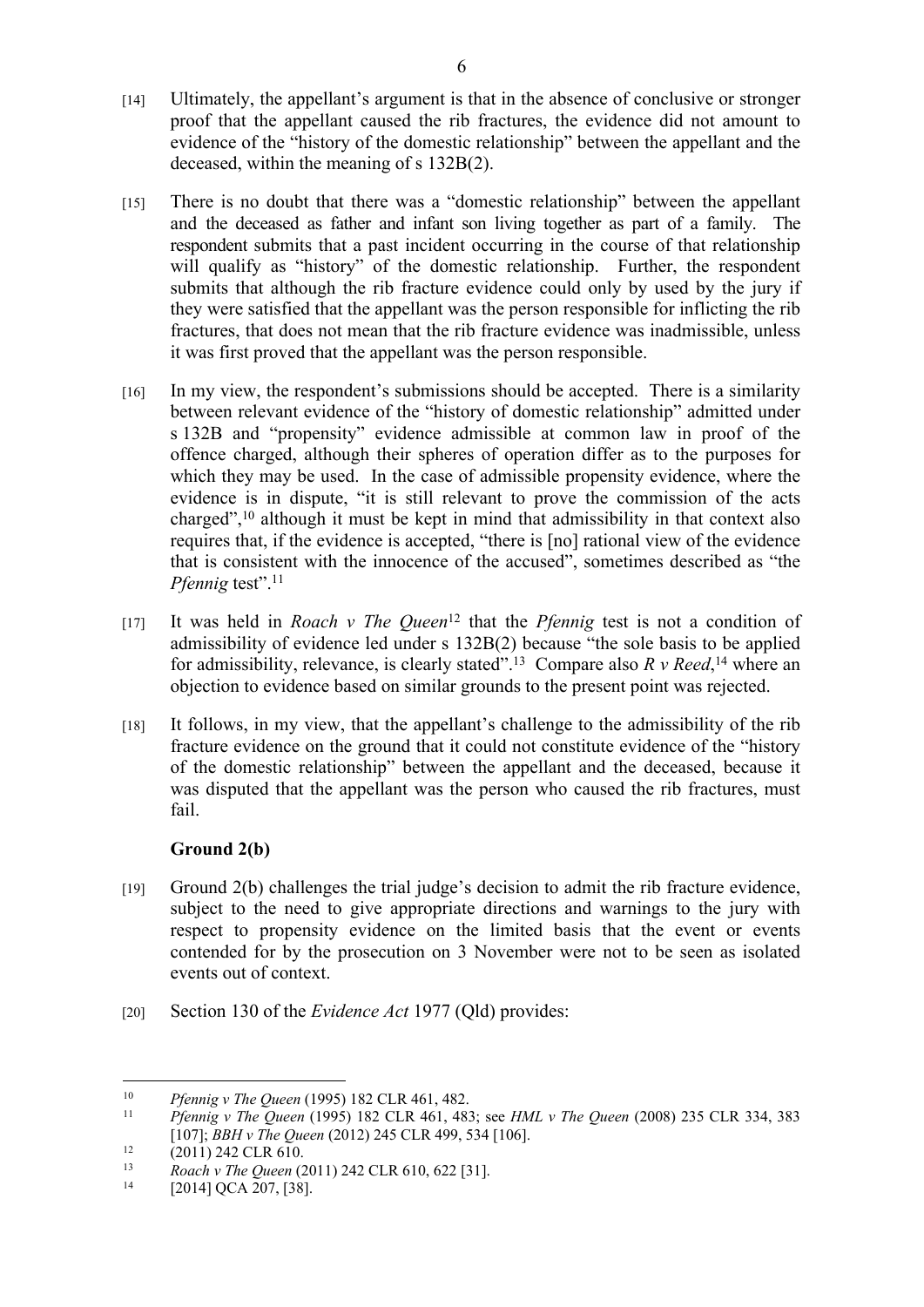"Nothing in this Act derogates from the power of the court in a criminal proceeding to exclude evidence, if the court is satisfied that it would be unfair to the person charged to admit that evidence."

[21] The trial judge determined the application under s 130 to exclude the rib fracture evidence otherwise admissible under s 132B as follows:

> "I would decline to exercise any residual power at all or under s 130 of the *Evidence Act* to exclude the evidence as unfairly prejudicial. In my view, a fair trial can be had, provided no improper use is made of the evidence and appropriate instructions and warnings are given. As a consequence, I rule against the defendant's application."<sup>15</sup>

- [22] In reaching a conclusion as to the exclusion of evidence under s 130, the question is whether the court is satisfied that it would be unfair to the person charged. What is unfair will be informed by what is fair both to the person charged and to the prosecution. That assessment can only be made having regard to the use or likely use of the evidence and the other evidence to be called at the trial, to the extent that it is known.
- [23] In the present case, the trial judge expressed that use to be so that the event or events contended by the prosecution on 3 November are not seen as isolated events out of context.
- [24] However, so far as the prosecution was concerned, the evidence of the rib fractures was to be used as:

"a compelling graduation in the injuries with (sic) which the jury can have regard to in placing the injuries on the 3<sup>rd</sup> November in their proper context".<sup>16</sup>

- [25] Sometimes the drawing of distinctions between what may be called "similar fact" or "propensity" evidence, or "relationship" evidence, and the use or uses of those different expressions in different contexts, serves to confuse rather than to clarify.<sup>17</sup> But in all contexts, in considering the admission of such evidence, including under s 132B, it is critical to keep the use to which the evidence in question may be put squarely in mind, as was done in the case of propensity evidence, for example, by *Harriman v The Queen*<sup>18</sup> In my view, it is equally important to keep those uses in mind in considering whether the evidence should be excluded as a matter of discretion, including under s 130.
- [26] In the present case, to describe the rib fracture evidence as admissible so that the event or events of 3 November were not seen as isolated events out of context did not grapple with the clearly stated intention of the prosecution to use the rib fracture evidence as part of a course of conduct alleged against the appellant, described by the prosecution as a compelling graduation in the injuries sustained by the deceased at the hands of the appellant, with the end point of the death of the deceased from the event or events of 3 November 2011.

<sup>&</sup>lt;sup>15</sup> AB page 69 lines 1-5.<br> $^{16}$  AB page 59 line 22-2

<sup>&</sup>lt;sup>16</sup> AB page 59, line 22-23.<br><sup>17</sup> HML v The Queen (2009)

<sup>17</sup> *HML v The Queen* (2008) 235 CLR 334, 388 [125].

<sup>(1989) 167</sup> CLR 590.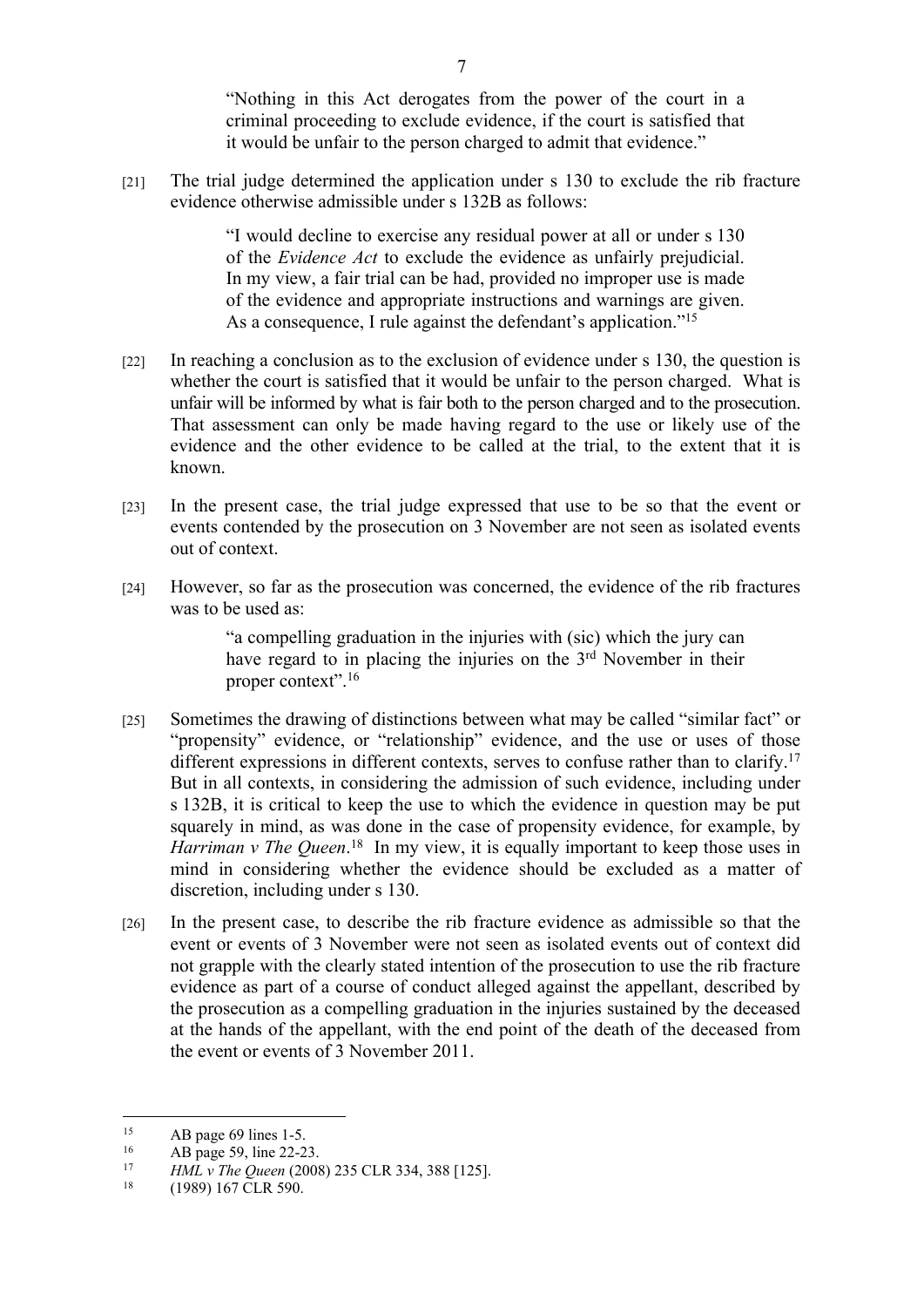[27] That is to say, the prosecution intended to use the rib fracture evidence as propensity evidence of the appellant having inflicted injuries upon the deceased on 3 November. Once that point is reached, it is difficult to understand the basis of the trial judge's ruling on the application of s 130. In *Harriman*, Dawson J said:

> "A close examination of the cases decided in an effort (ultimately unsuccessful) to avoid the forbidden chain of reasoning will show that when propensity evidence was admitted it was in general because of its relevance as propensity evidence, whatever other label was put upon  $it$ ."19

- [28] The trial judge's reference to admission of the rib fracture evidence so that the charged acts "are not seen as isolated events out of context" may be traced to the reasoning in *Roach*, <sup>20</sup> *HML*, <sup>21</sup> and earlier cases. The question in *Roach* was somewhat different from the present case. The charge was one count of assault occasioning bodily harm. Roach and the complainant had been in an intermittent sexual relationship for two and a half years prior to the alleged assault. Roach was the complainant's carer for some of that time. The disputed evidence was of many assaults by Roach upon the complainant, as she summarised them: "if [Roach] had more than one too many Chardonnays. I always copped a flogging."<sup>22</sup> As the reasons in the High Court recognised, such evidence was sometimes admitted as "relationship" evidence at common law. In the Court of Appeal in *Roach*, it was held that although the prosecution disclaimed reliance on propensity, in reality it sought to use the evidence as evidence of Roach's "disposition to aggression" towards the complainant.<sup>23</sup> It was held that although the evidence should be identified as showing that particular propensity, it also made Roach's conduct in relation to the alleged offence "intelligible and not out of the blue".<sup>24</sup>
- [29] In the present case, the trial judge reasoned that the evidence should not be admitted as propensity evidence at common law, in particular on the issue of intention to cause death or do grievous bodily harm for the offence of murder, because it was neither sufficiently probative on the issue of intent, and because he did not accept it was sufficiently probative to outweigh the possible prejudice to the appellant.
- [30] In so finding, the trial judge reasoned that the rib fracture evidence:

"At its highest, … is probative of a propensity to offer violence and, as submitted by the prosecutor, perhaps, increasing levels of physical violence by reason of the inference that successively greater degrees of forces were applied".

[31] It cannot be said, therefore, that the trial judge ignored or misunderstood the prejudicial effect to the appellant of admitting the evidence. However, the reasons do not disclose any further analysis of why that effect was not considered to be unfair to the appellant under s 130.

<sup>&</sup>lt;sup>19</sup> (1989) 167 CLR 590, 600.<br>
<sup>20</sup> (2011) 242 CLR 610, 619

<sup>&</sup>lt;sup>20</sup> (2011) 242 CLR 610, 619 [22] and 625-626 [48].<br><sup>21</sup> (2008) 235 CLB 334, 393 [148] 401-402 [180]

<sup>21</sup> (2008) 235 CLR 334, 393 [148], 401-402 [180]-[181], 415 [241], 444-445 [319], 449 [328], 478 [425], 489 [472].

<sup>&</sup>lt;sup>22</sup> (2011) 242 CLR 610, 618 [20].

<sup>23</sup> (2011) 242 CLR 610, 619 [22].

<sup>24</sup> (2011) 242 CLR 610, 625 [45]. Compare *HML v The Queen* (2008) 235 CLR 334, 496-498 [498]-[501].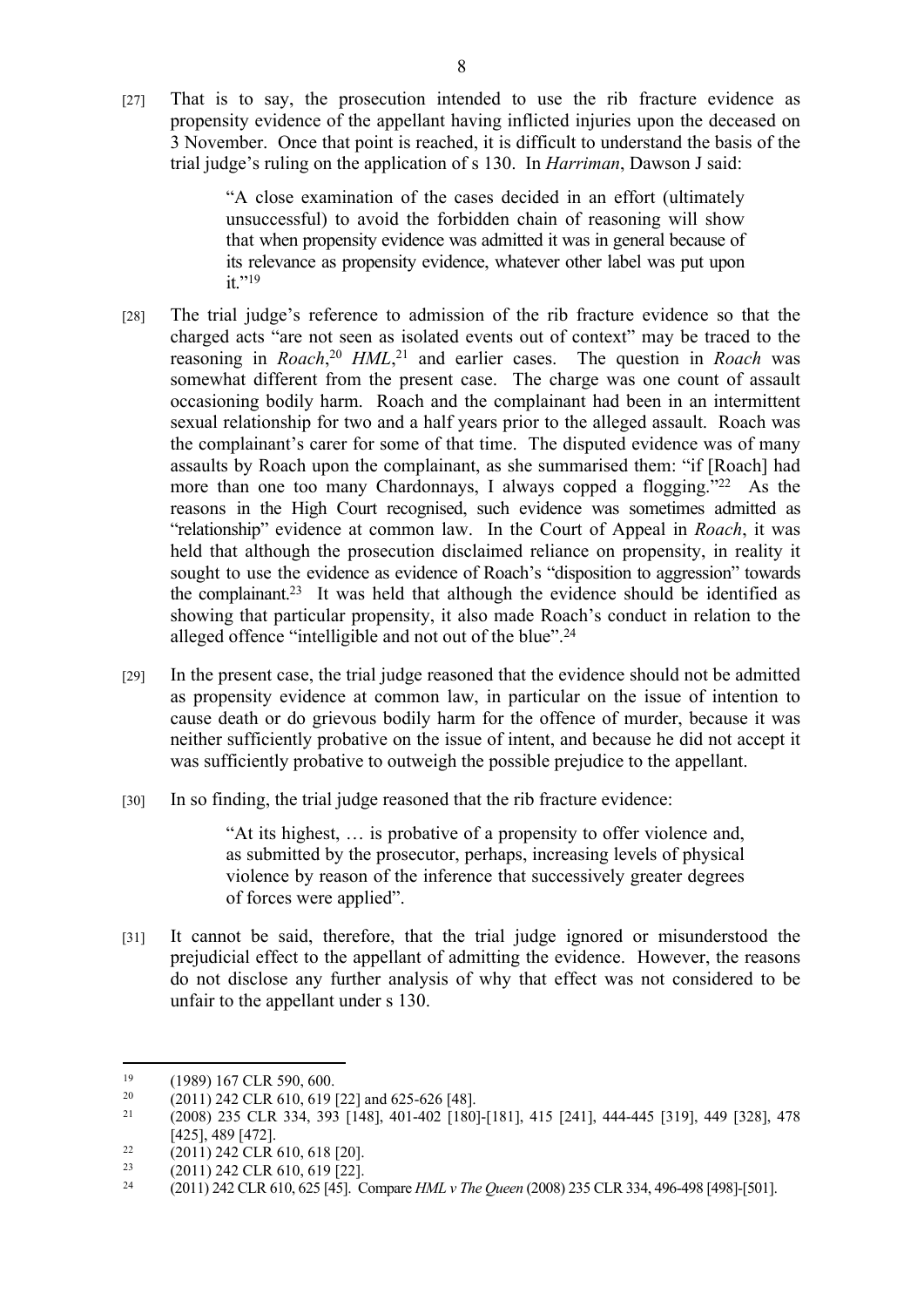- [32] The appellant submits that the trial judge's conclusion was erroneous for a number of different reasons. One of them is that the admission of the rib fracture evidence inevitably opened up a whole new front of factual disputes requiring the appellant to defend himself against two further accusations of serious violence against the deceased, in addition to the accusation of having unlawfully killed the deceased. The appellant referred to the observations of Gleeson CJ in *HML v The Queen*<sup>25</sup> that the form in which most similar fact evidence is admitted may create a serious risk of unfairness. It may be accepted that a significant proportion of the trial and the evidence related to the rib fracture evidence. But that is a consequence of a decision that propensity evidence or relevant evidence of the history of a domestic relationship is admissible. Accordingly, in my view, subject to two points to be made below, the scope of the factual disputes added by the rib fracture evidence was not a consideration that was likely to cause unfair difficulties in this case because the appellant had to defend them, per se.
- [33] In support of his submission as to the extent that the rib fracture evidence potentially distracted the jury, the appellant submits that the prosecutor, in his closing address to the jury, referred to "yellowy-browny marks",<sup>26</sup> as supporting the conclusion that the appellant left finger-sized bruises on the deceased near where there were rib fractures. The appellant submits that reference illustrates the risk of unfair prejudice to the appellant in admitting the rib fracture evidence, given the absence of any expert opinion evidence supporting the conclusion that there was such bruising. In my view, if the rib fracture evidence was otherwise admissible, the prosecutor's final address about the evidence did not make it inadmissible. The absence of expert evidence supporting the prosecutor's hypothesis of bruising might have been a matter for further direction by the trial judge, but was not in itself a reason to exclude the rib fracture evidence under s 130 as unfair to the appellant. And it is not a ground of appeal.
- [34] However, a submission of greater weight is that admission of the rib fracture evidence as relevant evidence of the history of the domestic relationship carried with it a high risk of impermissible reasoning, not only by the jury, but also by one or more of the prosecution's expert witnesses, by direct use of the rib fracture evidence by way of propensity reasoning as to proof that the appellant caused the cardio-respiratory arrest and death of the deceased.
- [35] The point appears from a passage in the cross-examination of an important prosecution expert witness, who was a paediatric radiologist, Dr Lamont. He was asked questions in cross-examination that dealt with combinations of physical observations or findings that might support an opinion that the deceased's death was caused by traumatic shaking. Dr Lamont agreed that a combination of encephalopathy, retinal haemorrhages, and subdural haemorrhages, termed the "triad" in the evidence, cannot be used alone to come to an opinion of a causal mechanism of trauma.<sup>27</sup> There followed a passage of questions and answers in relation to medical publications as to the occurrence of and causes of what was termed "shaken baby syndrome".<sup>28</sup> Along the way, Dr Lamont made a number of points by way of answer that dealt with the physical medical findings in the present case. In response

<sup>&</sup>lt;sup>25</sup> (2008) 235 CLR 334, 354-355 [13].<br>
<sup>26</sup> AB page 1751 line 36

<sup>&</sup>lt;sup>26</sup> AB page 1751, line 36.<br><sup>27</sup> AB page 595, line 20.

<sup>&</sup>lt;sup>27</sup> AB page 595, line 20.<br><sup>28</sup> AB pages 595-600

AB pages 595-600.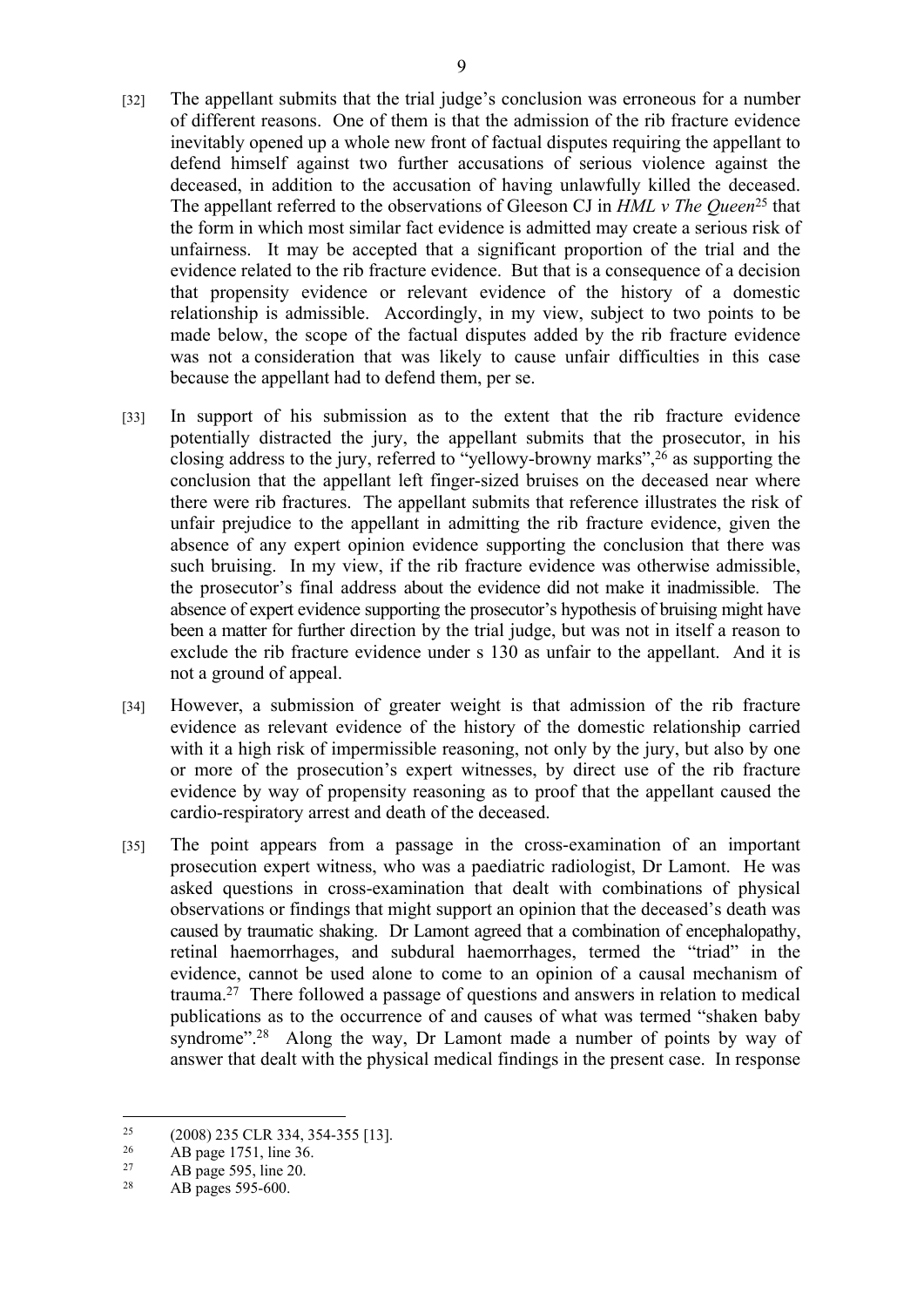to a question as to whether they were enough to conclude that this is a case where there has been trauma through shaking, he answered:

"It all depends. … here we've got… intracranial bruising. Alongside it we've got subdural collections. Alongside that we've got subarachnoid bleeding, brain stem bleeding. They all fit together, in my opinion, to say that there is significant trauma to this baby's brain."<sup>29</sup>

[36] In answer to another question as to the significance of individual findings that could be associated with traumatic shaking, he said as follows:

> "[T]his is this business of pulling a whole picture apart and then referring to each of the individual bits. So the implication here is that because the triad didn't work, therefore, the subdural haemorrhages here aren't necessarily non-accidental. We do have a whole stack of different things all put together here. You can't separate them out. It's severe trauma to the head."<sup>30</sup>

[37] Later still, in answer to questions from the trial judge about the significance of individual findings, Dr Lamont answered as follows:

> "The point I'm making is you're looking at the whole baby. **You've got all the rib fractures**. You've got the three or four different features within the brain together as a combination."<sup>31</sup> (emphasis added)

- [38] In my view, the last passage illustrates the risk of unfair prejudice that attached to admitting the rib fracture evidence on the ground that it was only to be used as relevant evidence of history of the domestic relationship. Even one of the eminent medical experts, whose function was only to give evidence of expert medical opinion, sought to justify reasoning to his conclusion that the deceased suffered trauma by shaking, by relying on the rib fractures (and the unstated necessary assumption that they were inflicted by whoever inflicted trauma by shaking on 3 November). That was a clear direct use of the rib fractures as propensity evidence.
- [39] Some of the other medical expert witnesses called by the prosecution appear to have reasoned in the same way.<sup>32</sup>
- [40] The point is illustrated further by one of the respondent's written submissions on appeal. The respondent described "the essence" of the contest at trial as "whether the deceased's brain injury… was the consequence of trauma inflicted by the appellant… or whether there was some doubt about that", and submits that "[o]ther findings, such as intracranial bleeding, retinal bleeding, retinochisis, and, to a lesser degree, two sets of earlier rib fractures were relevant to a determination of that issue". (emphasis added)
- [41] This, too, is a use of the rib fracture evidence as direct propensity reasoning.
- [42] The course of the trial was diverted into that process to the extent that an eminent expert fell into the error of reasoning in a non-expert propensity way towards a conclusion that supported the appellant's guilt. In my view, the risk of that

<sup>&</sup>lt;sup>29</sup> AB page 595 lines 27-30.<br> $\frac{30}{48}$  AB page 595 lines 35-40.

 $30$  AB page 595 lines 35-40.<br> $31$  AB page 600 lines 36-38

 $31$  AB page 600 lines 36-38.<br> $32$  AB page 775 lines 5-15 (I)

AB page 775 lines 5-15 (Dr Ireland).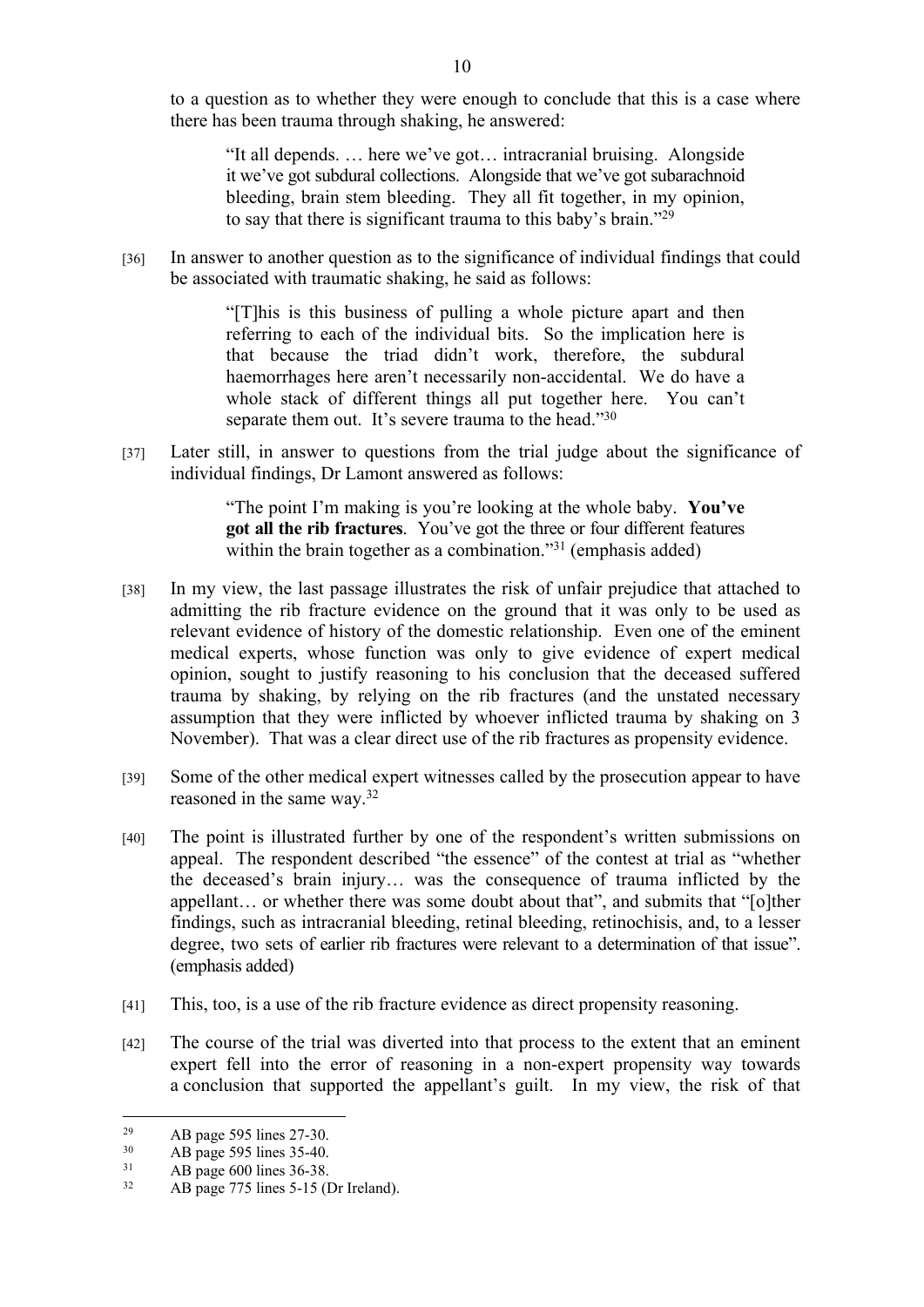process of reasoning, although perhaps not by any expert medical witness, was always present in admitting the rib fracture evidence, given that evidence and the evidence that was otherwise to be led at the trial as to the cause of the deceased's fatal injuries. It followed, in my view, that there was always a significant risk that it might be unfair to the appellant to admit the rib fracture evidence as anything other than propensity evidence that was of probative force sufficient to satisfy the *Pfennig* test.

- [43] The trial judge considered, however, that appropriate directions and warnings to the jury with respect to propensity evidence and appropriate instructions as to the basis of the tender under s 132B supported admission of the rib fracture evidence as evidence of the history of the domestic relationship.
- [44] There is a separate ground of appeal based on the adequacy of the relevant directions, if the evidence was admissible only on that basis. But it is relevant at this point to consider what those directions may have been at the time that the trial judge exercised the discretion under s 130 not to exclude the rib fracture evidence, by reference to the directions that were in fact given.
- [45] As previously stated, the prosecution's stated purpose in tendering the rib fracture evidence during the hearing of the application to exclude the rib fracture evidence was to support the contention that the appellant engaged in a course of conduct of increasing violence towards the deceased. It was to use the rib fracture evidence to directly reason that it was more likely that the appellant unlawfully killed the deceased. Ultimately, that proposed use was acknowledged in the trial judge's direction summarising the prosecution's case on this point as follows:

"… the Prosecution contends that the [rib fracture] evidence suggests that the history of the relationship was one of increasing levels of [violence] by the defendant to Matthew. If the timeframe suggested by the doctors for the infliction of the fractures is accurate, some action or actions were perpetrated by the defendant on the Prosecution case on or about the 13<sup>th</sup> October 2011, about three weeks before the 3 November 2011, resulting in two rib fractures and, subsequently, about seven to 10 days before the 3<sup>rd</sup> of November 2011, that is, sometime between approximately the  $23<sup>rd</sup>$  and the  $26<sup>th</sup>$ of October another actual action brought about Matthew sustaining 15 fractures to his ribs. And, finally, the Prosecution points to the effects on or about the 3rd of November 2011 culminating in the collapse that resulted in Matthew's admission to hospital and ultimate death on the 6<sup>th</sup> of November 2011."<sup>33</sup>

[46] The trial judge then directed the jury as follows:

"But although the evidence of the alleged rib fractures on these two separate occasions before the 3<sup>rd</sup> of November 2011 comes before you as part of the prosecution case concerning an allegation of a history of violence in the relationship, you must not use it to conclude that the defendant is someone who had a tendency to commit the type of offence with which he is charged, that is, murder by act or acts resulting in the death, with the intention to cause death or grievous bodily harm or, for that matter, its alternative,

<sup>33</sup> AB page 1802, lines 5-15.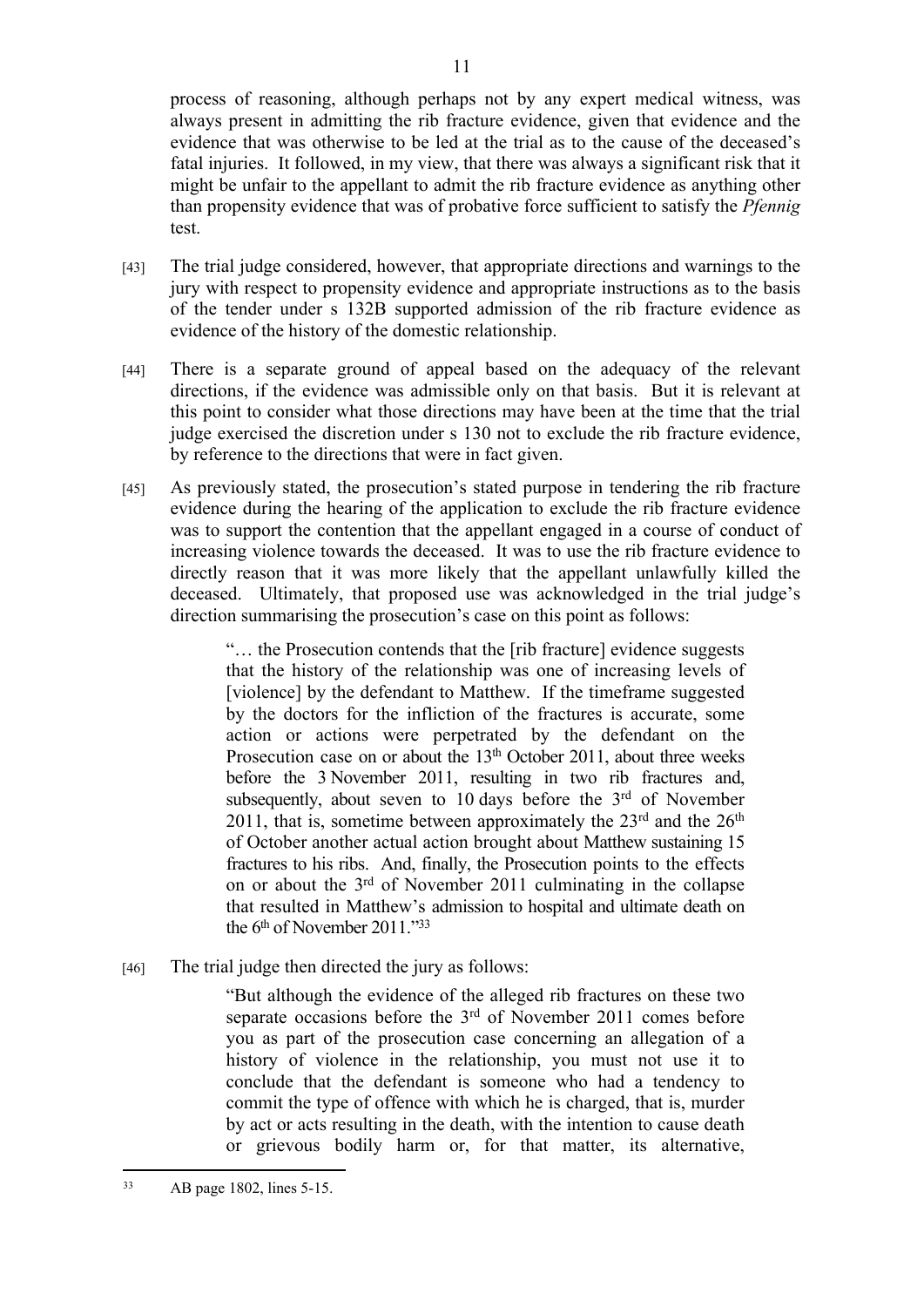manslaughter. It would be quite wrong for you to reason if you are satisfied that he did the act or acts on the occasions when the rib fractures are alleged to have been sustained, that it is likely that he committed the charge, the offence of murder, on a later occasion as alleged.

In short, you must not reason that because the defendant caused rib fractures it is likely that he did anything on or about the 3rd of November with the intention to kill Matthew or that he might have unlawfully killed Matthew. As I said to you, the evidence of the rib fractures comes before you as part of the prosecution case concerning an allegation of a history of violence within the domestic relationship that included Matthew and the defendant, and it does not come before you as proof of the charge of murder or its alternative, manslaughter."<sup>34</sup>

[47] Next, the trial judge further explained that:

"The evidence forming part of the history of the domestic relationship comes before you with the purpose of rendering intelligible or explicable the conduct that is alleged to have occurred on the 3rd of November 2011 which, in the absence of the history of a domestic relationship, would otherwise appear to be out of character and improbable or to have occurred out of the blue."<sup>35</sup>

[48] The trial judge then qualified that direction, saying:

"Further, and this is very important, you must separately consider the evidence relating to the rib fractures independently of and separately from the evidence concerning the injury or injuries alleged to have resulted in Matthew's collapse and ultimate death. You must not use one body of evidence to bolster the evidence relating to the other issue."<sup>36</sup>

- [49] Returning to the decision to admit the rib fracture evidence under s 132B, and not to exclude it as unfair to the appellant under s 130, in my view, the trial judge may have erred in postulating that giving appropriate directions and warnings to the jury with respect to propensity evidence and limiting the basis of admission of the evidence under s 132B would remove any prejudice that was otherwise unfair to the appellant in admitting the rib fracture evidence.
- [50] It is at this point that the most difficult question under s 130 arises. Given that an evident purpose of s 132B is to admit evidence of the history of a domestic relationship that does not meet the *Pfennig* test, provided the evidence is relevant to the offence charged, including by way of propensity to engage in violence towards an alleged victim of the offence charged, what is to be taken into account in determining what amounts to evidence that is "unfair"?
- [51] With two important exceptions, there is not much guidance as to this question under s 130 in the cases referred to by the parties. The first exception, settled by *Roach*, is that evidence is not unfair merely because it will not elevate a circumstantial case

<sup>&</sup>lt;sup>34</sup> AB page 1802, lines 17-34.<br><sup>35</sup> AB page 1802, lines 35, 40

<sup>35</sup> AB page 1802, lines 35-40.

<sup>36</sup> AB page 1802, lines 40-44.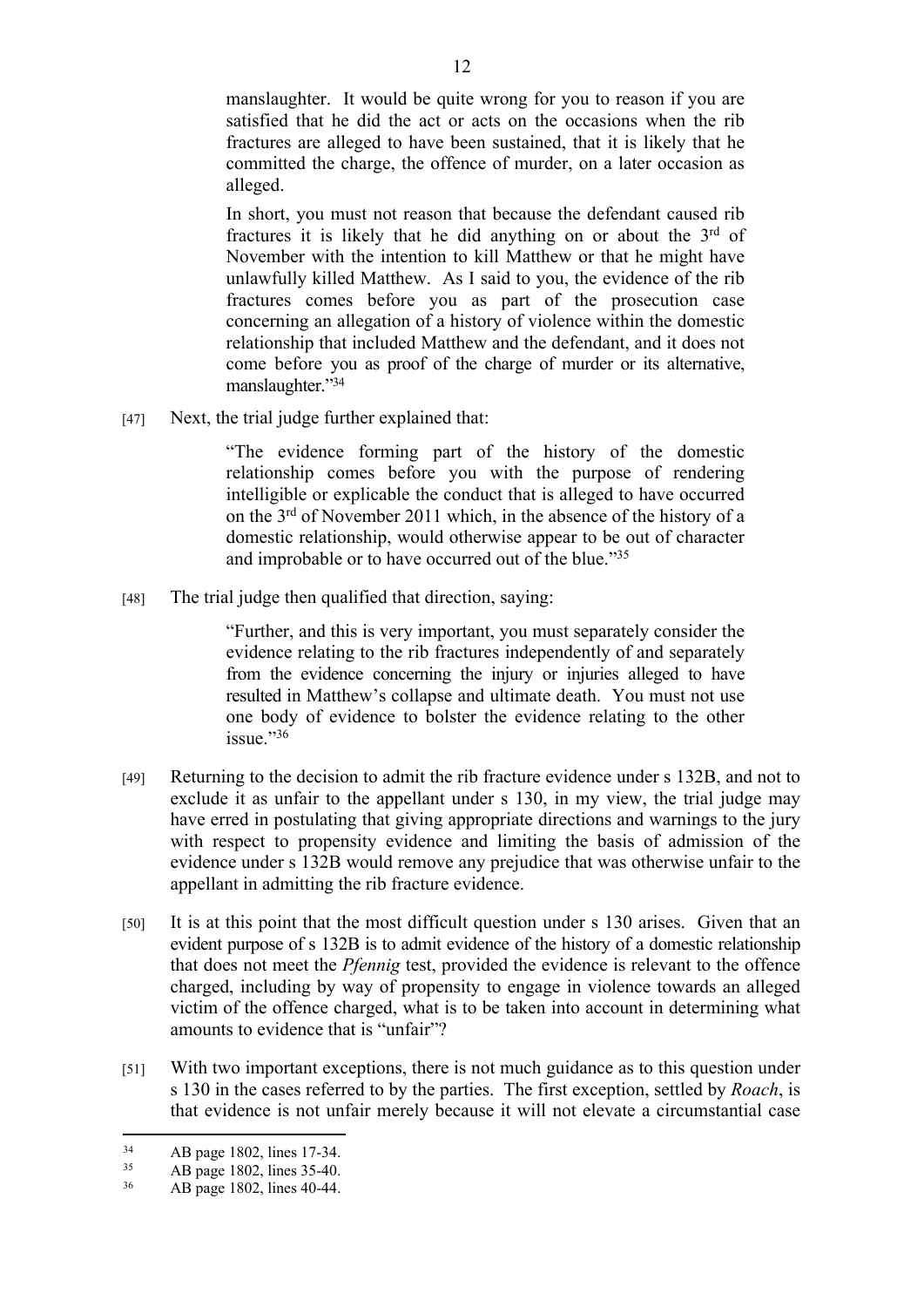against the person charged to one where, if the evidence is accepted, there is no rational view of the evidence that is consistent with the innocence of that person. The second exception, also from *Roach*, is that:

"… it is difficult to see how unfairness could be tested otherwise than by reference to the more general discretion. That is to say, consideration must be given to whether the prejudicial effect of the evidence exceeds its probative value. In the latter regard, consideration may be given to directions which may be given to the jury which may reduce the prejudicial effect of the evidence."<sup>37</sup>

- [52] The considerations that inform the requirements for admissibility of propensity evidence at common law may be relevant in deciding whether to exclude the evidence as unfair under s 130. For example, it seems unlikely that evidence that would satisfy the common law requirements for admissibility as propensity evidence would be excluded as unfair to the person charged under s 130, where that evidence is otherwise admissible under s 132B.
- [53] Also by way of example, in *Harriman*, Brennan J, in dealing with propensity evidence of prior involvement in buying and selling heroin and the use of such evidence to support an inference of continuing participation in the acts that constituted the offence charged, had regard to "the extent and duration of past participation, the proximity in time between the past participation and the offence charged and the whole of the circumstances of the case".<sup>38</sup> The power of proximity in time, as a relevant factor, is further illustrated by McHugh J's analysis of the distinction between res gestae cases and circumstantial evidence cases in *Harriman*. 39
- [54] In the present case, the evidence was that the deceased suffered any of the rib fractures in the period of between seven days and three weeks before 3 November 2011 when he suffered the cardio-respiratory arrest. If it were accepted that the appellant caused any of the rib fractures, by compressing the deceased's ribcage or applying direct force to the front of his chest, that supported the conclusion that he may have acted towards the deceased with violence in the few weeks prior to the day of the events which caused the death, which in turn supported the likelihood of the inference that the appellant acted towards the deceased with violence on 3 November 2011.
- [55] A greater difficulty lay in assessing the appellant's involvement as the person who caused the rib fractures, because that depended on an inference based on circumstantial evidence, including the appellant's wife's testimonial evidence that tended to exclude her as the person who may have caused the rib fractures. However, under s 132B, the prosecution does not have to cross the threshold for admissibility that if the rib fracture evidence is accepted there is no rational view of the evidence consistent with the innocence of the appellant, because the evidence is only to be deployed as evidence of the history of the relationship. But, depending on the content of the relevant evidence of the history of the domestic relationship and the other evidence to be led at the trial, it may be even more likely, if that threshold is not crossed, that the relevant evidence of the history of the domestic

 $^{37}$  (2011) 242 CLR 610, 618 [18].

<sup>38</sup> *Harriman v The Queen* (1989) 167 CLR 590, 596.

<sup>39</sup> *Harriman v The Queen* (1989) 167 CLR 590, 628-634.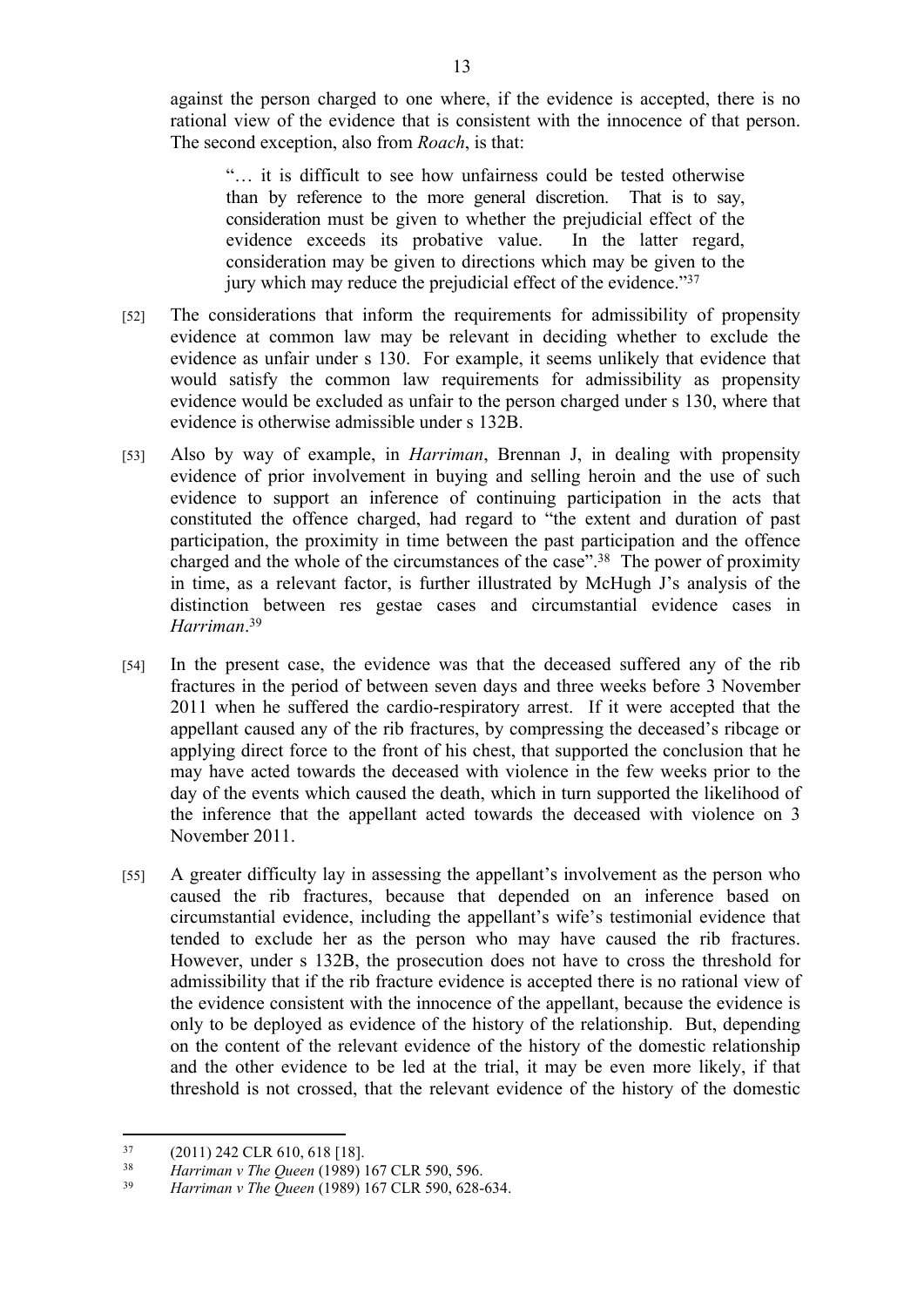relationship will have a prejudicial effect which is disproportionate to its probative value.

- [56] The appellant submits that the prosecutor's reliance upon the appellant's involvement in the events of 3 November 2011, as supporting the inference that he caused the rib fractures, was impermissible. However, that submission was made at the pre-trial hearing of the application to exclude the rib fracture evidence.<sup>40</sup> The appellant does not submit that the prosecution addressed the jury on that basis at the trial or that the trial judge's directions to the jury proceeded on that basis. Accordingly, that point may be put to one side, because it did not affect the course of the trial.
- [57] In the context of admissibility of propensity evidence at common law, the question may arise whether the propensity evidence is a link in the chain of proof of the offence charged, and whether, if it is, the evidence should not be acted upon unless it amounts to proof of the facts of the alleged propensity beyond reasonable doubt.<sup>41</sup> This consideration may also be relevant in deciding whether to exclude evidence under s 130 as unfair to the person charged.
- [58] An allied point arose in  $R \, v$  Reed.<sup>42</sup> In that case, the appellant was charged with murder of a sixteen month old infant. Evidence was admitted, under s 132B, as history of the domestic relationship between the appellant and the infant, of injuries sustained resulting in bruising to the infant's buttocks two weeks prior and facial grazes sustained in the day or so before he sustained traumatic abdominal injuries that caused death. The trial judge directed the jury that they were only able to use that evidence as relevant to whether there was a history of violence by the appellant towards the child and they must give separate consideration to whether the appellant committed the offence charged. $43$  It was held that it was not necessary for the trial judge to direct the jury that they could use the evidence as proving a history of violence only if they were satisfied beyond a reasonable doubt of those alleged facts<sup>44</sup>
- [59] It follows that not all evidence tendered under s 132B must be excluded under s 130 unless it is capable of proof beyond reasonable doubt. However, in my view, it will be relevant to the exercise of the discretion to exclude evidence under s 130 as unfair if the proof of the facts intended to establish the history of the domestic relationship is highly likely to prejudice the jury against the person charged and to be used by the jury in a process of direct or relatively direct propensity reasoning.
- [60] Another relevant factor in exercising the discretion under s 130 is the probative strength of the evidence, if accepted, compared to its prejudicial effect. If accepted, the rib fracture evidence would support an inference that during the few weeks before 3 November 2011 the appellant, on either one or two occasions, applied force to the deceased's ribs by way of encircling his ribcage or directly to the front of his chest that caused the rib fractures. Acceptance of those facts would make it more likely that the fatal injuries suffered by the deceased are to be explained by an application of force to the deceased's body by the appellant, when the jury came to consider the question whether the appellant caused the deceased's death. The

<sup>40</sup> AB 55 lines 16-22.

<sup>41</sup> *BBH v The Queen* (2012) 245 CLR 499, 549-550 [167]-[168].

 $^{42}$  [2014] QCA 207.

<sup>&</sup>lt;sup>43</sup>  $[2014]$  QCA 207, [60].<br><sup>44</sup>  $[2014]$  QCA 207 [64]

 $[2014]$  QCA 207,  $[64]$ .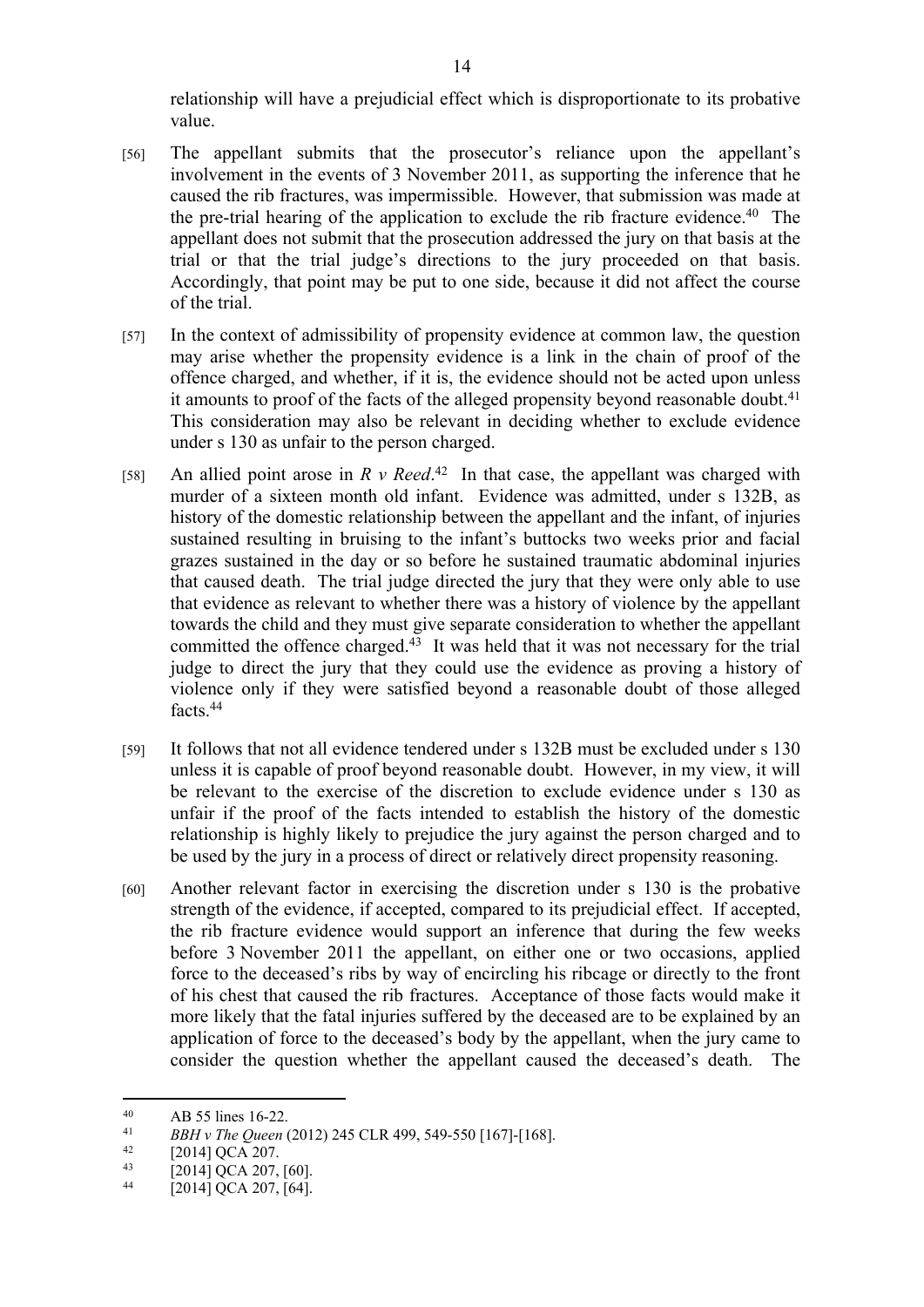context was one where the appellant denied any involvement in the injuries that caused the death of the deceased. In the absence of evidence of some other rational or reasonable cause of the deceased's injuries, the rib fracture evidence was likely to have a high level or degree of cogency that would see its probative force outweigh its prejudicial effect, in accordance with the *Pfennig* test. Subject to the points to be made below, that would support its admissibility.

- [61] Two other features of the rib fracture evidence should be noticed. First, the rib fractures appeared to have occurred without any significant manifestation by way of markings upon the deceased and without anyone noticing that the deceased was unusually distressed or possibly in pain. Second, the time or times at which they occurred was inexact. Accordingly, it was all the more difficult to conclude that it was the appellant who was responsible for the rib fractures. Logically, that conclusion depended upon establishing that there was no-one else who might have caused them. The prosecution's case was that the appellant was sufficiently identified as the person who caused the rib fractures by acceptance of the appellant's wife's evidence that it was not she.
- [62] Her evidence was that, on 28 September 2011, she and the deceased were discharged from hospital, after his birth, and went to live with the appellant at their home from then on. The appellant had taken leave from his employment for a period of three months. For a few weeks after the birth, first members of the appellant's family and then members of her family stayed at their home. Her parents left the home on or about 23 October 2011<sup>45</sup> and the appellant went to Adelaide to attend a medical course over the days between 26 and 29 October 2011,<sup>46</sup> before returning home and continuing his leave until 3 November 2011. Over the whole period, the appellant's wife and the appellant split the care of the deceased "fifty-fifty".<sup>47</sup>
- [63] On 23 October 2011, the appellant's wife went to a baby shower given for a friend for a couple of hours, leaving the deceased in the appellant's care.<sup>48</sup> On her return, the appellant told his wife that while she was out the appellant heard a "big scream<sup>"49</sup> coming from the deceased "and there was a little bit of a blood spot in his eye".<sup>50</sup>
- [64] Between 26 October 2011 and 29 October 2011, while the appellant was in Adelaide, she was manoeuvring around the side of her bed with the deceased in her arms, became unbalanced and fell towards the bed, falling more than 30 centimetres. She pushed the deceased away from her body placing him on the bed with her hand over the top of his ribs with her forearm underneath and running along his back.<sup>51</sup> Generally speaking, she had difficulty getting the deceased in and out of his car seat from time to time.<sup>52</sup> But otherwise she did not hit, harm, shake or strike the deceased.<sup>53</sup>

<sup>45</sup> AB page 1074 line 20.

<sup>46</sup> AB page 1090 lines 20-25.

<sup>47</sup> AB page 1030 line 38.<br> $\frac{48}{48}$  AB page 1032 line 40

<sup>48</sup> AB page 1032 line 40.

<sup>49</sup> AB page 1033 line 25.<br> $\Delta$ B page 1033 lines 27

 $^{50}$  AB page 1033 lines 27-28.<br> $^{51}$  AB page 1049 line 40 – 10

<sup>51</sup> AB page 1049 line  $40 - 1050$  line 40 and page 1093 line  $40 - 1094$  line 42.

 $^{52}$  AB page 1051 lines 17-36.<br> $^{53}$  AB page 1049 line 40 and 1

<sup>53</sup> AB page 1049 line 40 and page 1051 lines 18-27, 38 and 40.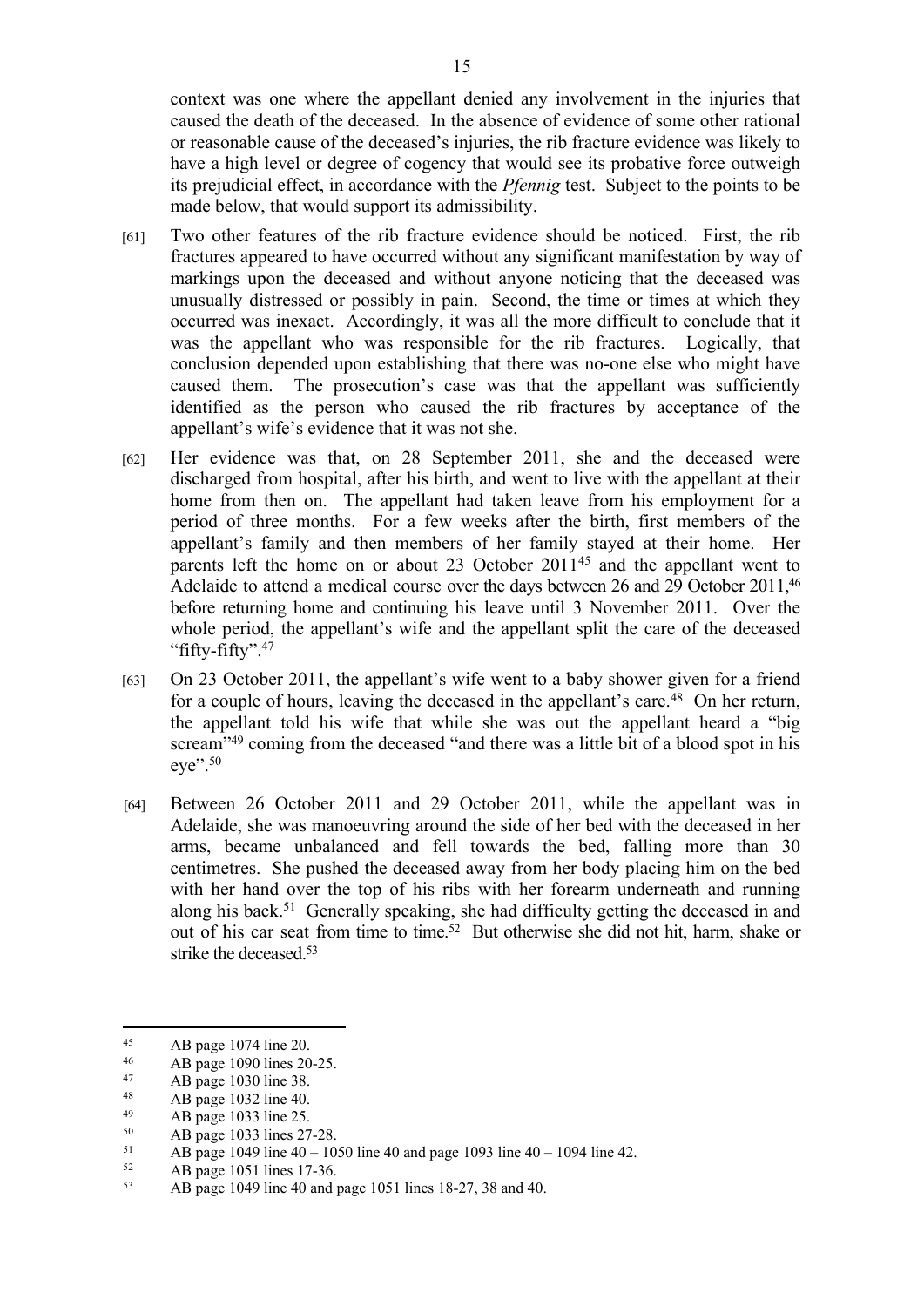- [65] A number of family members who were staying at the home three weeks before 3 November 2011 and up to 23 October 2011 were called by the appellant as witnesses at the trial. None of them was asked whether they might have encircled the deceased's rib cage or applied force to the front of his chest.
- [66] Some assistance may be obtained from both *Roach* and *Reed*. In both cases evidence of violence within the history of a domestic relationship was admitted under s 132B for the purpose of showing a disposition of the defendant to be violent towards (and thereby injure) the victim. Compare also *R v Mills*, <sup>54</sup> as to relationship evidence at common law.
- [67] However, there is a possible distinction to be drawn between those cases and the present case. There was no doubt in any of those cases that the victim had suffered trauma caused injury in the episode that constituted the subject of the charged offence. The question was whether it was the defendant who had inflicted the trauma or whether there was some other accidental application of force. In the present case, the central issue of fact was whether the medical findings supported the prosecution's thesis that they were produced by trauma inflicted by the appellant upon the deceased on 3 November 2011, rather than the defence thesis that the prosecution had not proved beyond reasonable doubt that they were not produced by the deceased's cardio-respiratory arrest or some other underlying condition.
- [68] Assistance may also be obtained from a recent decision of the High Court, *R v Bauer*<sup>55</sup> as to tendency evidence under the Victorian statutory provisions regulating the admissibility of such evidence, as applied to a single complainant sexual offence case. In that context, a number of cases at common law have considered the admissibility of prior sexual misconduct by a defendant towards the complainant as relationship evidence, probative of a sexual interest in the complainant and a willingness to act on it which assists to eliminate doubts that might otherwise attend the complainant's evidence of the charged offence.<sup>56</sup> Of course, post-*Pfennig*, admissibility of such evidence as propensity evidence at common law is permitted only where it supports the inference that the defendant is guilty of the offence charged and permits no other innocent explanation.<sup>57</sup> As to the probative effect of prior sexual misconduct, the court in *Bauer* held:

"... evidence that an accused has committed one sexual offence against a complainant taken in conjunction with evidence of another sexual offence against the complainant suggests that the accused has a sexual interest in or sexual attraction to the complainant and a tendency to act upon it as occasion presents. And as has been seen, that is so because, where one person is sexually attracted to another and has sought to fulfil that attraction by committing a sexual act with him or her, it is the more likely that the person will continue to seek to fulfil the attraction by committing further sexual acts with the other person as the occasion presents."<sup>58</sup>

- $^{56}$  (2018) 92 ALJR 846, 860 [46].<br> $^{57}$  (2018) 92 ALJB 846, 861 [52]
- $^{57}$  (2018) 92 ALJR 846, 861 [52].<br> $^{58}$  (2018) 92 ALJR 846, 864 [60]

 $\begin{array}{r} 54 \\ 55 \end{array}$  [1986] 1 Qd R 77, 83-87.

 $\frac{(2018)92 \text{ ALJ}R846.}{(2018)92 \text{ ALJ}R846.}$ 

<sup>58</sup> (2018) 92 ALJR 846, 864 [60].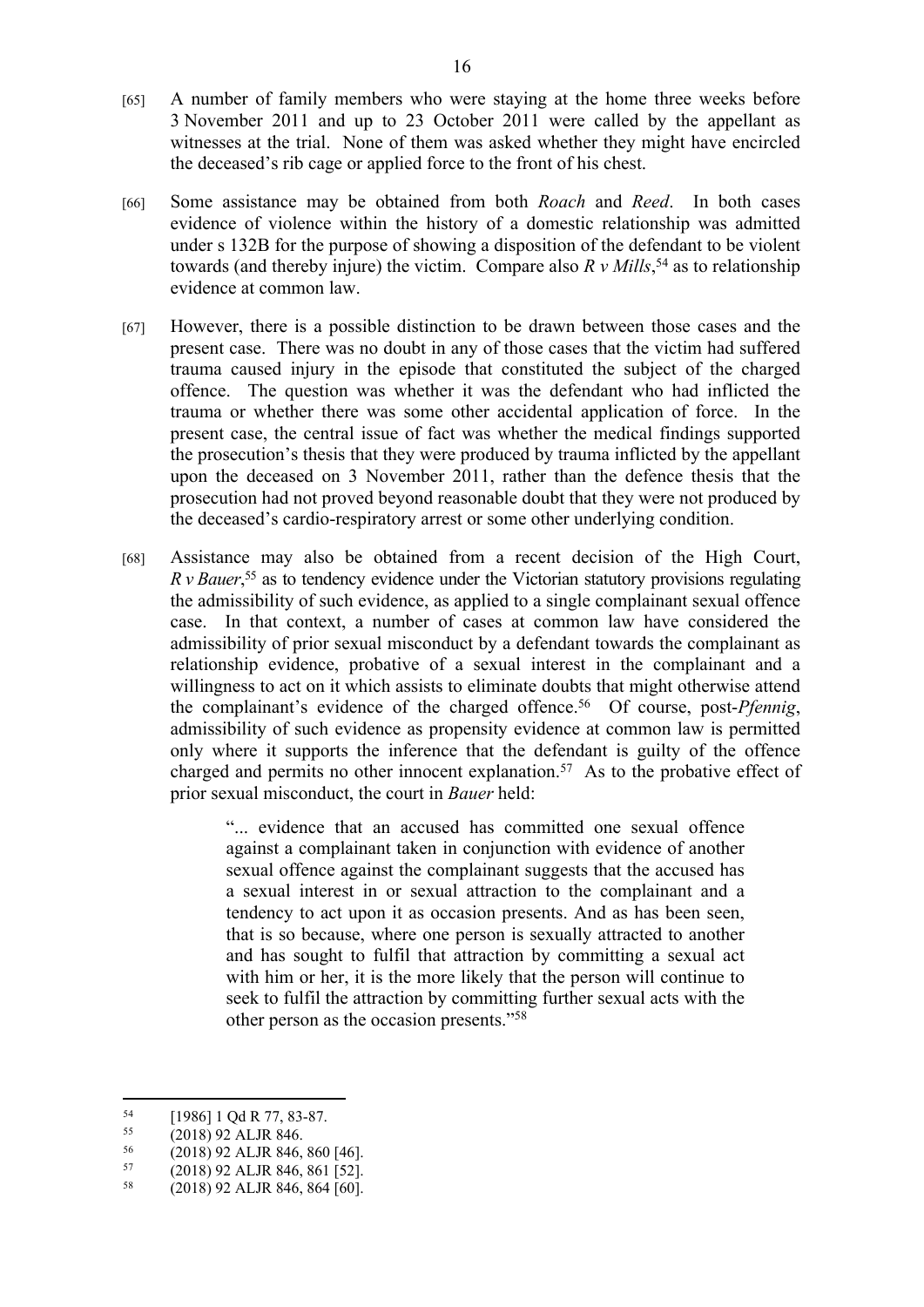- [70] In *Bauer*, the High Court considered whether the trial judge was required to direct the jury that they needed to be satisfied of uncharged acts beyond reasonable doubt, observing that "[o]rdinarily, proof of the accused's tendency to act in a particular way will not be an indispensable intermediate step in reasoning to guilt", and that where the common law would require proof beyond reasonable doubt that law has been altered in Victoria by statute.<sup>59</sup> In the course of that consideration, the court referred, by footnote,<sup>60</sup> to a number of passages from *HML* that are relevant, in my view, to the question whether the rib fracture evidence should have been excluded under s 130 as unfair to the appellant in the present case.
- [71] Thus, in *HML*, Hayne J said:

"It was pointed out in *Pfennig* that the purpose of evidence of other discreditable or criminal conduct that is admitted at trial is to establish a step in the proof of the prosecution case; if the evidence is not capable of doing that, it is to be rejected as inadmissible. Because this is the basis for admitting the evidence (that the jury may use it as a step towards inferring guilt), the jury may use it in that way only if persuaded of its truth beyond reasonable doubt. The direction in this case about what standard of proof was to be applied was correct."<sup>61</sup> (footnote omitted)

[72] And:

"If [evidence] meets the test in *Pfennig*, it may, but need not, be used by the jury as a step in reasoning towards guilt. If it is used by the jury as a step in reasoning towards guilt, the jury must be satisfied beyond reasonable doubt of the premise for that chain of reasoning."<sup>62</sup>

- [73] In my view, having regard to the nature of the rib fracture evidence and the use to which the prosecution intended to put it, it was unfair to the appellant, in the circumstances of this case, for the rib fracture evidence to be placed before the jury as relevant evidence of the history of the domestic relationship on the basis that they did not have to be satisfied beyond reasonable doubt that the appellant caused the rib fractures before they used that evidence as probative in relation to whether the defendant caused the death of the deceased.
- [74] What is "unfair" in the context of s 130 may be questioned. Neither of the parties made submissions directed to that question. In considering the Victorian statutory discretions to exclude evidence for its "prejudicial effect", or as "unfairly

 $^{59}$  (2018) 92 ALJR 846, 868 [80].

 $^{60}$  (2018) 92 ALJR 846, 868 [80] footnote 82.<br>  $^{61}$  (2008) 235 CLB 334, 406 [106]

<sup>61</sup> (2008) 235 CLR 334, 406 [196].

<sup>62</sup> (2008) 235 CLR 334, 416 [244].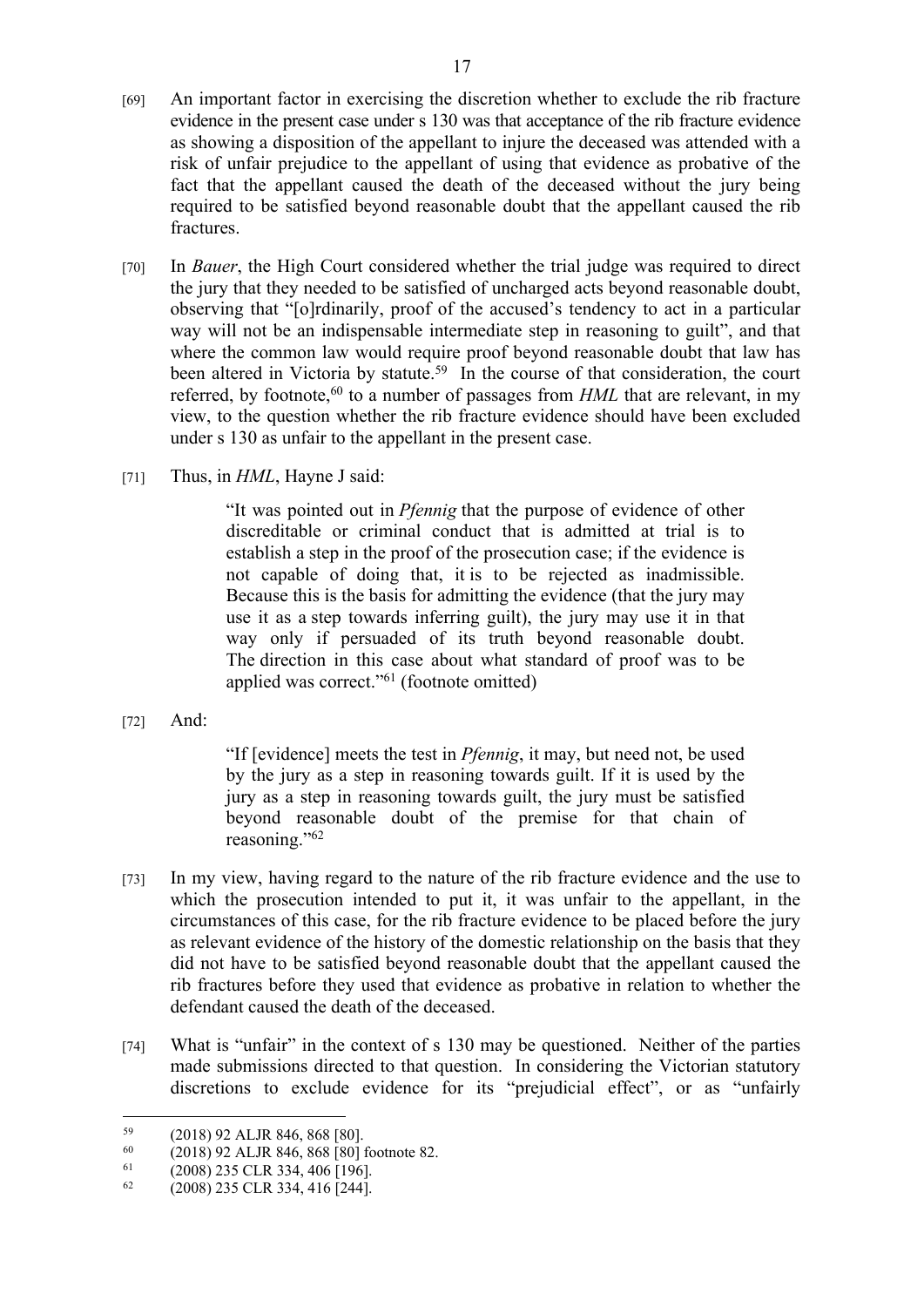prejudicial" or because of "unfair prejudice" the High Court in *Bauer* said of those expressions in their statutory contexts that:

"… each conveys essentially the same idea of harm to the interests of the accused by reason of a risk that the jury will use the evidence improperly in some unfair way."<sup>63</sup>

- [75] In the present case, as the trial judge did not propose to direct the jury that they could only act on the rib fracture evidence if they were satisfied beyond reasonable doubt that the appellant caused the rib fractures (having regard to the directions ultimately made and those foreshadowed by his decision not to reject the evidence under s 130), in my view the trial judge should have excluded the rib fracture evidence under s 130. Alternatively, if the trial judge proposed not to exclude the rib fracture evidence he should have directed the jury that they must be satisfied beyond reasonable doubt that the defendant caused the rib fractures before taking them into account. As that was not proposed, the rib fracture evidence should have been excluded.
- [76] Review of whether or not the trial judge erred in exercising the discretion to exclude the rib fracture evidence under s 130 by way of appeal under s 668D and 668E of the *Criminal Code* is an appeal from a "discretionary" decision not to exclude the evidence. It was not argued by the respondent that if this court were of the view that the rib fracture evidence might have been excluded under s 130, *R v Mackie*<sup>64</sup> suggests that still this court "[should] not lightly interfere with a judge's exercise of his discretion to admit relevant evidence". The point does not seem to have arisen under s 130 or in cases in this jurisdiction. At least, the court was not referred to any cases of that kind. I note that the author of *Cross on Evidence* opines that "[i]t is much easier to avoid… injustice… if exclusion is recognised to be by application of a rule, subject to the ordinary processes of appellate review".<sup>65</sup> In my view, whether the question is approached on one basis or the other, in this case the rib fracture evidence should have been excluded under s 130.
- [77] It is possible, now, to return to the respondent's submission that the rib fracture evidence was properly admissible, in any event, as propensity evidence (including as to the issue of murderous intent) and as going to identification of the person inflicting the fatal trauma.
- [78] In my view, the rib fracture evidence was not admissible to prove the identity of the person who inflicted trauma upon the deceased on 3 November 2011, because there was no issue at the trial that if the deceased sustained trauma shortly before his cardio-respiratory arrest on that day, that trauma occurred when only the appellant was with him. The identity of the person who caused any trauma before the cardiorespiratory arrest was not in issue. The case relied upon by the respondent in this regard, *R v MacPhee*, <sup>66</sup> does not assist in the circumstances of this case.
- [79] Whether the rib fracture evidence was admissible as propensity evidence that the appellant caused the death of the deceased and thereby was guilty of an unlawful killing is more difficult. In  $R$  v Reed,  $67$  this court held that it was to the advantage of Reed that evidence excluded as propensity evidence for the purpose of proving the

<sup>&</sup>lt;sup>63</sup> (2018) 92 ALJR 846, 867 [73].<br><sup>64</sup> (1973) 57 Cr App R 453, 465

<sup>&</sup>lt;sup>64</sup> (1973) 57 Cr App R 453, 465.

<sup>65</sup> Heydon, *Cross on Evidence*, Australian edition, Lexis Nexis Butterworths, 21,105 [21240].

<sup>[2005]</sup> QCA 175, [76].

 $^{67}$  [2014] QCA 207, [42] and [68].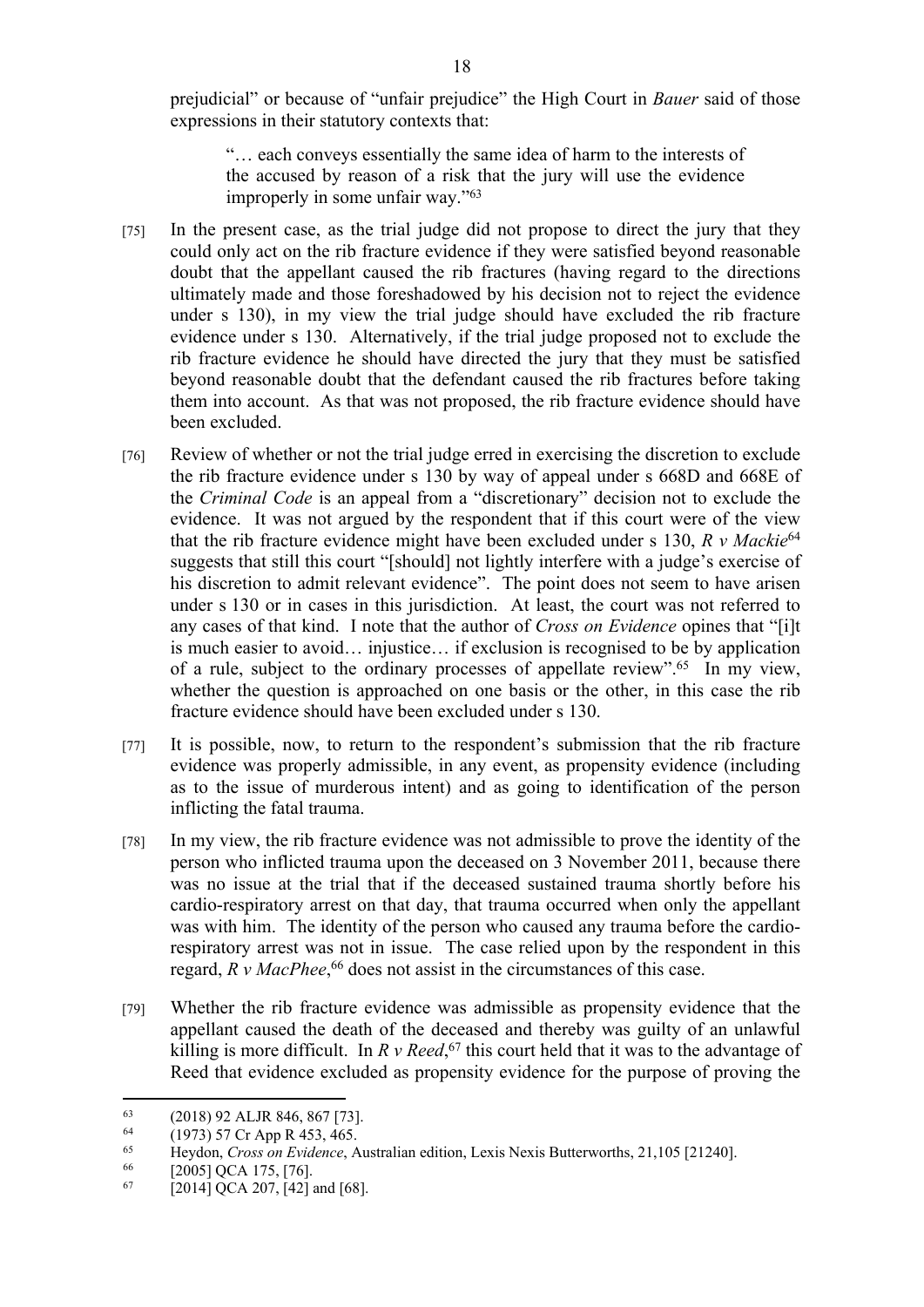intention of Reed to kill or do grievous bodily harm and as negativing any defence of accident was admitted only as evidence of the history of the domestic relationship between Reed and the infant he was convicted of unlawfully killing. But, in my view, in this case, unlike *Reed*, the likely unfairly prejudicial effect of the rib fracture evidence in the context of the other evidence was such that it should have been excluded as evidence of the history of the domestic relationship. Conversely, if it was to be admitted as propensity evidence to prove that the appellant caused the deceased's death or that he did so intending to kill him or to do him grievous bodily harm, it was necessary that the jury be directed that they must be satisfied beyond reasonable doubt that the appellant caused the rib fractures before they used that evidence for either of those purposes. In this case, the appellant was not advantaged by the rib fracture evidence being admitted only as evidence of the history of the domestic relationship.

- [80] Lastly, the respondent submits that because the rib fracture evidence was admissible as propensity evidence, the proviso at s 668D(1A) applies. The submission was not directly made in relation to a finding of error in not excluding the rib fracture evidence under s 130, but was made in relation to any error in the trial judge's directions as to the use to which the evidence might be put.
- [81] Had the rib facture evidence been excluded, the appellant would not have been subject to its use at all, and in particular would not have been subject to the nonexpert propensity reasoning relied on by Dr Lamont previously mentioned, leaving aside whether that evidence or other evidence of Dr Lamont or any of the other expert witnesses should have been ruled inadmissible because of that process of reasoning.
- [82] Alternatively, had the rib fracture evidence been admitted as propensity evidence, the appellant would have been entitled to a direction that the jury must be satisfied beyond reasonable doubt that the appellant caused the rib fractures before they used that evidence as probative in relation to whether the defendant caused the death of the deceased.
- [83] Accordingly, I am not "persuaded that the evidence properly admitted at trial proved, beyond reasonable doubt, the accused's guilt of the offence on which the jury returned its verdict".<sup>68</sup> This is a case where "the natural limitations of proceeding on the record do not permit the appellate court to attain that satisfaction".<sup>69</sup> This is not a case to which the proviso should be applied.
- [84] In my view, the appeal should be allowed on ground 2(b), the conviction should be set aside and a new trial should be ordered.

# **Other grounds**

- [85] Because of my conclusion on ground 2(b) of the appeal, it is unnecessary to decide ground 2(c).
- [86] However, if the appellant were entitled to succeed on ground 1 of the appeal that the verdict is unreasonable or cannot be supported having regard to the evidence, he would be entitled to an order of acquittal, not merely an order for a new trial.

<sup>68</sup> *Lane v The Queen* (2018) 92 ALJR 689, 695 [38].

<sup>69</sup> *OKS v Western Australia* [2019] HCA 10, 10-11 [31].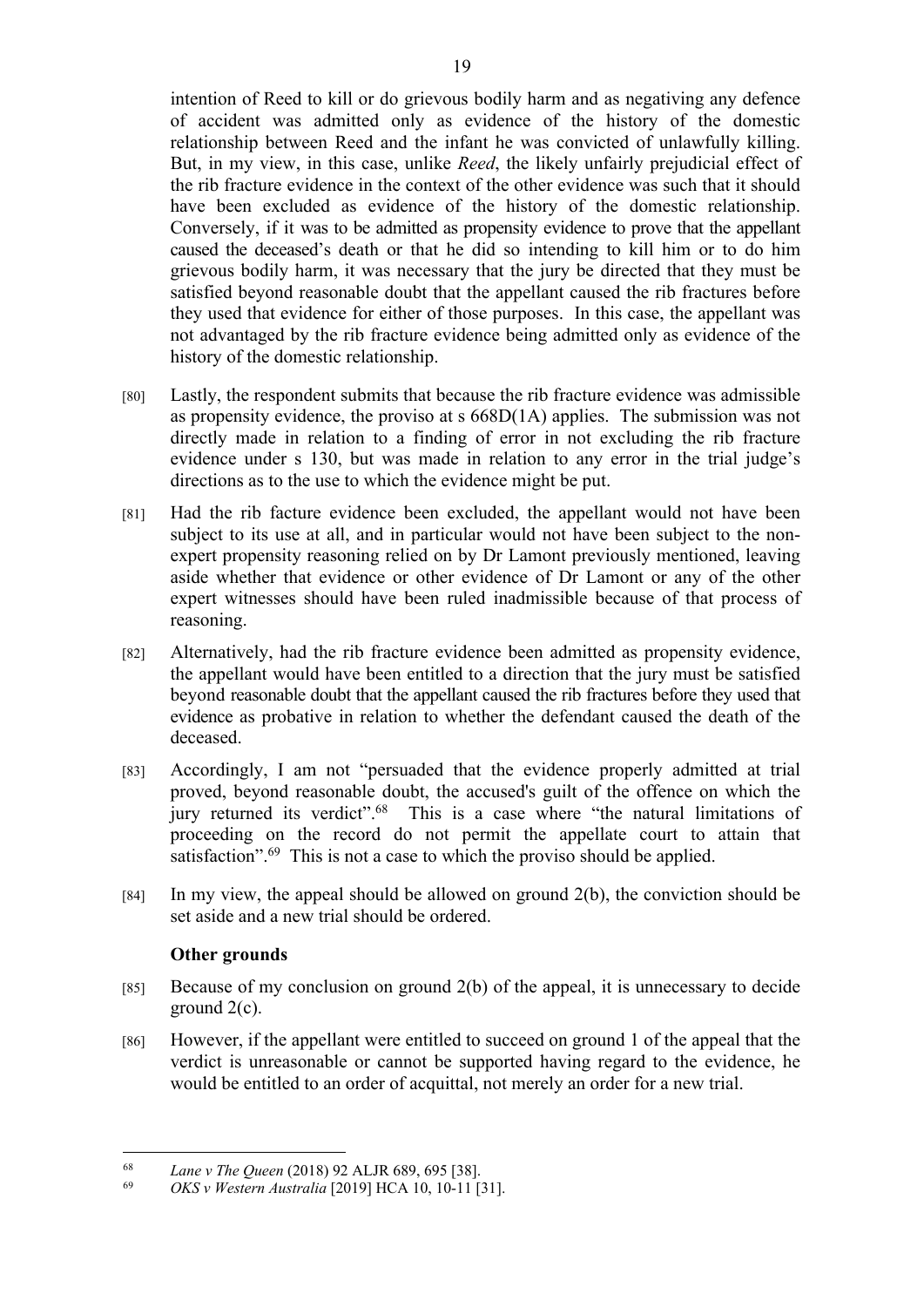- [87] Crow J's reasons summarise the evidence upon this ground of appeal to the extent that it is unnecessary for me to repeat it. However, in addition to the matters relied upon in those reasons, I would add the following.
- [88] The prosecution called a number of expert medical witnesses who gave evidence of their findings and opinions. There were numerous alternative possibilities as to particular aspects of the medical findings and the possible explanations for those findings that the appellant raised in cross-examination of those witnesses. Many of them do not require mention in order to decide the questions raised upon the appeal. Surprisingly, although the appellant's written submissions were extremely detailed and lengthy, comprising 28 pages of submissions and a further 72 pages of summary of the medical and expert opinion evidence, the appellant's submissions on ground 1 of the appeal was left on the somewhat vague basis that the "whole of the evidence yields a number of reasonable explanations for" the deceased's cardiorespiratory arrest or the medical findings that followed it.
- [89] The scope of the power of this court to allow an appeal on the ground that the jury's verdict is unreasonable was reaffirmed in *R v Baden-Clay*<sup>70</sup> with the warning that:

"…a court of criminal appeal is not to substitute trial by an appeal court for trial by jury. Where there is an appeal against conviction on the ground that the verdict was unreasonable, the ultimate question for the appeal court "must always be whether the [appeal] court thinks that upon the whole of the evidence it was open to the jury to be satisfied beyond reasonable doubt that the accused was guilty. ""<sup>71</sup>

[90] *Baden-Clay* also reiterated the principles for a case where proof of the offence depends upon circumstantial evidence, from which the defendant's guilt is to be inferred, as follows:

> "The principles concerning cases that turn upon circumstantial evidence are well settled. In *Barca v The Queen*, Gibbs, Stephen and Mason JJ said:

'When the case against an accused person rests substantially upon circumstantial evidence the jury cannot return a verdict of guilty unless the circumstances are 'such as to be inconsistent with any reasonable hypothesis other than the guilt of the accused': *Peacock v The King*. To enable a jury to be satisfied beyond reasonable doubt of the guilt of the accused it is necessary not only that his guilt should be a rational inference but that it should be 'the only rational inference that the circumstances would enable them to draw': *Plomp v The Queen*; see also *Thomas v The Queen*.'"<sup>72</sup> (footnotes omitted)

[91] Crow J's reasons show that there was conflicting evidence on a number of matters which it was within the province of the jury to decide as to whether they were

 $^{70}$  (2016) 258 CLR 308, 329 [65].<br> $^{71}$  (2016) 258 CLR 308, 329 [66]

 $^{71}$  (2016) 258 CLR 308, 329 [66].<br>  $^{72}$  (2016) 258 CLR 308, 323 [46].

<sup>72</sup> (2016) 258 CLR 308, 323 [46].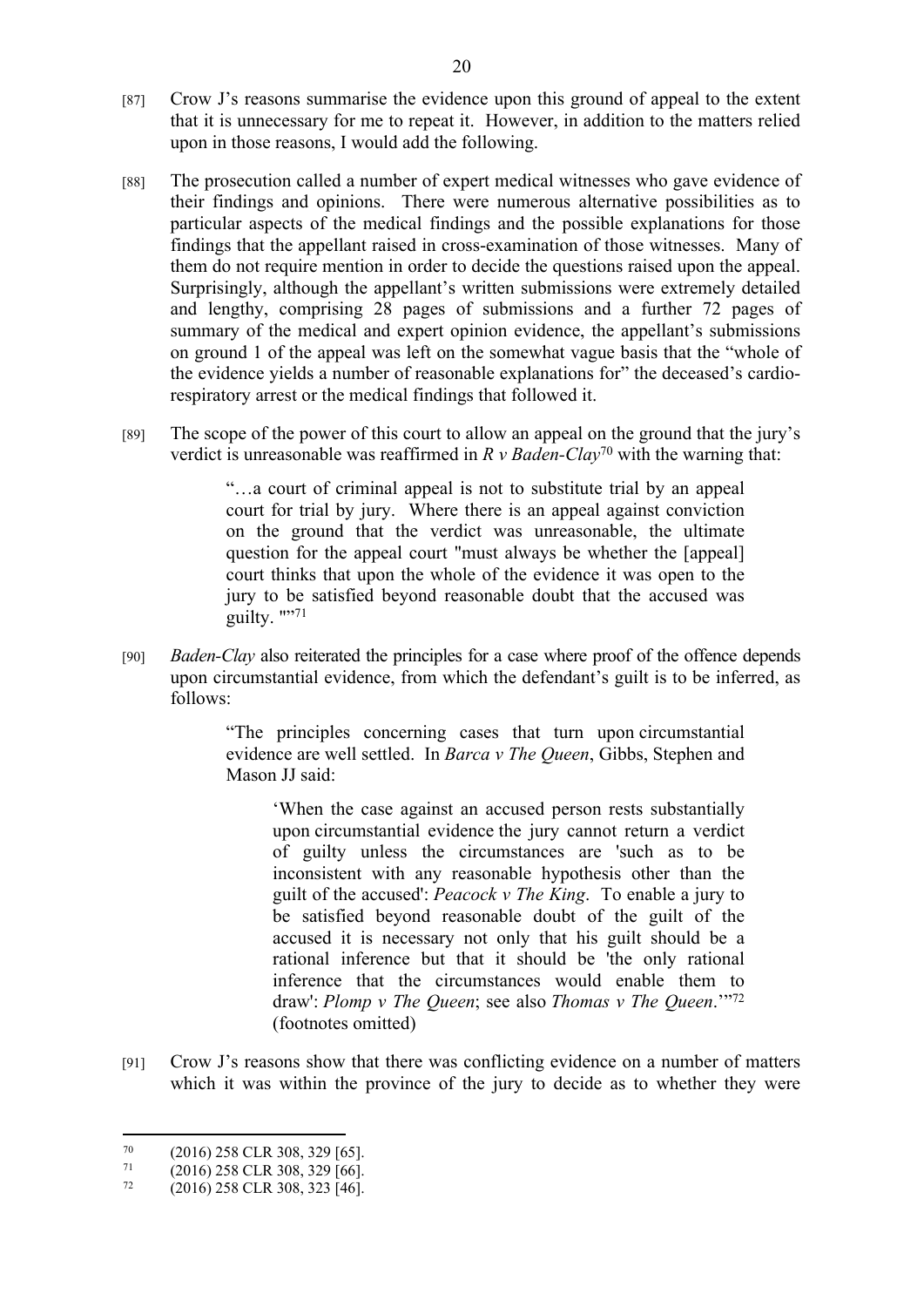satisfied beyond reasonable doubt that the evidence was inconsistent with any reasonable hypothesis other than the guilt of the appellant.

- [92] However, there are some relevant aspects of the evidence that are not raised in Crow J's reasons. In particular, the precise aetiology of the death of the deceased was not necessarily consistent among the expert medical witnesses called by the prosecution who gave evidence that the death was caused by trauma either from shaking of the deceased, or impact to the deceased's head, given that there was no visible manifestation of bruising or other injury externally, in particular to the structures and tissues of the deceased's neck or to the extra-cranial tissues of the head, but having regard to the medical findings of injuries inside the deceased's cranium.
- [93] As already mentioned, sometimes the process of causation in fact is described as a causal chain, with each step in the chain constituting a link. The metaphor may be apt, but for clarity I prefer to avoid it. Working backwards from each outcome in the process to the cause of the outcome, step by step, the witnesses generally agreed that the deceased's death was caused by hypoxic-ischaemic injuries to his brain that were caused by the cardio-respiratory arrest. These steps were not generally controversial at the trial.
- [94] Next, the prosecution's expert witnesses generally agreed (although some of the appellant's medical expert witnesses differed or sought to differ on this point) that the cardio-respiratory arrest was caused by downward pressure on the deceased's brain stem into the base of his skull.
- [95] From this point, some of the prosecution's witnesses' evidence differed among themselves. Some opined that the downward pressure was caused by generalised brain swelling, but not by the subdural and subarachnoid swelling;  $73$  others that it was caused by subdural haemorrhaging on the surface of the brain and subarachnoid haemorrhaging in the brain,  $74$  or a combination of those things, as medical findings.
- [96] In this very brief summary, I have not included the medical findings, by those qualified to make them, that at the time of his death the deceased suffered from extensive retinal haemorrhaging and retinoschisis. That is because although those findings are relevant to whether the other injuries were caused by trauma they were not part of the mechanism of the cause of death as such, and may be put to one side for the purpose of the present analysis.
- [97] As to subdural and subarachnoid haemorrhaging, some opined that it was caused by tearing of the bridging blood vessels over the surface of the brain.<sup>75</sup> Those experts opined also that the cause of the tearing of the bridging blood vessels was either rotational brain movement within the cranium from hyperflexion and extension of the deceased's neck joint, caused by shaking, or deceleration forces from an impact of the deceased's head.<sup>76</sup> Hence, the conclusion was that the deceased's death was caused by trauma by shaking or some other impact.

<sup>73</sup> AB page 854 lines 33-40; page 881 lines 18-27.<br> $74$  AB page 491 line 44 - page 492 line 2; page 52.

<sup>74</sup> AB page 491 line 44 – page 492 line 2; page 527 lines 9-11.<br> $\lambda$ B page 521 lines 1-5; page 575 lines 5-10; 855 lines 10-15

<sup>75</sup> AB page 521 lines 1-5; page 575 lines 5-10; 855 lines 10-15.

<sup>76</sup> AB page 856 lines 20 – page 857 line 10.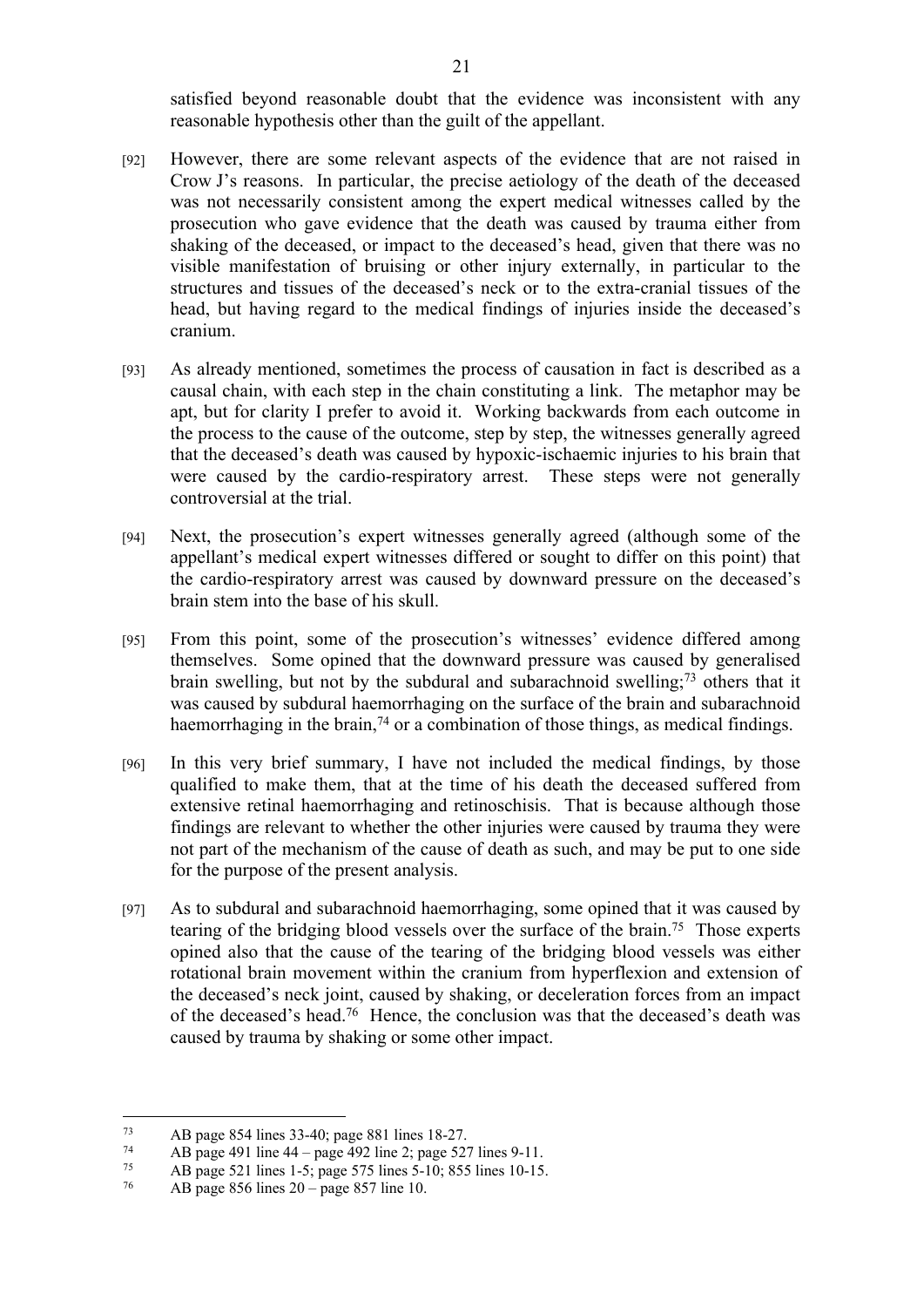- [98] There was also some evidence that trauma generally might have caused generalised brain swelling.<sup>77</sup> However, other evidence was that shaking and/or impact may produce subdural and subarachnoid haemorrhaging and generalised brain swelling.<sup>78</sup>
- [99] There were, in the result, some uncertainties in the precise causal mechanism that led to the death: first, whether the outcome of generalised brain swelling was caused by shaking or impact or both; second, whether the downward pressure on the brain stem was caused by the subdural and subarachnoid swelling or generalised brain swelling or some combination thereof; third whether death was caused by shaking or impact or both.<sup>79</sup>
- [100] The appellant submits that one of the principal experts for the prosecution, Dr Donald, gave evidence that the generalised brain swelling might have been caused by the hypoxic-ischaemic injuries that were caused by the cardio-respiratory arrest, $80$  rather than the cardio-respiratory arrest being caused by the brain swelling that depressed the brain stem in to the base of the skull and caused the hypoischaemic injuries. However, neither that nor the erroneous assumption that Dr Donald had made that pre-mortem bruising of the deceased was observed on post mortem examination,<sup>81</sup> dissuaded Dr Donald from his opinion that the findings were due to injury and nothing else.<sup>82</sup> The same possibility was put to another of the other expert medical witnesses called by the prosecution whose answer was to question what caused the deceased's cardio-respiratory arrest, if it was not the brain swelling.<sup>83</sup>
- [101] Despite the uncertainties, in the result, I have formed the view that it was open to the jury to accept the evidence of the expert medical witnesses called by the prosecution so as to find, beyond reasonable doubt, that the appellant's shaking of the deceased or causing some other impact to the deceased's head was the only rational inference as to the cause of the deceased's death.
- [102] I note also that the appellant's outline of oral argument and oral submissions were organised on the footing that ground 2 of the appeal was presented for consideration first. Accordingly, in reaching my conclusion on ground 1, I did not exclude the rib fracture evidence from consideration, because I have not formed the view that the rib fracture evidence must be excluded from consideration as propensity evidence on a new trial.
- [103] The other point advanced by the appellant orally,  $84$  is that ground 1 should be sustained on the basis that it was not open to the jury to answer "yes" to the question whether they were satisfied beyond reasonable doubt either that the appellant did not intend or foresee that death of the deceased was a possible consequence of his actions or that an ordinary person would not reasonably foresee death as a possible consequence of those actions.
- [104] The argument developed was that conclusion is necessary because it was unclear what the actions of the appellant were that caused the death, including how much

<sup>77</sup> AB page 731 line  $40 -$  page 732 line 10.<br>  $78$  AB page 859 lines 4.24; page 861 lines 20

<sup>78</sup> AB page 859 lines 4-24; page 861 lines 20-29; page 884 line 30 – page 885 line 18; page 961 lines 9-45; page 978 line 2 – page 979 line 45.

<sup>&</sup>lt;sup>79</sup> AB page 861 lines 20-29.

<sup>80</sup> AB page 980 line 22 – page 981 line 20.

 $^{81}$  AB page 983 lines 10-45.<br> $^{82}$  AB page 903 line 35 page

<sup>82</sup> AB page 993 line  $35 -$  page 994 line 10.

 $83$  AB page 757 lines 15-25.<br> $84$  It was also hinted at in parad

It was also hinted at in paragraph 58 of the appellant's outline of argument, although not developed there.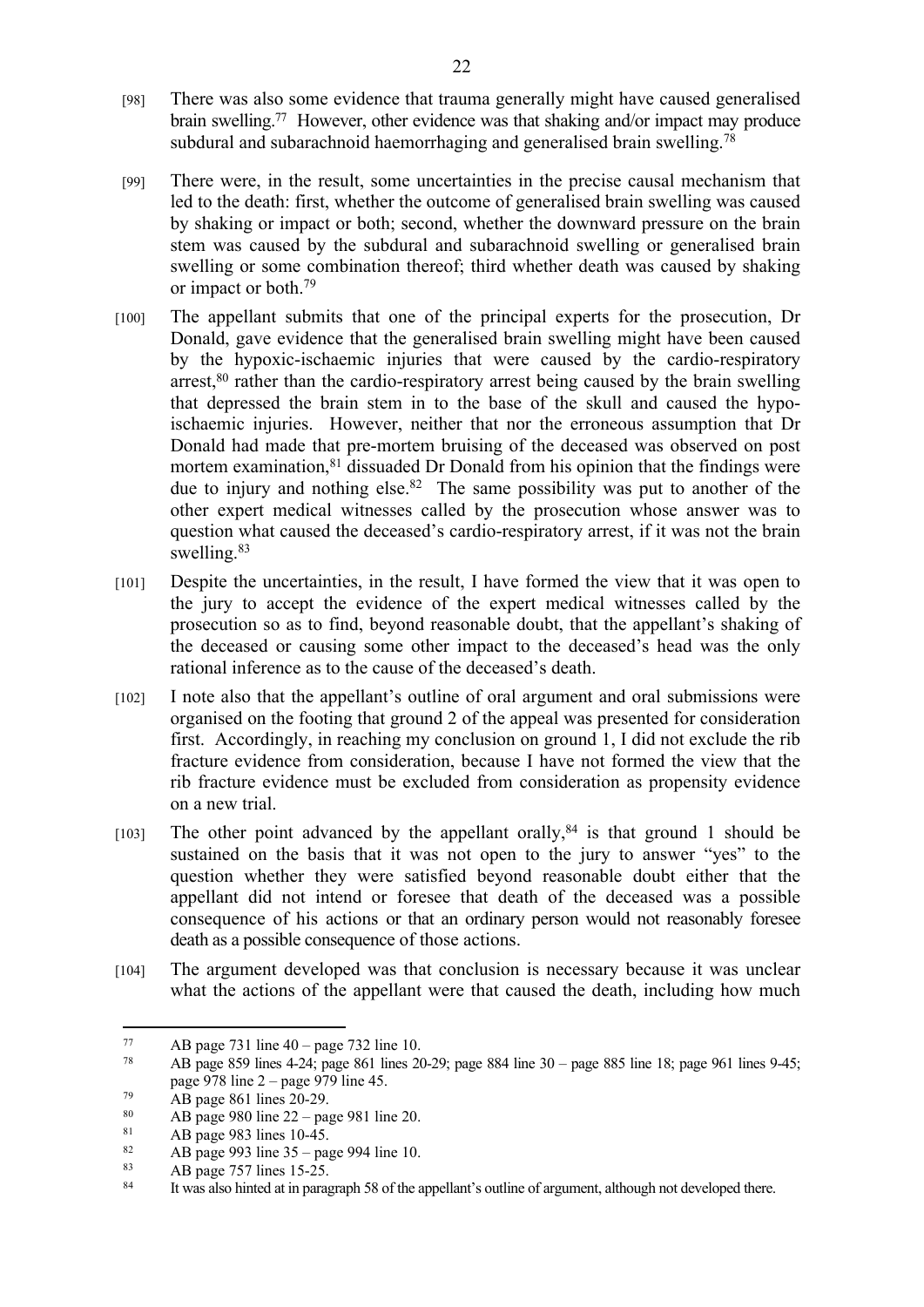force his actions applied to the deceased, and because the evidence was unclear as to how much force was required to be applied to cause death by shaking.

- [105] The evidence did refer in a number of places to the required force, and it is fair to say that it did not establish with exactness what force was required before death was a possible consequence of shaking.<sup>85</sup>
- [106] I note that although the trial judge directed the jury on the question whether the defence of accident was negatived, the appellant's counsel did not rely on it in his submissions to the jury and there is no reason to think that was not a deliberate tactical decision.
- [107] I note also that the appellant's point before this court is not that there is a difference between the evidence as to what force may have been applied to the deceased by the appellant compared to other evidence about some accepted standard of force that would be foreseen or reasonably foreseeable as possibly causing death of a six week old baby by shaking.
- [108] In any event, in my view, it was open to the jury to decide beyond reasonable doubt that it was not satisfied that the ordinary person would not reasonably foresee that death was a possible consequence of violently shaking a six-week old baby.
- [109] In the result, I would dismiss ground 1 of the appeal but allow the appeal on ground 2(b). I would order that the appellant's conviction be set aside and that there be a new trial.
- [110] **CROW J:** Matthew Riley Baxter was born on 24 September 2011 in the Townsville Mater Hospital. Matthew died<sup>86</sup> when his life support was turned off at the Townsville General Hospital on 6 November 2011.
- [111] On 3 November 2011 Matthew was evacuated by way of ambulance from his home to the Townsville General Hospital where he was found to be suffering from a traumatic brain injury. Attempts to resuscitate Matthew were not successful. On the morning of 3 November 2011, Matthew's father, the appellant, had the sole care and custody of him. Matthew's mother, the appellant's wife, left Matthew in the care of the appellant prior to Matthew falling ill.
- [112] No other witnesses were present on the morning of 3 November 2011. The appellant gave sworn evidence that he was a loving and caring father who did not harm his son. The Crown could only prove their case circumstantially on medical evidence. The Crown particularised the death of Matthew as being caused by the conduct of the appellant as the shaking or striking of Matthew causing him to collide with another object or a combination of those mechanisms.

# **The Trial – 17 October 2017 to 15 November 2017**

[113] The trial by jury was conducted over 23 days. In the first 14 days, the Crown proved its medical evidence and called several lay witnesses, including Ms Baxter who was the wife of the appellant and mother of the deceased child. In order to prove its case, the Crown called multiple medical and biomechanical experts.

<sup>85</sup> AB pages 857 line 40 - 858 line 42; page 896 line 17; page 936 line 40; page 968 lines 11-16; page 979 lines 26 – 47; page 660 line 42 – page 661 line 4; page 669 line 5; and page 710 line 35 – page 711 line 3.

<sup>86</sup> Aged six weeks and one day.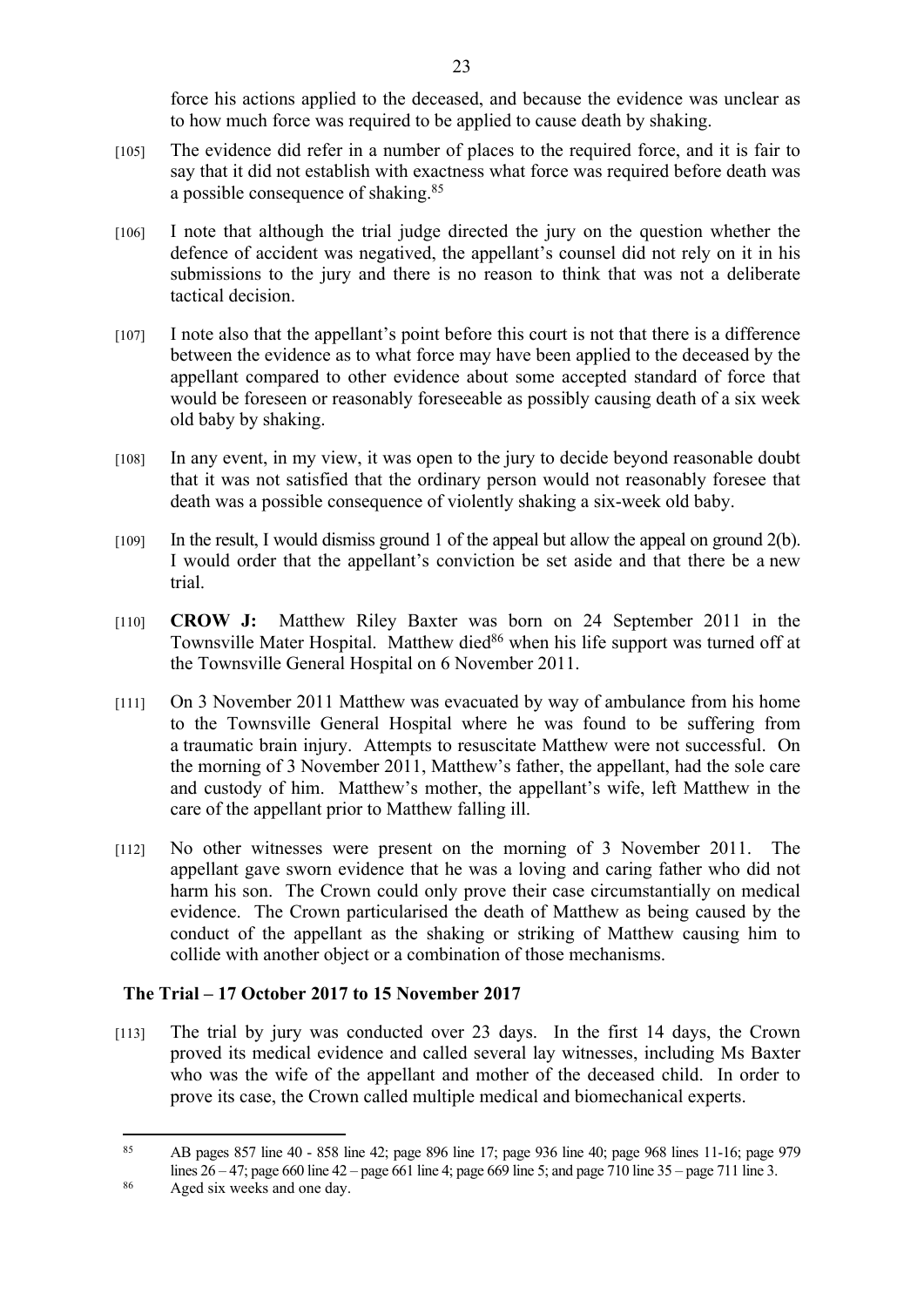- [114] The defence case consumed days 15 to 22 of the trial. The first defence witness was the appellant who swore he was a capable and loving father who did not injure his son Matthew. In addition, the appellant called ten family members as character witnesses to support the appellant's credit who also testified their observations of the appellant as a loving, caring father.
- [115] Had the jury accepted the evidence of the appellant as supported not only by the ten family members he called but also supported by his wife<sup>87</sup> the jury would have acquitted the appellant, as the only possible way the Crown could prove its circumstantial case was by reference to expert medical and biomechanical evidence. The defence also called seven experts to support the appellant's version that he did not harm his son.
- [116] The defence called Michael Laposata,<sup>88</sup> Carl Wigren,<sup>89</sup> Julie A Mack,<sup>90</sup> Marvin Elliott Miller, <sup>91</sup> Ronald Auer, <sup>92</sup> Chris Alan Van Ee<sup>93</sup> and David Ayoub. <sup>94</sup> Again had the jury accepted the evidence of any of the seven experts called in the appellant's case it ought to have acquitted the appellant.
- [117] The jury acquitted the appellant of murder but found the appellant guilty of manslaughter.
- [118] The appellant has appealed against his conviction on the following grounds:
	- "1. The verdict is unreasonable or cannot be supported having regard to the evidence as:
		- (a) The evidence did not establish traumatic injury;
		- (b) There was no proof that the appellant caused Matthew Baxter to collapse;
		- (c) There was insufficient evidence to prove beyond reasonable doubt that the medical findings relevant to cause of death could be attributed to anything done by the appellant.
	- 2. His Honour, the Learned Trial Judge, erred:
		- (a) in ruling admissible, pursuant to s 132B of the *Evidence Act* 1977 (Qld), evidence of rib fractures sustained by the deceased, alternatively;
		- (b) in failing to exclude, pursuant to s 130 of the *Evidence Act* 1977 (Qld), evidence of fractures sustained by the deceased, alternatively;
		- (c) in the directions given to the jury as to the manner in which evidence of the rib fractures could be used."

# **Ground 1: The verdict is unreasonable, or cannot be supported by the evidence**

[119] Section 668E(1) of the *Criminal Code* 1899 (Qld) provides:

 $\frac{87}{88}$  Who was called in the Crown case.

<sup>88</sup> Chairman of the Department of Haematology and Pathology at the University of Texas.<br>
Eccessic pathologist from Seattle Washington

<sup>&</sup>lt;sup>89</sup> Forensic pathologist from Seattle Washington.<br> $\frac{90}{2}$  Paediatric radiologist

<sup>&</sup>lt;sup>90</sup> Paediatric radiologist.<br><sup>91</sup> Professor of Paediatric

 $^{91}$  Professor of Paediatrics from Ohio.<br> $^{92}$  Clinical Neuro Scientist from Canad

<sup>&</sup>lt;sup>92</sup> Clinical Neuro Scientist from Canada.<br>Professor from the Wayne State Unive

 $\frac{93}{94}$  Professor from the Wayne State University, a biomedical engineer.<br>A radiologist

A radiologist.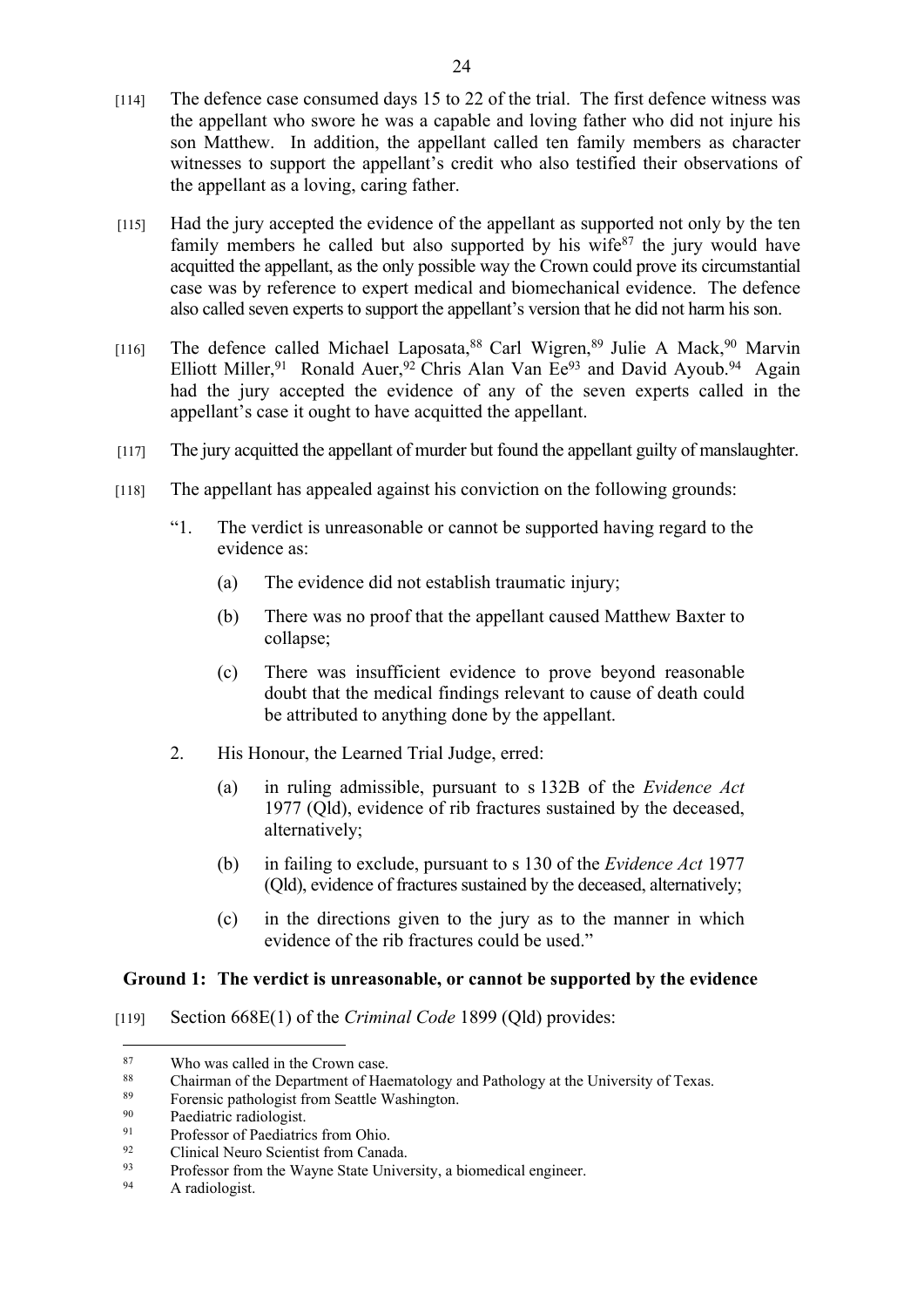# "**668E Determination of appeal in ordinary cases**

- (1) The Court on any such appeal against conviction shall allow the appeal if it is of opinion that the verdict of the jury should be set aside on the ground that it is unreasonable, or can not be supported having regard to the evidence, or that the judgment of the court of trial should be set aside on the ground of the wrong decision of any question of law, or that on any ground whatsoever there was a miscarriage of justice, and in any other case shall dismiss the appeal."
- [120] In *Attorney-General v B*<sup>95</sup> Wilson J said:

"Our system of criminal law accords primacy to the decision of a jury on questions of fact, subject only to limited rights of appeal…"

[121] In *R v Shoesmith*<sup>96</sup> Fraser JA said:

"… The test is whether upon the whole of the evidence it was open to the jury to be satisfied beyond reasonable doubt that the accused was guilty. The Court must conduct an independent review of the evidence, but it must also bear in mind that the jury had the benefit of seeing and hearing the witnesses give their evidence and it must accord respect to the jury's resolution of the contested factual questions reflected in the guilty verdict. …"

- [122] As identified in *R v Shoesmith*<sup>97</sup> the task for the Court of Appeal on review is to conduct an independent review of the evidence in order to determine whether upon "the whole of the evidence" it was open to the jury to be satisfied beyond reasonable doubt that the accused was guilty. In doing so, respect must be accorded to the jury's resolution of contested factual questions reflected in the guilty verdict.
- [123] In support of its argument, the appellant has provided a 72-page summary of the medical and expert opinion evidence arguing that the evidence did not support the verdict.
- [124] Prior to considering the relevant evidence it is helpful to understand that it was not an issue at trial that Matthew suffered a cardiac and respiratory arrest which caused a hypoxic ischaemic injury which in turn caused the death of Matthew. The essential factual issue to be determined beyond reasonable doubt by the jury at trial was the cause of the cardiac and respiratory arrest. Was it proven beyond reasonable doubt, as the Crown alleged, by the shaking or striking of Matthew or causing him to collide with another object or a combination of those mechanisms? Or was it as the appellant alleged, a cardiac and respiratory arrest that occurred independently of any criminal act of the appellant.
- $[125]$  The appellant<sup>98</sup> submits that on a review of the whole of the evidence there are several reasonable explanations for Matthew's collapse "and for that which was

<sup>&</sup>lt;sup>95</sup> [2003] 1 Qd R 114 at 133 [84].<br><sup>96</sup> [2011] QCA 352 at [30] Footr

<sup>&</sup>lt;sup>96</sup> [2011] QCA 352 at [30]. Footnotes omitted.<br><sup>97</sup> [2011] QCA 352

 $^{97}$  [2011] QCA 352.<br><sup>98</sup> See paragraphs 12

See paragraphs 12 to 85 of the appellant's written submissions.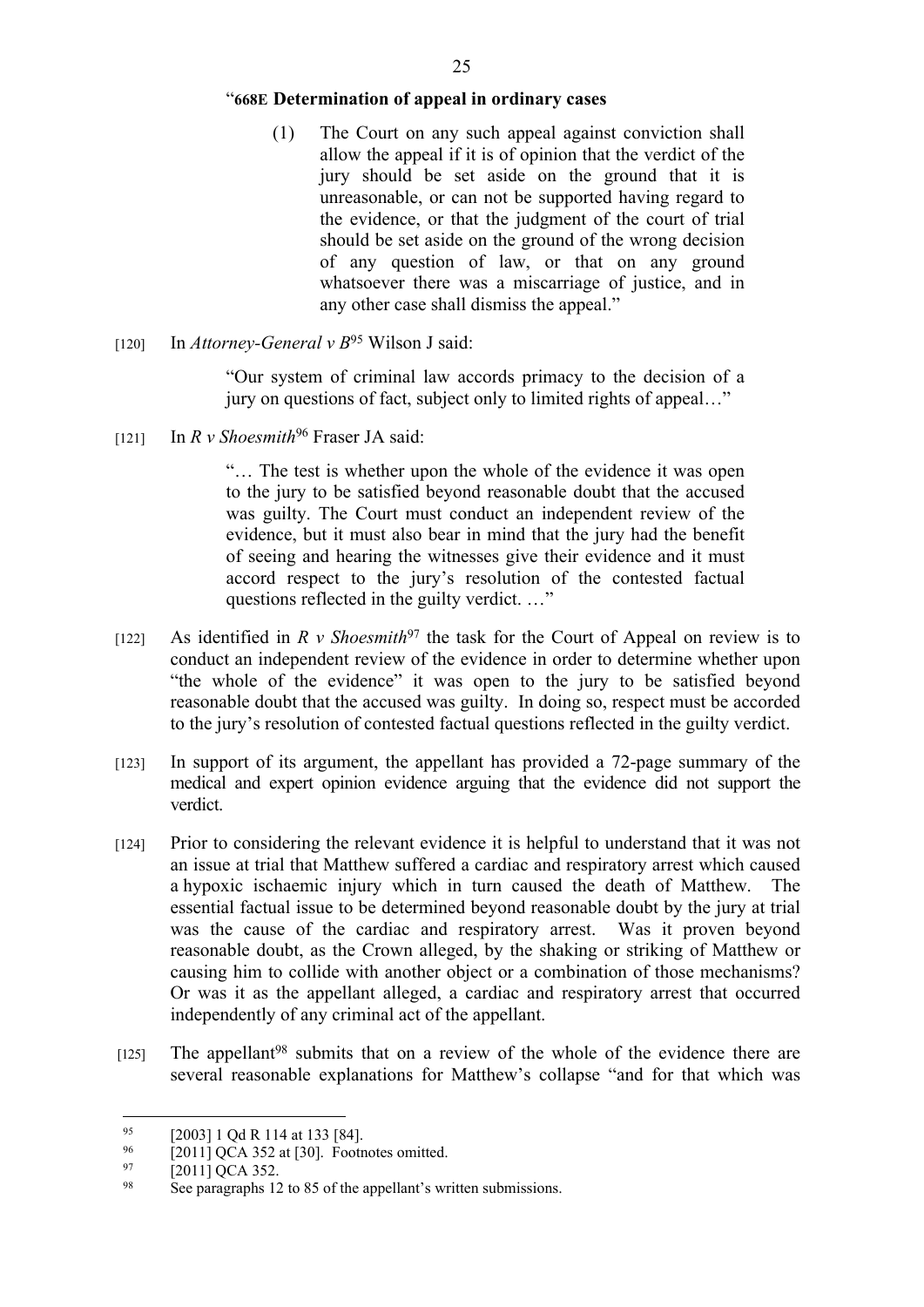subsequently learned in medical examinations". These leave open, it is argued, a reasonable possibility that it was not the appellant who caused the death of his son and it was not therefore open for the jury to hold that the appellant's guilt had been proved beyond reasonable doubt. The appellant then cites *SKA v The Queen*<sup>99</sup> in support of its proposition of law.

- [126] Where the evidence accepted by the jury leaves open a reasonable possibility that it was not the appellant who caused the death of his son then it is clear that it was not open for the jury to hold the appellant's guilt had been proven beyond reasonable doubt. However, the test as cited above is whether on the whole of the evidence it is open for the jury to be satisfied beyond reasonable doubt, that the appellant was guilty. As this test recognises, the jury may prefer one body of expert evidence over another, but in order to convict, the jury must be satisfied to the standard of beyond reasonable doubt.
- [127] The jury is duty bound to consider all of the evidence, assess it and in doing so bring to bear their respective life experiences and common sense. Each of the seven experts called in the appellant's case opined Matthew's death was caused by a process which is consistent with a natural cause and absent any act of the accused. Absent a body of contrary evidence, the tribunal of fact was, no doubt, duty bound to acquit, however, there was a large body of contrary expert evidence.
- [128] It is helpful to recall the common law requirements for the reception of expert evidence. They are as set out in the comprehensive reasons of Heydon J in *Dasreef*  Pty Ltd v Hawchar.<sup>100</sup> It is also important to note that Heydon J cited both civil and criminal cases in describing the logic behind the reception of expert evidence and the importance of the Court (whether constituted by a judge or by a judge and jury) guarding its function as the decision maker and not delegating this important role to an expert or panel of experts.
- [129] Expert evidence is not admissible unless it concerns matters that are outside the ordinary human experience such that a person would not be able to form a "sound judgment on the matter without the assistance of witnesses possessing special knowledge or experience in the area".<sup>101</sup> Where a field of expertise is established it is then necessary to prove that the person providing evidence is qualified in that science. It is then necessary for the party attempting to prove the expert opinion to ensure the expert clearly sets out the assumptions upon which the expert opinion is based (the assumption identification rule) and then it is necessary for the party to prove the assumptions (proof of assumption rule). The next and perhaps most important requirement of admissibility of expert opinion is the reasoning rule. That is, the expert must state his or her process of reasoning so that the triers of fact (a judge or a jury) are placed in a position where they can judge whether they accept the reasoning process of the expert called by one party or another party and thus form a "sound judgment".
- [130] In a jury trial, matters of admissibility of evidence are matters for the judge. Accordingly, where an expert's reasoning is not stated or is not logical, the expert evidence is not admissible, that is the jury will not hear it all. In that sense whenever expert evidence is admitted in a criminal trial, it must always be based on

<sup>99</sup> (2011) 243 CLR 400 at 409 at [22] – [24] per French CJ, Gummow and Kiefel JJ; *M v The Queen* (1994) 181 CLR 487 at 492 – 495 per Mason CJ, Deane, Dawson and Toohey JJ.

 $^{100}$  (2011) 243 CLR 588 at 612 – 624 [61] – [94].<br>  $^{101}$  R v Sica [2014] 2 Od R 168 at 194 [127]; R v I

<sup>101</sup> *R v Sica* [2014] 2 Qd R 168 at 194 [127]; *R v Bonython* (1984) 38 SASR 45.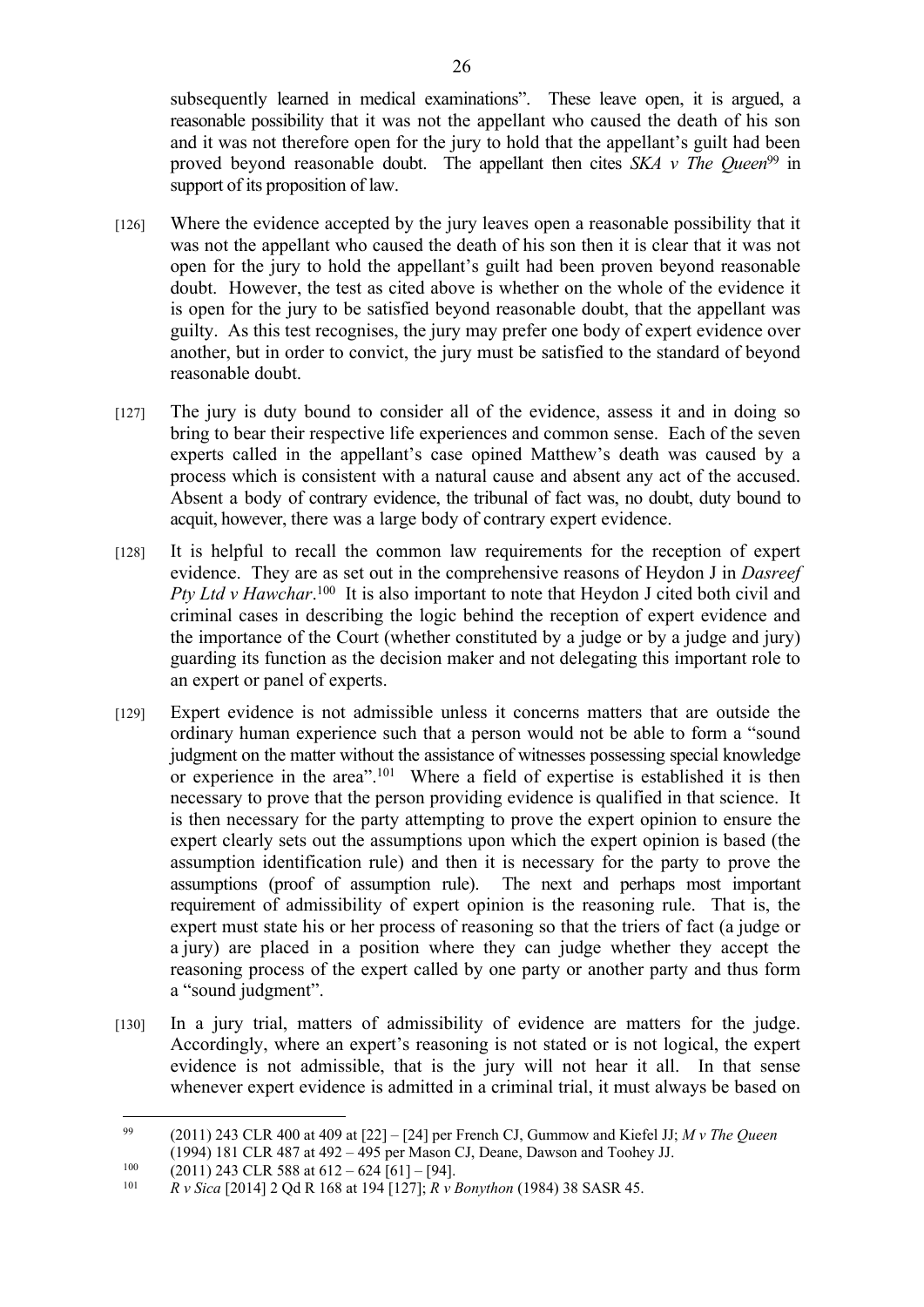a reasoning process and in that sense is always "reasonable", that is "able to be reasoned". However, the law is not that whenever "reasonable" defence medical evidence is technically admissible the accused must be acquitted because the reasoned expert evidence called in the defence case admits to a possibility of innocence. Expert evidence is to be judged by the trier of fact in the careful way in which the trier of fact tries all other evidence. The common law admissibility rules are designed to equip a trier of fact with the means to determine whether the evidence of any expert is accepted or rejected, in whole or in part.

- [131] That any expert may give opinion evidence which is admissible and admits to a reasonable possibility consistent with innocence is not the test. This is because the jury must take into account the whole of the evidence, and the jury, as the tribunal of fact, determines for itself which expert evidence it accepts and which expert evidence it rejects.
- [132] In according due respect to the jury's decision in the present appeal, it must be concluded that the jury were satisfied beyond reasonable doubt of the appellant's guilt. In doing so, it can be concluded that the jury preferred the expert evidence called by the Crown to prove a circumstantial case and rejected the expert evidence called in the appellant's case as well as the appellant's own evidence that he did his son no harm.
- [133] In terms of the test to be applied on appeal, it is necessary to determine, after reviewing the evidence, whether the whole of the evidence left it "open to the jury" to conclude that a traumatic injury was established and if so whether the appellant caused the traumatic injury.

# **The Crown Case**

- [134] In *SKA v The Queen*<sup>102</sup> the High Court restated the necessity for a Court of Appeal in performing its statutory function to weigh "the competing evidence" to ensure that it was open to the jury to be satisfied beyond reasonable doubt as to the guilt of an accused.
- [135] In this case, the Crown called 41 witnesses consisting of five lay witnesses, a police officer and 35 medical and allied health witnesses. Of the 35 medical and allied health witnesses only 12 provided purely expert evidence, with 23 witnesses attesting to facts or a mixture of evidence as to facts and expert opinion.
- [136] In examining the whole of the evidence it may be seen that the appellant swore that he cared properly for his son and was a man of good credit. The appellant's credit was, as observed in paragraphs [114] and [115] above, supported not only by the ten family members he called but also by the appellant's wife called in the Crown case and three of the lay witnesses called in the Crown case.<sup>103</sup> The rejection of the appellant's testimony, having the considerable benefit of the weight of numerous character witnesses, could only reasonably be made by the jury if the jury accepted the factual evidence and expert evidence proved in the Crown's case over the factual and expert evidence proved in the defence case.
- [137] The Crown called four lay witnesses who were able to testify that on their observations of Matthew prior to 3 November 2011, he appeared to be an ordinarily

<sup>&</sup>lt;sup>102</sup> (2011) 243 CLR 400 at 409 [22] – [24] per French CJ, Gummow & Kiefel JJ.<br><sup>103</sup> Nicola Rothwell, Mark Jeffrey Crocker and Bree Dale Godfrey.

Nicola Rothwell, Mark Jeffrey Crocker and Bree Dale Godfrey.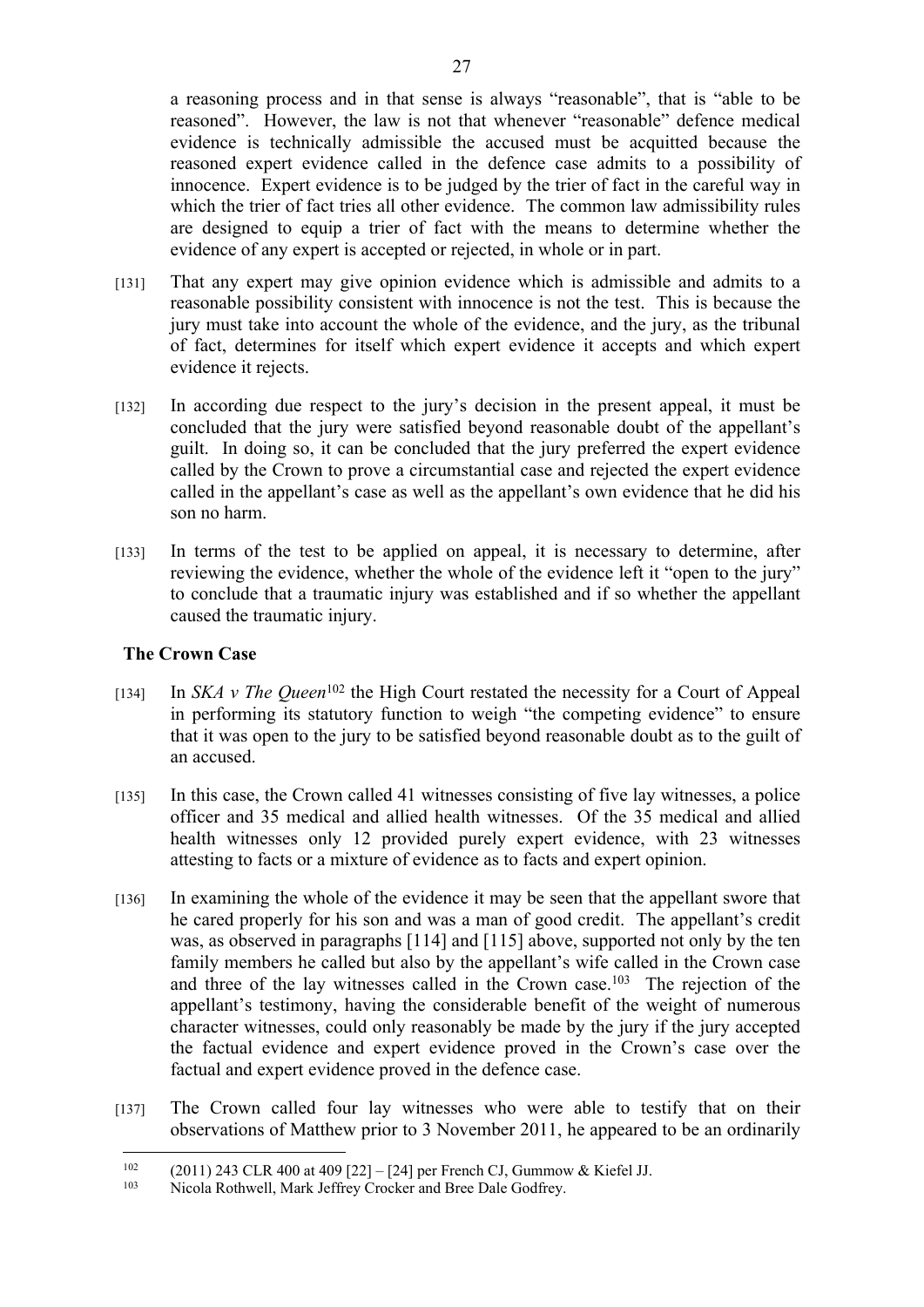healthy child. The same four witnesses,<sup>104</sup> were not challenged. The uncontested facts were therefore, to outward appearance, Matthew was a perfectly healthy child prior to 3 November 2011 and after several hours in his father's care and custody on the morning of 3 November 2011 Matthew presented at the Townsville General Hospital where the medical evidence showed that he was gravely ill.

- [138] At approximately 7.00 am on 3 November 2011 Ms Baxter attended at a boat licencing course in Townsville.<sup>105</sup> Ms Baxter did not see Matthew again until he was in the intensive care unit at the Townsville Hospital after 3.00 pm on 3 November 2011. Ms Baxter passed her boating course and received her licence at 2.26 pm. The appellant and Ms Baxter communicated by way of text messages between 11.18 am and 11.21 am and a further text message was sent at midday. There was no suggestion in the text messages that Matthew was suffering from any adverse condition.
- [139] At 1.35 pm the appellant telephoned Blue Water Medical Centre in Townsville<sup>106</sup> describing Matthew as having a weakened state of consciousness. Prudently, office staff at the Blue Water Medical Centre advised the appellant to call an ambulance. The ambulance was despatched at  $1.42 \text{ pm}^{107}$  and the ambulance arrived at the appellant's residence at 1.50 pm.<sup>108</sup> The paramedics O'Meara and Rathbone were the first persons to observe Matthew (and the appellant) since Ms Baxter left the residence at 7.00 am. On attendance<sup>109</sup> the paramedics observed the appellant using two fingers to give compressions to Matthew's chest and the appellant gave the paramedics "a very good clinical handover" described more specifically as follows:<sup>110</sup>

"…he said he'd been doing CPR for seven minutes, the baby had – was alert and orientated, had been behaving normally, made some gurgling noises, went to check him and he looked like he had difficulty breathing, then he became unresponsive, his eyes were unreactive and he stopped breathing."

- [140] Paramedic O'Meara observed that the baby Matthew was "a bit more floppy than usual".<sup>111</sup> She carefully picked up the infant, continued giving chest compressions and carried Matthew to the ambulance.
- [141] After Matthew was evacuated by ambulance to the Townsville General Hospital he was examined and underwent emergency resuscitation. The results of the examination and scans showed that Matthew presented with:
	- (a) Diffuse brain swelling;
	- (b) Intracranial haemorrhaging including subdural and subarachnoid haemorrhaging;
	- (c) Extensive retinal haemorrhaging;
	- (d) Retinoschisis (an abnormal splitting of the neurosensory layer of retina);

 $106$  AB 1124.

 $109$  AB 334.

<sup>104</sup> Nicola Rothwell, Mark Jeffrey Crocker, Bree Dale Godfrey and the appellant's wife, Tenae Emma Baxter.  $\frac{105}{106}$  AB 1098.

 $107$  AB 331/24.

 $\frac{108}{109}$  AB 331/33.

 $110$  AB 335/32-36.

AB 337/13-14.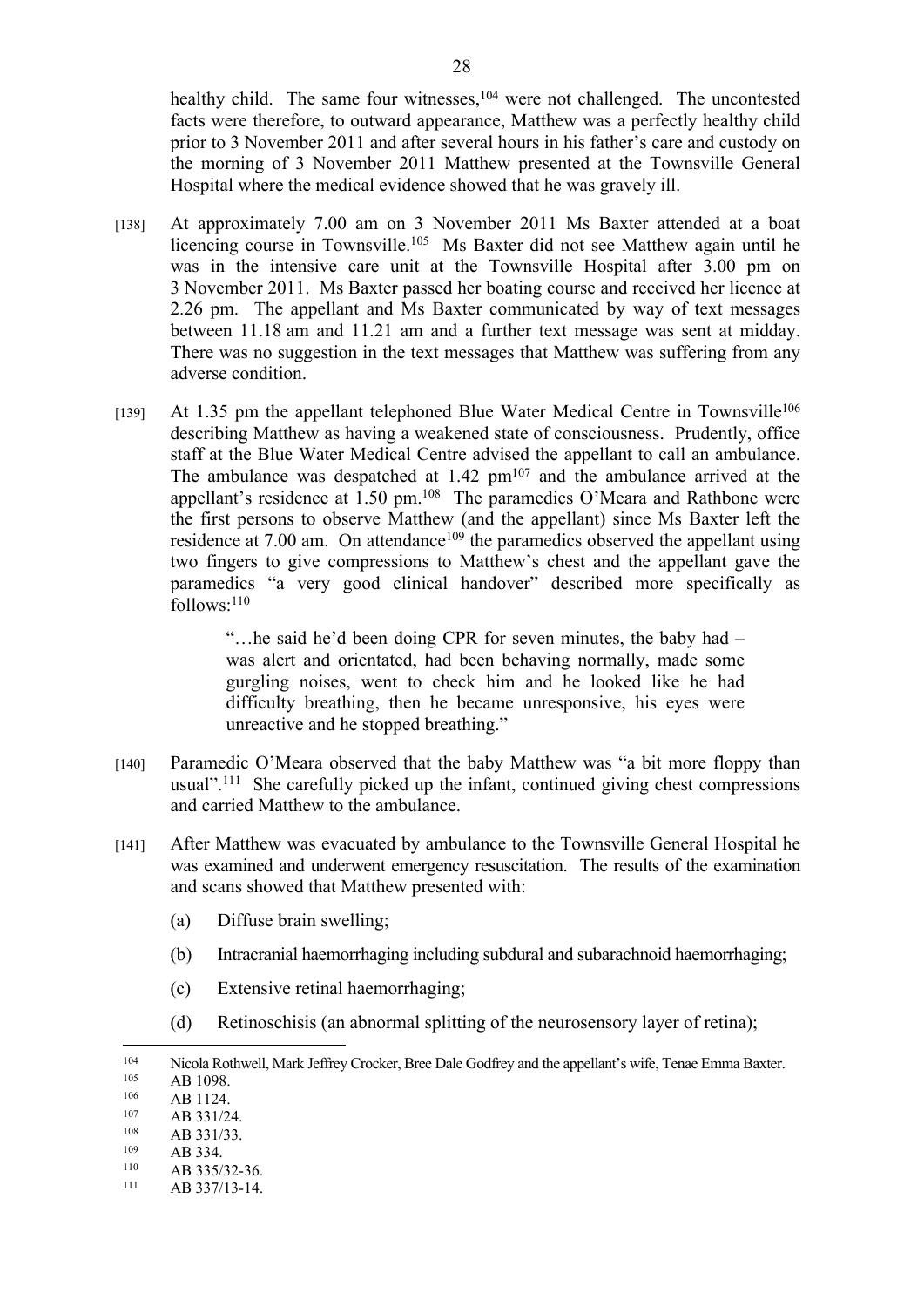- (e) Fractures of the posterior ninth and tenth left ribs;
- (f) Fifteen anterior rib fractures.
- [142] It was not disputed that Matthew presented with the above medical conditions. What was in issue was the cause of the medical conditions. It was further not in dispute that the bilateral rib fractures were not in any way causally related to Matthew's death. The basis of the admission of the fractures is discussed in ground 2(a) of the appeal below.

29

- [143] The need for a vast body of expert medical evidence was necessary in the prosecution case to provide evidence as to what occurred on 3 November 2011 namely within a period of about seven hours, where an apparently healthy infant became severely brain damaged. Similarly in the defence case the defence had argued there were several potential causes all consistent with the presumption of innocence which explained Matthew's catastrophic loss of health. The alternate innocent medical causes suggested by the experts called in the defence case were:
	- (a) Diffuse brain swelling caused by an infection;
	- (b) Hypoxia in turn causing both subdural and subarachnoid haemorrhage;
	- (c) Reperfusion causing intracranial and retinal haemorrhaging;
	- (d) A vitamin K deficiency being responsible for spontaneous swelling of the brain;
	- (e) Birth trauma and subsequent re-bleeding being the cause of the intracranial haemorrhage.

# **The Medical Evidence**

# *Dr Steve Richard Mokrzecki*

- [144] The first medical expert to be called was Dr Mokrzecki, the obstetrician and gynaecologist of Ms Baxter, whose evidence assisted in negativing the defence thesis of birth trauma being a potential cause for intracranial haemorrhaging. Dr Mokrzecki had diagnosed Ms Baxter as suffering gestational diabetes and Dr Mokrzecki agreed there is documented link between gestational diabetes and a higher risk of vitamin D deficiency.
- [145] It was part of the defence case that a vitamin D deficiency in a mother may lead to the child (Matthew) having weakened bones thus providing an innocent explanation for the multiple ribs fractures. A problem with this argument was that there was no evidence to suggest Ms Baxter actually had a vitamin D deficiency; rather all that could be said was that it was a theoretical possibility.

# *Dr Yong Mong Tan*

- [146] The second expert called in the Crown case was Dr Tan, an endocrinologist at Townsville. Dr Tan's evidence related to Ms Baxter's theoretical potential vitamin D deficiency.
- [147] The effect of Dr Tan's evidence is that he acknowledged that there were academic articles confirming gestational diabetes as a risk factor for vitamin D deficiency, however, Dr Tan was able to differentiate between the academic articles which were based on patients in America and Sydney and their application to Townsville.<sup>112</sup>

<sup>112</sup> AB 104 and AB 106/6-13.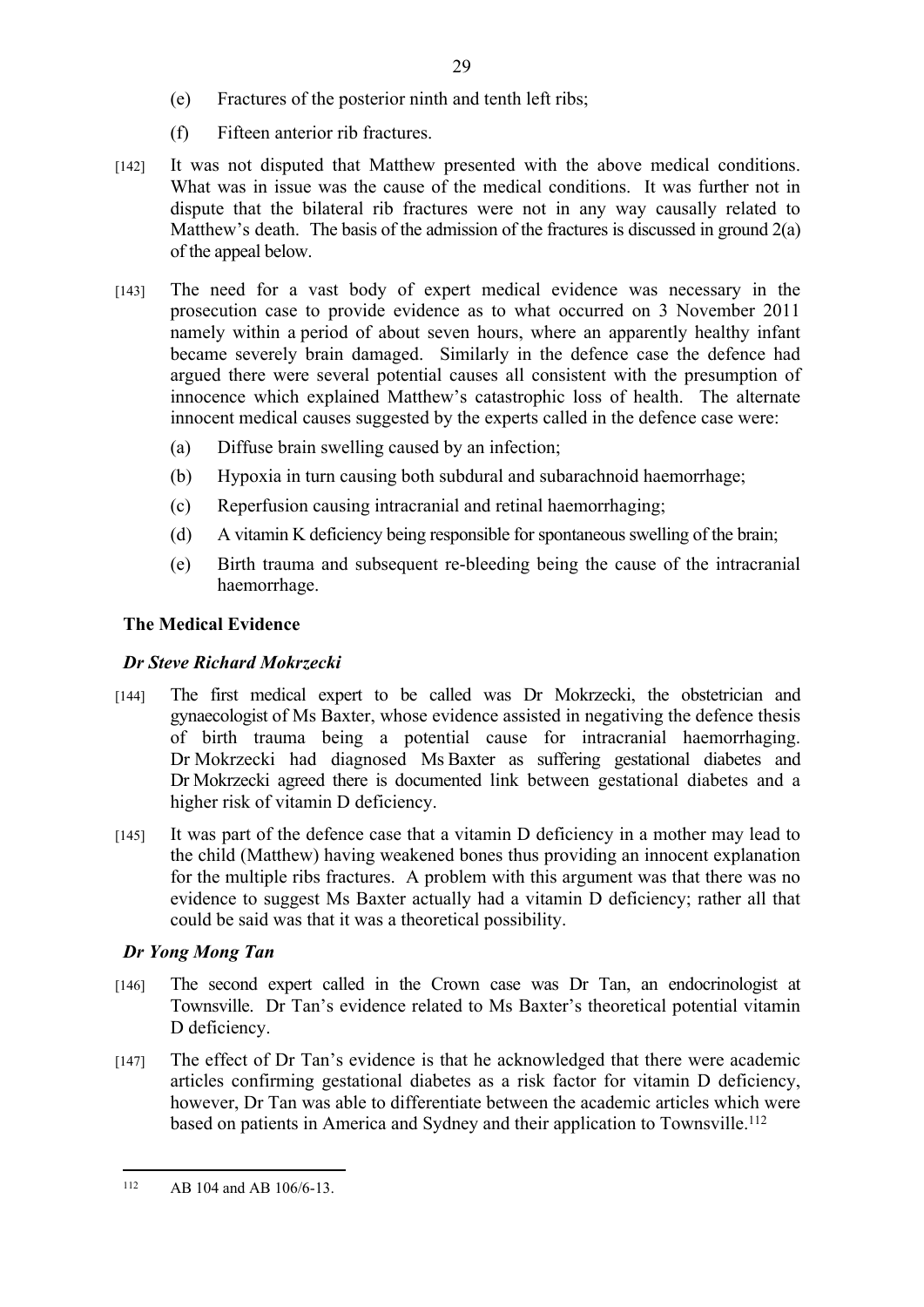[148] Dr Tan said "we've got a lot more sun here than in Sydney"<sup>113</sup> and was able to refer to his own studies conducted in Townsville which showed that vitamin D deficiencies were extremely rare in pregnant women in Townsville, i.e. 1.05 per cent of those that were tested in a study of 285 patients in Townsville were suspected of having a vitamin D deficiency.<sup>114</sup> Dr Tan acknowledged that it is possible to have reduced bone strength with a vitamin D deficiency, however, there was no evidence that Ms Baxter was vitamin D deficient and according to Dr Tan, statistically, the prospects of that were 1.05 per cent.

# *Dr Erwin Jimmy Heymann*

- [149] The third medical expert called was Dr Heymann, an obstetrician. Dr Heymann attended upon Ms Baxter and delivered Matthew on 24 September 2011. Dr Heymann, with reference to his notes, gave detailed evidence concerning the birth of Matthew and did not note any features of concern<sup>115</sup>. Dr Heymann did concede that he could not recollect directly the observations of the baby Matthew and that his routine practice was following the delivery of the baby to merely give the baby to the midwife who would then give it to the paediatrician to assess. Dr Heymann also spoke of the practice following birth that the midwives "nearly always" give the infant a vitamin K injection soon after delivery.<sup>116</sup>
- $[150]$  It was suggested to Dr Heymann in cross-examination<sup>117</sup> that literature confirmed that the use of the vacuum extraction delivery (which occurred in Matthew's case) could cause a subdural haematoma in more than half of the children that were studied. Dr Heymann rejected this suggestion.<sup>118</sup>
- [151] Dr Heymann received his medical degree in 1991, commencing training as an obstetrician in 1996 and completing his training in England in 2001. Dr Heymann then received his fellowship in Australia as an obstetrician in 2002. The import of Dr Heymann's evidence is that the birth of Matthew was a routine birth and that birth trauma could not be reasonably accepted as a cause of Matthew's brain injury.
- [152] Dr Heymann's evidence was that forceps deliveries are relatively safe i.e. a subdural haematoma in one in 10,000 cases,<sup>119</sup> vacuum extraction was much safer and as it was a normal vacuum extraction<sup>120</sup> of Matthew there was no suggestion that there was any birth trauma at all let alone sufficient to cause any intracranial bleeding or brain damage.
- [153] The midwife who assisted Dr Heymann with the delivery was Fiona Montgomery. Nurse Down had been qualified as a midwife since February 1994 thus Nurse Montgomery had 17 years and nine months experience as a midwife when she assisted in the delivery of Matthew. Nurse Montgomery confirmed she did give Matthew the intramuscular vitamin K injection and that Matthew was born a healthy baby. The vitamin K deficiency theory of the defence as a cause of the rib fractures was debunked.

#### *Dr William John Frischman*

 $\frac{114}{115}$  AB 104/20.

- $^{116}$  AB 128/34-37.
- $\frac{117}{118}$  AB 137/6-13.
- $\frac{118}{119}$  AB 137/8-9. AB 125/31.

 $113$  AB 106/9.<br>114 AB 104/20

 $\frac{115}{116}$  AB 126/1-2.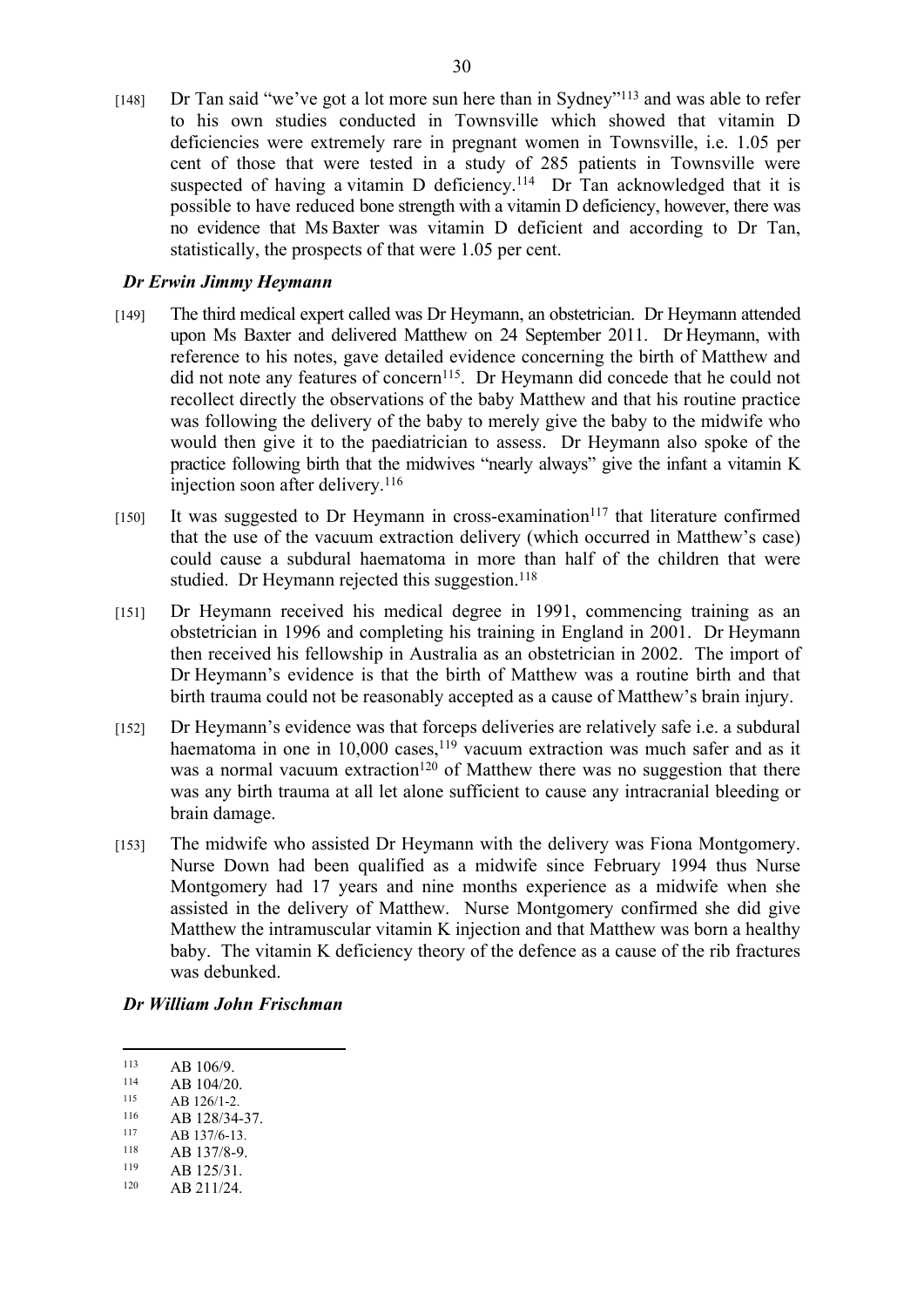[154] Dr Frischman, a paediatrician, gave evidence that on 25 September 2011<sup>121</sup> he examined Matthew and had reference to the birthing notes and was aware of Ms Baxter's gestational diabetes.<sup>122</sup> Dr Frischman performed a "top to toe examination"<sup>123</sup> which confirmed that Matthew was a healthy baby. Dr Frischman was attacked on the basis of the use of the vacuum extraction procedure causing head trauma which Dr Frischman rejected. On examination of Matthew Dr Frischman was "perfectly happy"<sup>124</sup> that Matthew was healthy.

## *Dr Jennifer Bayman Smith*

- [155] Dr Jennifer Smith, paediatrician, provided evidence that after Dr Frischman attended to Matthew, she then took over the care of Matthew and "saw the baby and Tenae every day"<sup>125</sup> and noted that the baby was "progressing well".<sup>126</sup>
- [156] Dr Smith had been qualified as a paediatrician in Australia since  $2001^{127}$  and prior to that was qualified as a paediatrician in England.<sup>128</sup>
- [157] The birth trauma theory was not pursued robustly in closing addresses, it had no factual basis.

#### *Dr Gary Stuart Alcock*

- [158] Dr Alcock, neonatal paediatrician, was called to contest the defence theory that Matthew's brain injury was caused by infection. Dr Alcock gave evidence<sup>129</sup> that increased intracranial pressure could be caused by oedema, infection or "an inflammation response for any reason - - if it's severe enough". Dr Alcock was questioned about blood results of Matthew and in particular an increased monocyte level. Dr Alcock said of the increased monocyte level that it was "a rough guide, may be an indication of infection but it's not a reliable test."<sup>130</sup>
- [159] Similarly there was a slightly raised metamyelocyte level which Dr Alcock accepted could be an indication of an infection before adding: <sup>131</sup>

"… although I wouldn't say that a metamyelocyte count of .36 was significant […] That would not lead me to think a person had an infection. I would see that very often in full blood counts for all sorts of presentations. It could be an infection but it's not a reliable indicator."

[160] Dr Alcock rejected the suggestion that Matthew was suffering from an infection despite the blood results raising it as a possibility. In robust evidence Dr Alcock said:<sup>132</sup>

> "… infection is our bread and butter in the neonatal unit, if you want to say that. We have babies with infections all the time, and that

- $\frac{126}{127}$  AB 219/41-46.  $\frac{127}{128}$  AB 218/35.
- $128$  AB 218/41.
- $129$  AB 458.<br> $130$  AB 466/
- $130$  AB 466/45-46.
- 131 AB 467/5-6; AB 467.

 $121$  AB 205/33

 $122$  AB 207/41.

 $\frac{123}{124}$  AB 208/12.

 $\frac{124}{125}$  AB 211/42.

 $\frac{125}{126}$  AB 219/23.

AB 467/19-23.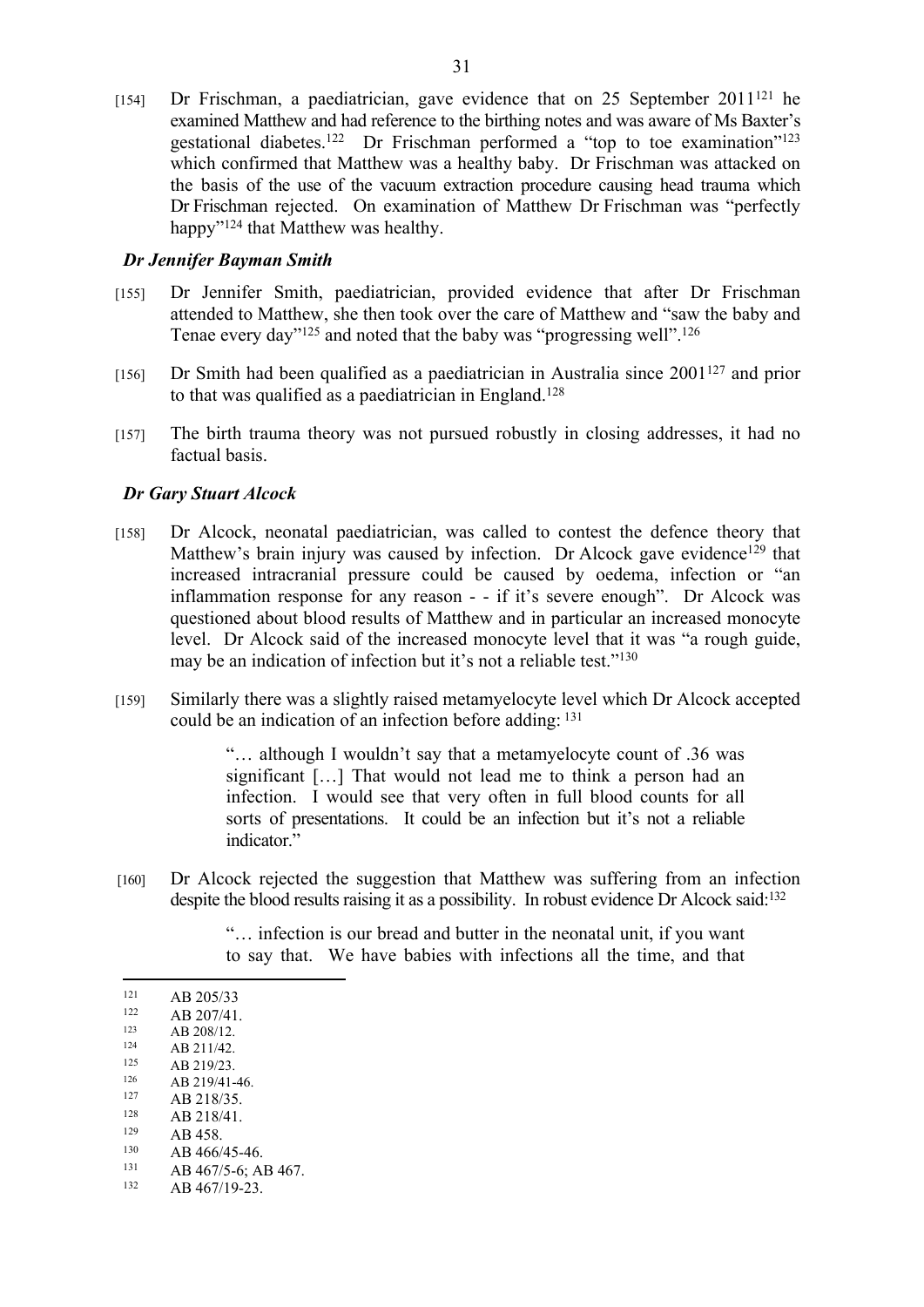result is not, to me, significant of infection. But you're right, it could be infection. But you could present me with a completely normal white blood cell count, and that could be consistent with infection."

- [161] Dr Alcock confirmed, at length, that Matthew was given vitamin K after presentation at hospital on 3 November at approximately 6.15 pm because the haematology results showed that "there might be some problem going on with blood coagulation" which was suggested by an elevated prothrombin time result which could have been caused by a vitamin K deficiency.<sup>133</sup> Dr Alcock confirmed that on presentation at hospital on 3 November it was possible that Matthew was suffering from a herpes infection as "infection was a possibility and herpes was, yes, a possibility"<sup>134</sup> and so "[w]e put Matthew on intravenous antibiotics."<sup>135</sup> However, Dr Alcock explained that Matthew did not have an actual infection and did not have herpes.
- [162] Dr Alcock accepted generally that a person who has a herpes virus may become infected by it and the infection may "travel up to the brain … causing inflammation … and swelling."<sup>136</sup> Further Dr Alcock accepted that in an infant, a viral infection of a baby's brain may cause irritability and crying, as well as other problems such as difficulty with feeding.<sup>137</sup>
- [163] Defence counsel leapt upon Matthew's blood results of IGG antibodies as proof "as it were" that Matthew was infected with herpes. Dr Alcock rejected this suggestion<sup>138</sup> and explained why he rejected the suggestion:<sup>139</sup>

"The most likely explanation for IGG antibodies being present in the baby's blood at six weeks of age is passive transfer of those antibodies from the mother's blood stream via the placenta. IGG antibodies take some weeks to develop, to be made by the body. So it's incorrect to say that a – the presence of IGG antibodies to herpes Simplex 1 indicates past infection, and they are potentially offers [sic] some – not complete, but some – protection against herpes simplex 1 infection, not herpes simplex 2."

[164] Dr Alcock made it perfectly clear when the question was asked:<sup>140</sup>

"Q: But doesn't the fact that there is herpes antibodies present in the system, doesn't that mean there has been an actual infection of the virus in the system?

A: Not in Matthew's system. No it doesn't."

[165] It was further put to Dr Alcock that there "was a possibility that Matthew had a herpes infection" to which Dr Alcock answered:<sup>141</sup>

 $133$  AB 468.

 $134$  AB 469/20-40.

 $\frac{135}{136}$  AB 469/38-39.

 $136$  AB 471/16-20.

 $137$  AB 471/22.

 $138$  AB 471/42.

 $139$  AB 472/2-8.

 $140$  AB 472 1 10-13.

AB 472/30 - 473/3.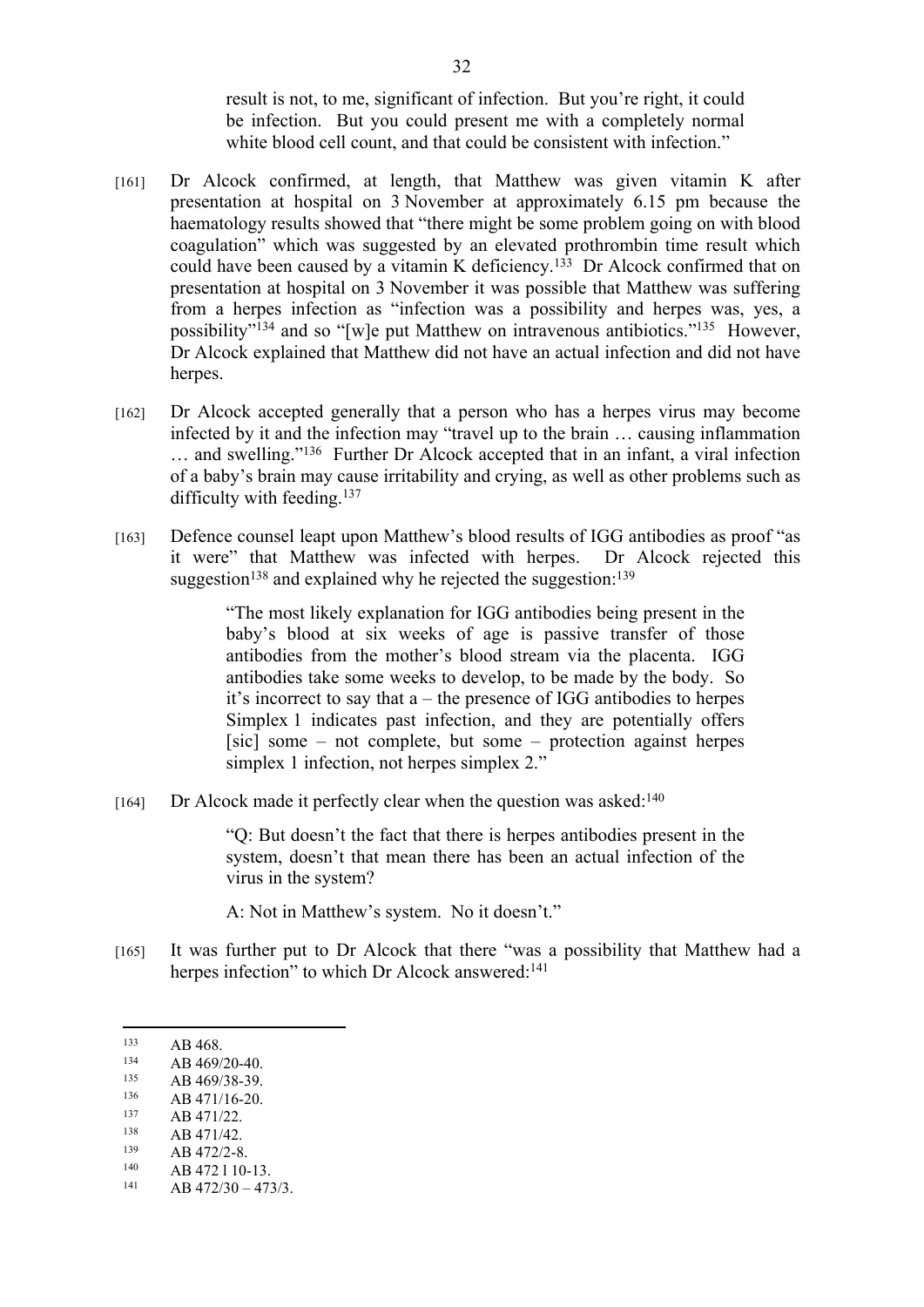"I'm not aware of any indication in Matthew that he had had herpes infection. It is possible for a baby to  $-$  it's possible for a baby to catch herpes infection before they're born, before labour but I'm not aware – and that is a very – usually a very serious illness to get, and usually would occur – so you maybe – may get a better answer from an infectious diseases specialist, but that's usually an infection that would occur in a baby with a mother's very first herpes infection, when she has herpes virus spreading throughout her body, not just localised to the nervous system and then skin or mucous membrane ulcers. So for  $a - I$  don't there's any indication that Matthew had had herpes infection in the past. I don't think he had congenital herpes. I don't think he – or caught herpes before he was born and that's a – that's often a fatal infection. It's a serious thing. And there's no indication that he had herpes, that he caught herpes around the time of birth, and IGG antibodies would not be produced within a few days of an acute infection. So I don't believe – so it's just a difficult question to answer. It's an odd question, I'm sorry. But I don't believe there's any evidence that Matthew had previously had herpes. It is a possibility that the illness he presented with was an infection which – and herpes was a possibility. But that's irrelevant. That's not related to the result of that blood test. So I agree, you're correct, herpes could have been a cause of Matthew's illness or any child getting seriously unwell. But I don't think you can draw that conclusion or any conclusions from the result of that blood test."

 $[166]$  Dr Alcock explained that the chance of infection was very low<sup>142</sup> as a result of the urine and blood tests and furthermore Dr Alcock's evidence was that the bleeding in the MRI scan and bleeding behind the eyes was not consistent with an infection.<sup>143</sup>

# *Professor David John Williams*

[167] Professor David Williams, a forensic pathologist with over 30 years<sup>144</sup> experience, performed the autopsy on Matthew. Professor Williams detailed his findings consequent on the autopsy in the 18 pages<sup>145</sup> before concluding that the death was due to head injury as follows:

> "Well, this child has sustained injuries to his eyes, his optic nerve on the right side at least. And he sustained a subdural haemorrhage inside the cranial cavity which has caused the brain to be pushed down and that brain has suffered irredeemable pressure effects causing death".<sup>146</sup>

[168] Professor Williams opined:<sup>147</sup>

"Well, this is a head injury without much in the way of overt trauma to the skin […] So it's not as though some kind of weapon has been used. I feel that there has been trauma to the brain sustained by

 $142$  AB 482/20.

 $143$  AB 482.

 $144$  AB 485/1.

<sup>&</sup>lt;sup>145</sup> AB 484-502.

<sup>146</sup> AB  $502/46 - 503/3$ .

AB 503/31-35.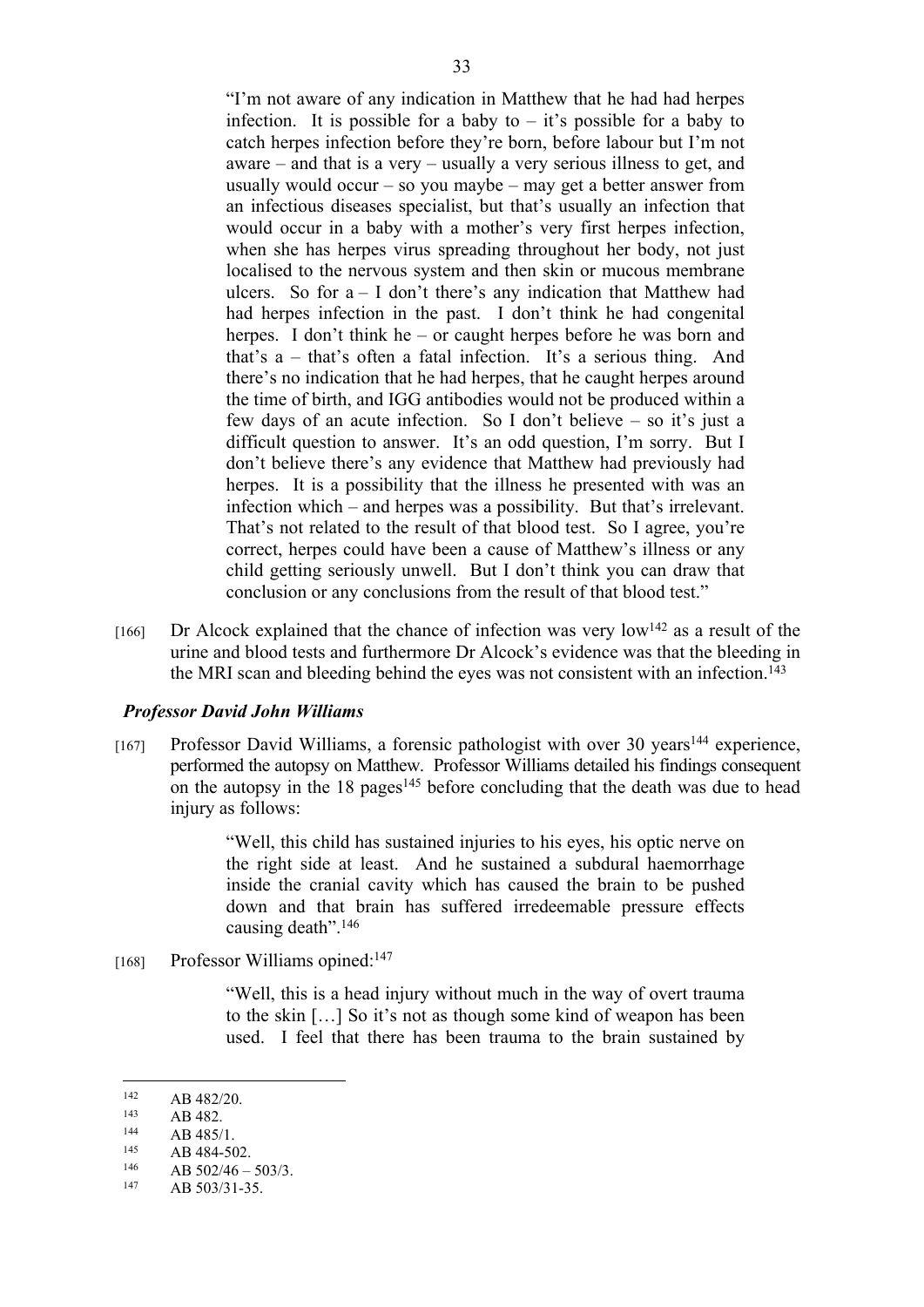a mechanism that doesn't involve say an instrument. It's just perhaps the way the child has been manipulated."

[169] Of his findings of a subarachnoid and subdural haemorrhage, Professor Williams said that "together are common in trauma in general".<sup>148</sup> It was suggested to Professor Williams that an infection often causes subdural haemorrhage, to which Professor Williams replied in his 30 years' experience:<sup>149</sup>

> "I can't remember ever seeing a subdural haemorrhage in somebody who had an infection".

- [170] Professor Williams also opined that it was fairly unusual for an inflammation of the brain tissue to lead to a subdural haemorrhage.
- $[171]$  The appellant argues<sup>150</sup> reasonable doubt should attach to the opinion of Professor Williams because his opinions as to traumatic causation were unexplained and unsupported by the evidence. The appellant further argues that Professor Williams has accepted that his opinions are based on speculation.
- [172] In considering the evidence of Professor Williams, it is important to bear in mind that Professor Williams gave 40 transcript pages of detailed evidence<sup>151</sup>. Professor Williams was cross-examined as to the basis of his "ultimate conclusion" as to "the cause of death was a head injury"<sup>152</sup>. Professor Williams was able to form an opinion based on the pathology "that I've seen"<sup>153</sup> of the head injury suffered by Matthew "caused not only the subdural haemorrhage, but has caused the injuries to the eyes and the optic nerve on the right side".<sup>154</sup>
- $[173]$  As to the identifiable process of reasoning, it can be observed<sup>155</sup> Professor Williams identified his process of reasoning as the pathological evidence of the nature and type of injuries as observed directly by himself<sup>156</sup> combined with the examination results with respect to the injuries to Matthew's eyes, the paediatric radiological evidence from Professor Lamont,<sup>157</sup> as well as the neuropathological evidence from Dr Robertson.
- [174] Professor Williams' evidence that he "can only speculate"<sup>158</sup> was asked specifically in respect to the autopsy examination results. That is, Professor Williams did provide evidence that, excluding all other information (that is the radiological information, the history, the ophthalmic evidence, the neuropathology evidence) and based solely on the autopsy examination results, the cause of "any of those head injuries" could not be discerned precisely, or as Professor Williams said "I can't really sort of tell you exactly how this subdural haemorrhage became manifest."<sup>159</sup> Professor Williams, however, never resiled from his opinion that the head injury

 $\frac{154}{155}$  AB 529/6-7.

- $\frac{157}{158}$  AB 529/20-21.
- AB 529/47.

 $148$  AB 523/9.

 $149$  AB 523/20-21.

<sup>&</sup>lt;sup>150</sup> See paragraphs 25 - 27 of the appellant's written outline.<br> $\Delta P_{A}^{151}$   $\Delta P_{A}^{100}$  530

 $151$  AB 490 – 530.<br>152 AB 538/43.44

AB 528/43-44.

<sup>&</sup>lt;sup>153</sup> AB 529/7-8. "that I've seen".<br><sup>154</sup> AB 520/6.7

 $155$  AB 529/10-30.

 $\frac{156}{157}$  AB 529/30.

<sup>159</sup> AB 530/1-2.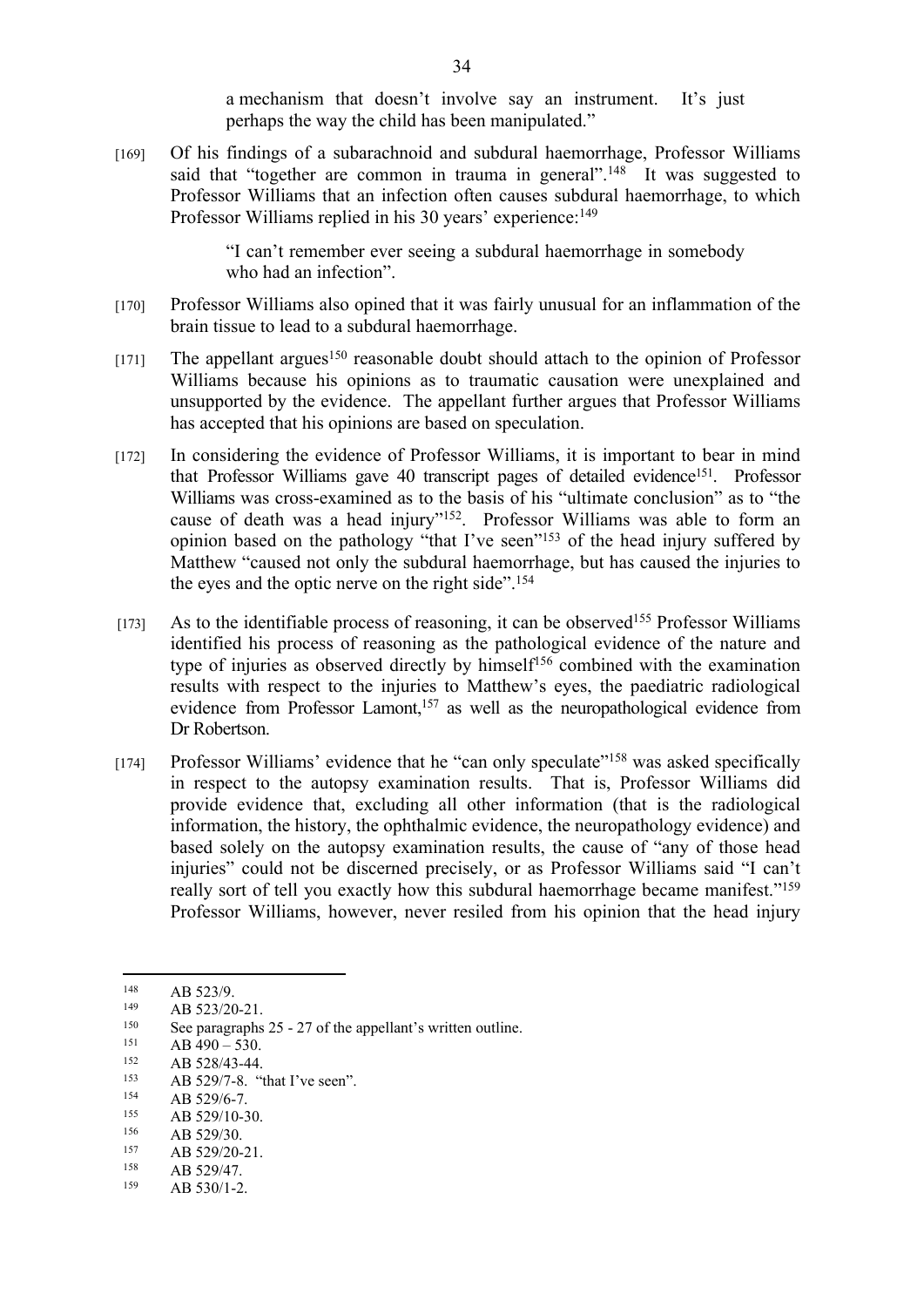was caused by way of trauma which was inflicted without recourse to any "instrument" was caused by "the way the child had been manipulated."<sup>160</sup>

[175] The inability of the pathology alone to explain Matthew's death must be understood in terms of post-mortem examination on a 44-day-old infant. When the post mortem is undertaken the tissue tends to be going off, i.e. the putrefaction process has commenced.<sup>161</sup> The nature of Matthew's injury and the death of Matthew's brain caused Matthew's brain to "sink down further down and it starts to break up, becomes very fragile and may be in pieces eventually."<sup>162</sup> Accordingly, pathology alone is not enough.

#### *Professor Anthony Charles Lamont*

[176] Professor Anthony Lamont, paediatric radiologist at the Townsville Hospital, on examining the MRI scans of the brain, formed the opinion that the cause of the death was "the brain bouncing back and forth"<sup>163</sup> before adding, "probably but not absolutely. It could be two blows. Two separate bruises."<sup>164</sup> With respect to the haemorrhaging within the brain stem, Professor Lamont opined that it may be caused in several ways, "[o]ne is by the  $-$  shaking mechanism".<sup>165</sup> Importantly, Professor Lamont said:<sup>166</sup>

> "Q: Now are you able to say – given the combination of bleeding that you observed – the mechanism for causing that – for causing those injuries to the head?

> A: Yeah. That's – that's always a hard one to try and identify. The – the contrecoup injuries suggests strongly that this – this head has been impacted on – on something. Quite what, I don't know. Something might have impacted the head or it might have impacted the head. With the extensive bleeding of the surface of the brain, I am – I'm really thinking that there's been quite a lot of tearing to those bridging veins with bleeding from that, and that really is an indicator towards shaking. Now, did the shaking occur separately or did it occur as part of the impact blow that occurred to cause the contrecoup injury? Again, hard to say. […] There's – there's been long controversy over retinal haemorrhages. People will say they were caused by a whole load of things. There's a lot of people who will say that that is specific to shaking. There are other people that say, well, it's as a result of a whole stack of  $-$  of other things like the intracranial ischaemia. I have to say, I've seen a fair number of babies die from intracranial pressure like this, and I've seen lots of babies who – where the clinicians tell me that there's retinal haemorrhages, but this is one of the first cases where I've seen such substantial retinal haemorrhages. Whatever caused that has been a huge disaster or – effect."

 $160$  AB 1849/33.

 $161$  AB 527/5-7.

 $162$  AB 492/42-45.

 $163$  AB 572/1.

 $\frac{164}{165}$  AB 572/1-2.

AB 573/10-11.

 $166$  AB  $574/46 - 575/26$ .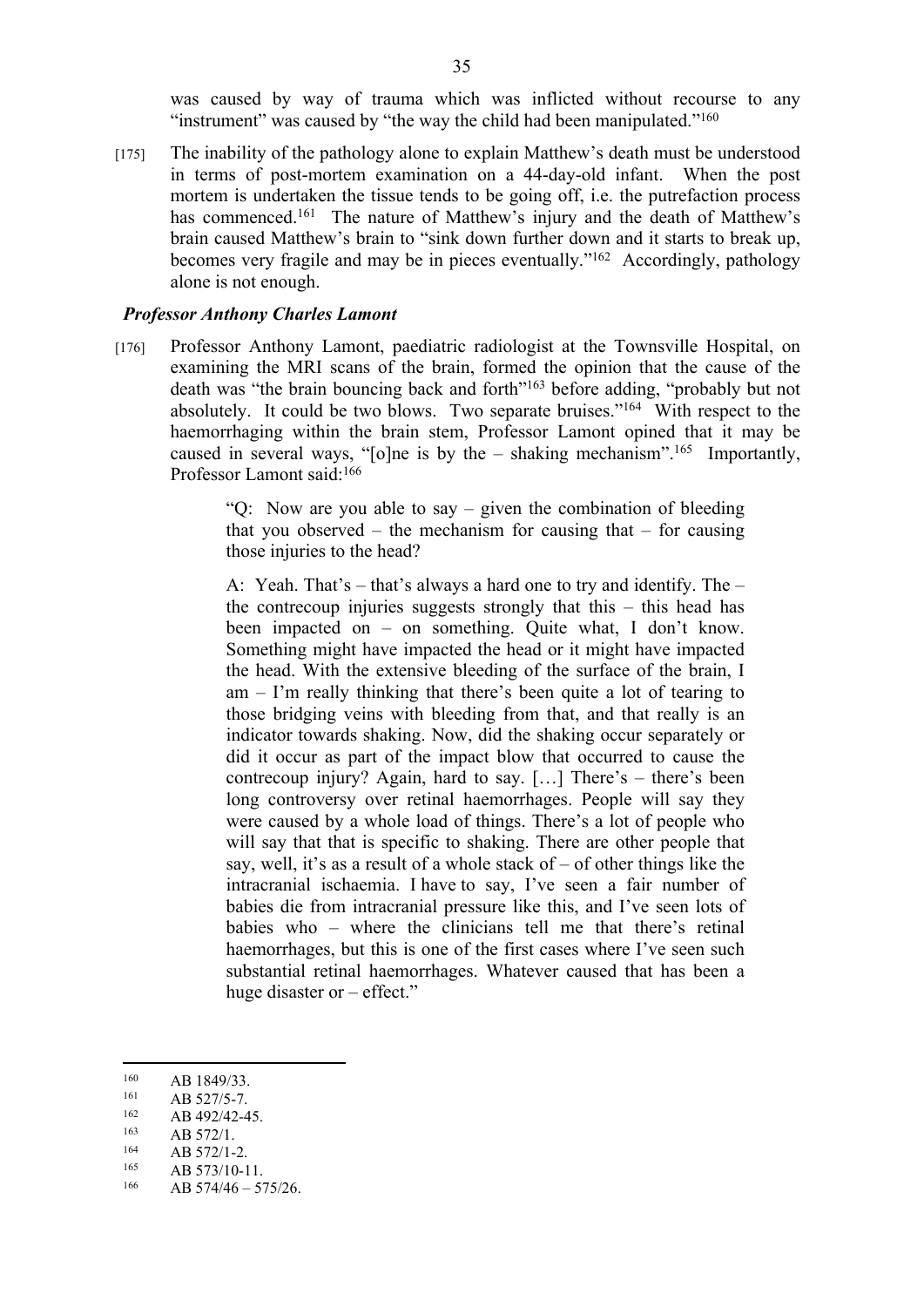[177] It was put to Professor Lamont that damage to the brain could be "from a hypoxic injury, hypoxic damage",  $167$  to which the following exchange took place:  $168$ 

> "A: Intraventricular bleeding – bleeding into the CS of the brain from ischaemia – very unlikely. You really need to get breakage of a blood vessel in there for some reason. Ischaemia - no.  $\Gamma m - I - I$ don't go along with that.

Q: You don't go with it?

 $A \cdot No$ 

Q: Could be?

A: Beyond reasonable doubt? I don't think it's beyond reasonable doubt.

Q: Well, do you, as a radiologist, express your opinions, again, beyond reasonable doubt?

A: Absolutely. The whole of medicine's – it runs like that. You – it's very seldom you can say 100 per cent anything. This patient has pneumonia, and it's most likely caused by such and such. We treat it with such-and-such a drug. That's the way you work. Ninety-nine point nine per cent, you're going to be right. Occasionally, you're going to be wrong, and you have to treat them with something else to – to get them right. Medicine is  $a - i s$  managing uncertainty. It's not engineering; it's not physics; it's not precise. And, sadly, in this situation, the lawyers are always asking for absolute precision, and you can't give it. […] It's because we're dealing with – with biological systems, and biological systems are always a range of things."

- [178] In defence of "lawyers", the law does not and has not required "absolute precision" or "complete scientific accuracy" of expert opinion to prove a fact or issue beyond reasonable doubt.<sup>169</sup> Furthermore, it is a matter for the jury (and not the expert) to determine if they accept a matter beyond reasonable doubt.
- [179] The appellant argues that "[t]he factual foundation and assumptions for Dr Lamont's opinions as to the mechanisms of suggested trauma were not established" and that "[t]here was no pathological evidence of contrecoup injuries or bruising and contusions to the brain. There was no evidence of bleeding or tears within the brain parenchyma. No torn bridging veins were found."<sup>170</sup> This submission cannot be accepted.
- [180] Professor Lamont's evidence is detailed and set out in 113 pages of transcript.<sup>171</sup> Professor Lamont explained as a radiologist it was his "job" to look at the x-rays and other scans that had been produced and to interpret them in a medical context.<sup>172</sup> That is precisely what Professor Lamont did in a very thorough manner.

 $167$  AB 584/45-46.

<sup>&</sup>lt;sup>168</sup> AB 584/46 – 585/16.

<sup>169</sup> *R v Summers* [1990] 1 Qd R 92.

<sup>&</sup>lt;sup>170</sup> See paragraph 23 of the appellant's written outline.<br><sup>171</sup>  $\Delta B$  533 646

 $171$  AB 533 – 646.

AB 535/37-40.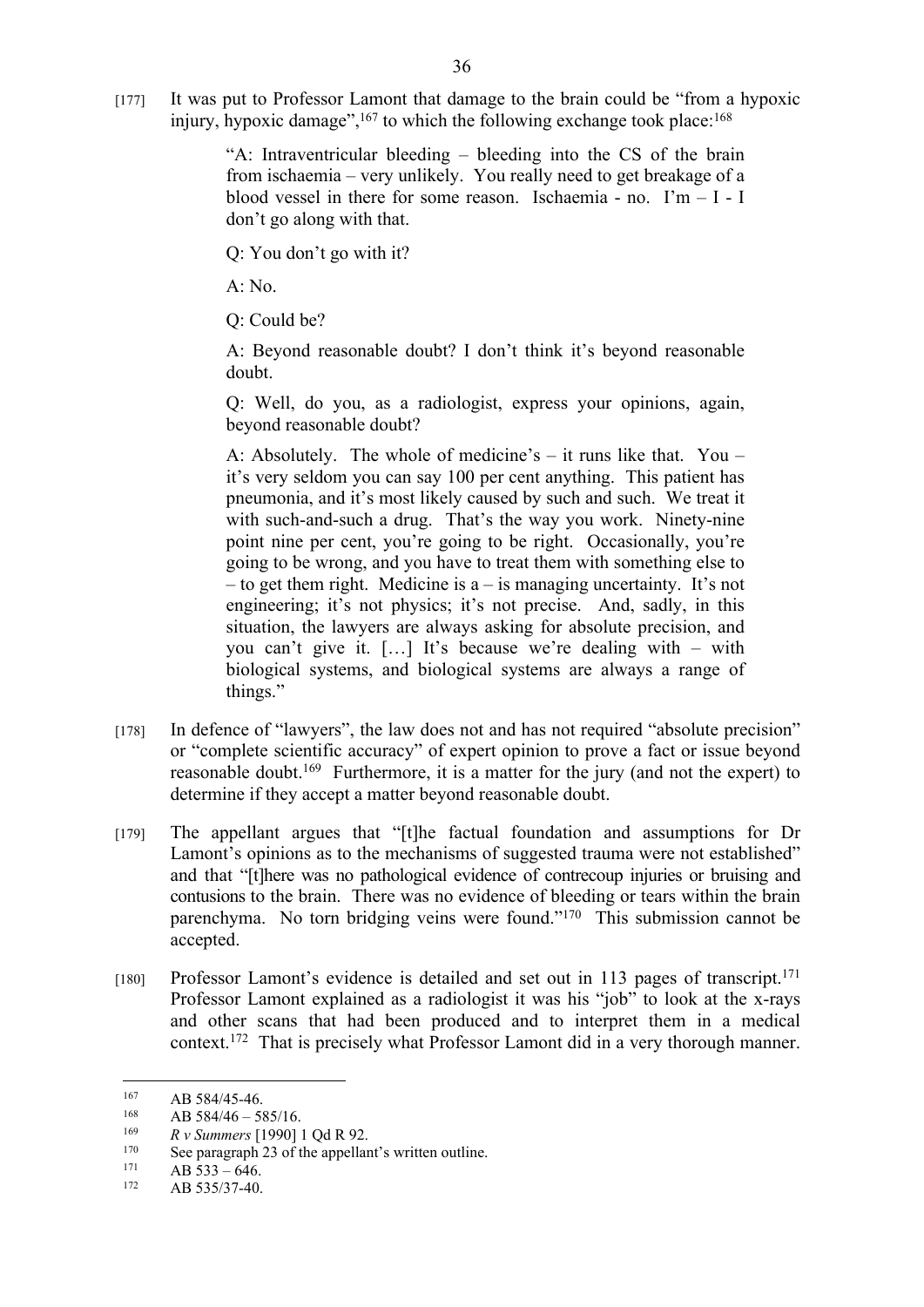Professor Lamont's opinion does not sit upon any factual foundation of pathological evidence of a contrecoup injury bruise or contusion to the brain, nor on evidence of bleeding or tears within the brain parenchyma. Whilst Professor Lamont did accept that confirmation of radiological findings with reference to pathology would be "good",<sup>173</sup> that does not form the factual foundation for Professor Lamont's opinion.

 $[181]$  Professor Lamont explained<sup> $174$ </sup> the clearly defined features on the radiology images of collections of blood that had been disbursed within Matthew's brain. Professor Lamont explained with respect to the disbursal of the collections of blood shown on the radiological imaging: $175$ 

> "[I]t's got these, sort of, little black blobs and grey blobs all round it. It means that the bleeding is going into the – the tissue. The tissue's a bit mushed up around – around there and around here. So this is – these are two separate areas of  $-$  of bruising in the  $-$  in the brain."

- [182] Professor Lamont then further explained<sup>176</sup> by making reference to contrecoup it was misleading in that he was not opining it was a contrecoup injury, but rather two areas of bleeding in the front of the brain and the back of the brain and when that is shown upon imaging, radiologists "give the name contrecoup to this particular image".
- [183] Defence counsel was very fair in specifically putting his case to Professor Lamont with respect to his interpretation of radiology as follows:<sup>177</sup>

"Q: Your interpretation that this is bruising inside the brain tissue?

A: Yes.

Q: [T]hat is not necessarily so, isn't it? You're not correct about that?

A: I think you're wrong there. I think that this is bruising – bleeding into the soft tissues of the brain.

Q: You may be misinterpreting the image?

A: I think that's so unlikely as to be wrong."

[184] Professor Lamont opined in respect of the radiological scans: <sup>178</sup>

"It tells us it's a localised area of bruising within the brain. Ninetynine point nine nine per cent of cases of bruising in the brain are caused by trauma."

[185] With respect to the bleeding in Matthew's retina,<sup>179</sup> Professor Lamont said, "I've never seen bleeding into the retina as severe as this."

 $177$  AB 589/20-25.

 $173$  AB 589/1-8.

 $174$  AB 589/1-8.

 $175$  AB 589/5-8.

 $176$  AB 589 1 16.

AB 587/21-22.

<sup>179</sup> AB 590/12-13.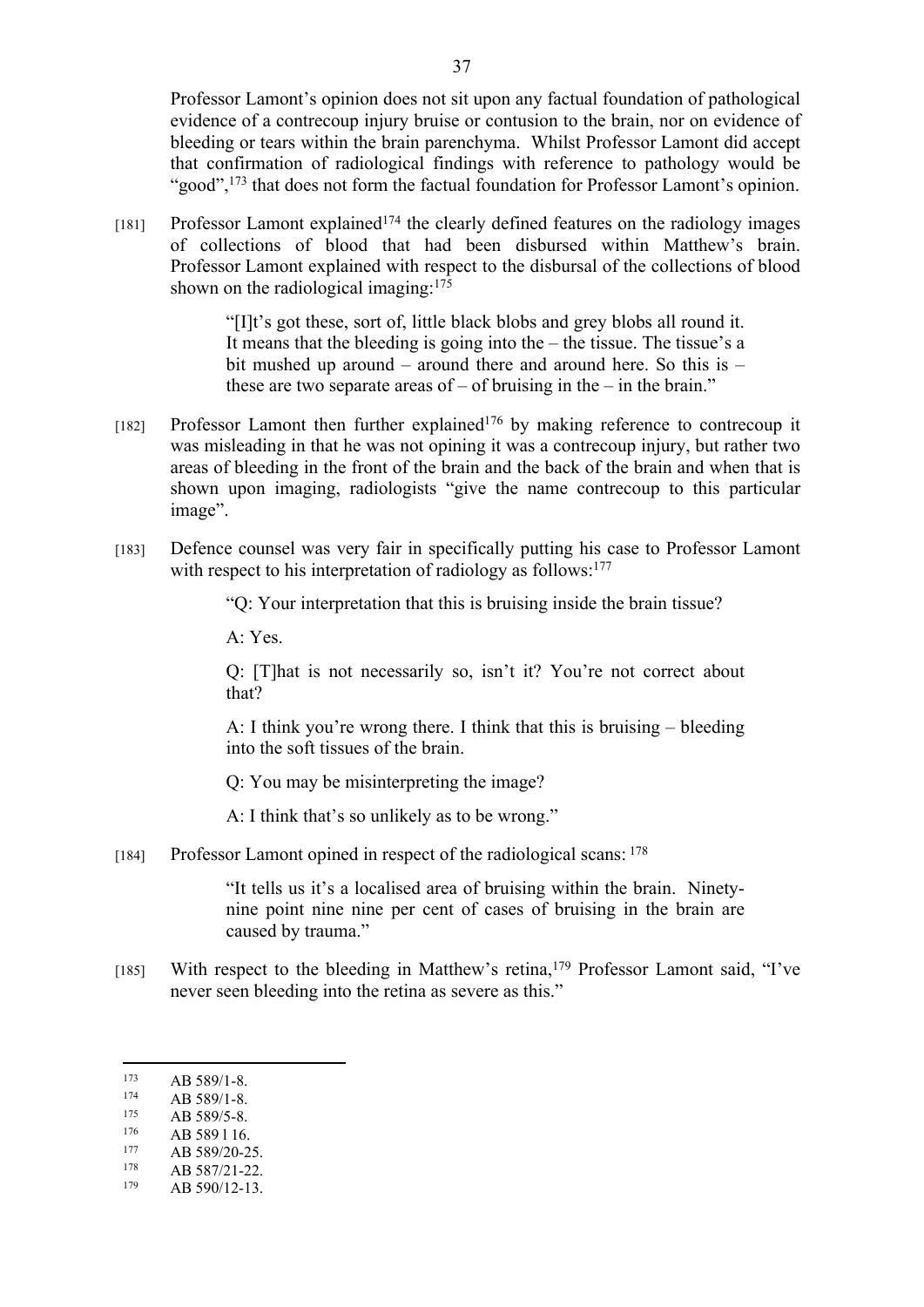[186] The challenge to Professor Lamont with respect to the relationship between fatal intracranial haemorrhage and retinal damage was thoroughly explored. In cross examination the following exchange took place:<sup>180</sup>

"Q: The two things don't necessarily relate to each other, do they?"

A: Well, yes, they do. There's a lot of discussion about the causes of retinal haemorrhages, whether they're attributed to shaking, whether they're attributed simply to the raised intracranial pressure and – and what – and as I said before, I know that there's this controversy. I'm not going to get involved in the – the discussion about that. All I can say here is, there's lots of bleeding in those retinas of – of those eyes and it's more than I've seen previously, and I've had a long experience with – with non-accidental injury. I've seen a lot of cases, and this is unusual."

[187] It was put to Professor Lamont that his suggestion that shaking could cause the injuries was "simply a speculative theory". Professor Lamont's answer was:<sup>181</sup>

> "No. We know from babies that have been shaken by parents who tell us what they've done that we see changes very similar to these. I've had the situation where I've been in the presence of  $a - a$  father who tearfully admitted to picking up the baby and shaking it until it got severe intracranial haemorrhages. So it's not speculative. This is from the experience which I have had and it's also drawn from the experience of many other paediatricians, paediatric radiologists, who see similar changes and have had similar sorts of confessions, as it were, from the parents."

#### *Dr Harry Stalewski*

[188] Dr Harry Stalewski, paediatric surgeon and neurologist was called to give evidence that on 28 September 2011 he performed a circumcision on the infant Matthew and he reported that there was not at all any abnormal bleeding.<sup>182</sup> This evidence was lead against the defence theory that Matthew suffered from a bleeding disorder or vitamin K deficiency.

# *Dr Klaus John Loibl*

[189] The consultant ophthalmologist Dr Klaus Loibl examined Matthew on 4 November 2011 and said of the haemorrhages that he observed in Matthew's eye:<sup>183</sup>

> "I couldn't count them […] It was like counting the stars, unfortunately. But they weren't discreet, as, like, separate stars. There was – it was just a bloodbath, really."

[190] Dr Loibl was asked whether the haemorrhaging was normal or abnormal and he answered, "[n]o it's completely abnormal. And like I said, it's the worst case of retinal haemorrhages I've ever seen."<sup>184</sup>

 $^{180}$  AB 590/15-22.

 $181$  AB 591/20-27.<br> $182$  AB 647/28.30

 $182$  AB 647/38-39.

 $AB 653/46 - 654/2.$ 

 $184$  AB 654/15-16.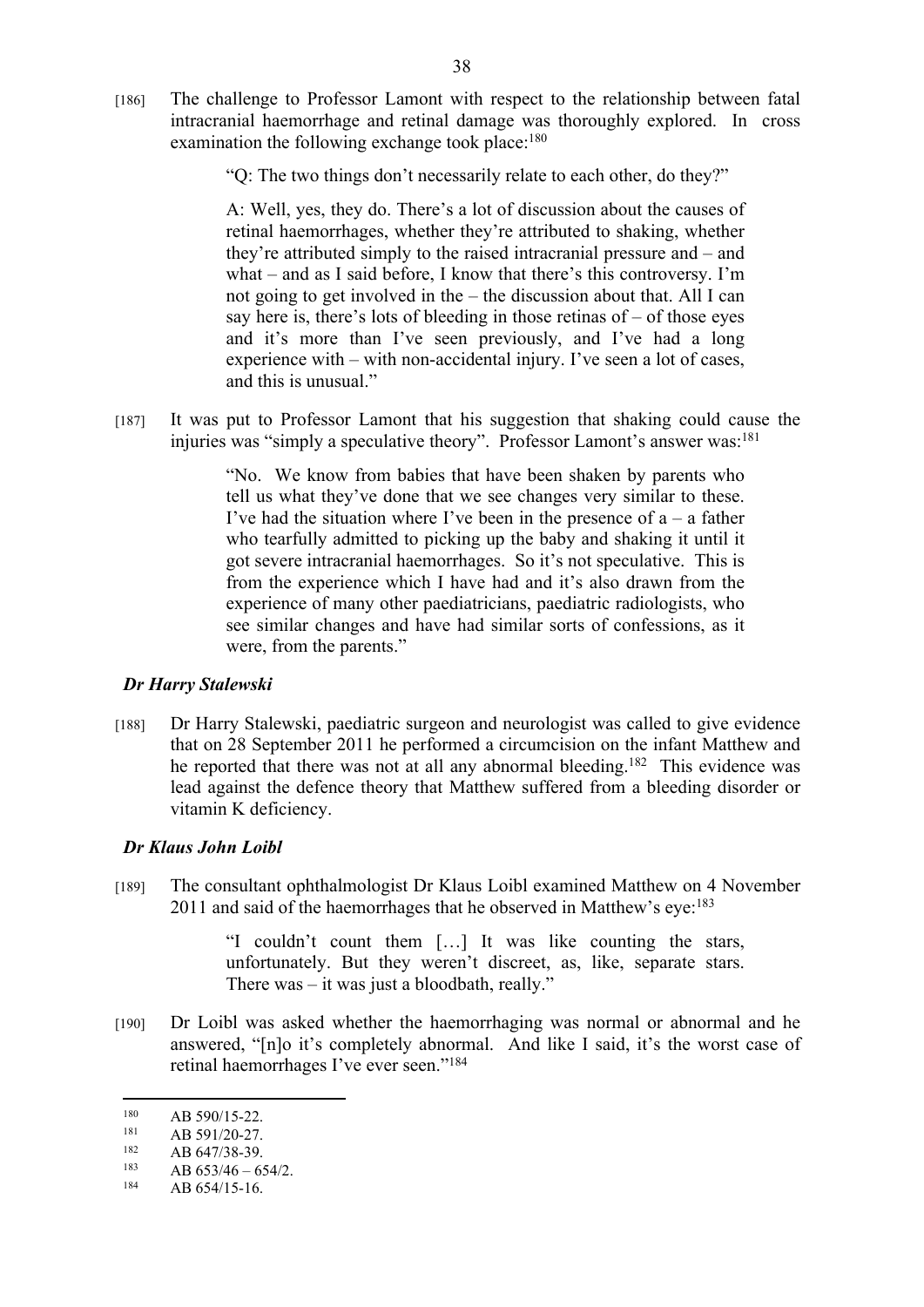- [191] Dr Loibl confirmed that both eyes were just as severely injured.<sup>185</sup> In addition there was "...a big schisis cavity over his macula, where the haemorrhage had just collected. So it was a – basically, a split in his retina, and the haemorrhage was sitting between his retina and his vitreous."<sup>186</sup>
- [192] Dr Loibl described the macula split as a very large one. It was found bilaterally and he said that "[y]ou rarely see it."<sup>187</sup> Dr Loibl opined that the damage had been caused by some type of rotational forces<sup>188</sup> and they were not caused from birth.<sup>189</sup>
- [193] With respect to the cause of the retinal haemorrhages, in cross-examination Dr Loibl gave the following evidence:<sup>190</sup>

"Q: Well, you can have a retinal haemorrhage with causes which are non-traumatic, can't you?

A: Absolutely. I mean, there's infectious, there's Leukaemia, there's diabetes. You don't see diabetic haemorrhages in kid, but you do see haemorrhages from non-traumatic causes. But not to the extent that Matthew had in the context that Matthew had.

Q: And then if we are talking about a traumatic cause?

A: Yes.

Q: [T]here can be accidental causes which can lead to bleeding in the eye too, can't there?

A: Absolutely. There are four cases that I know of with retinoschisis, similar to what Matthew had, but not to the extent of retinal haemorrhages that he had and they are a 63-kilogram person falling on a kid; a young 10-week-old baby getting crushed by his mother in one of those papoose things between a wooden barrier; A young 14 month-old child falling out of his mother's hands, down two flights of stairs and whacking its head; and a motor vehicle accident, as well as a dumbbell incident. But, yeah, trauma can occur."

- [194] Dr Loibl gave evidence that he saw retinal haemorrhages every day and that retinal haemorrhages may be caused by a severe trauma. Dr Loibl was asked a series of questions about the extent of retinal haemorrhages in persons who had suffered from severe trauma which had been documented in ophthalmic literature case studies. Dr Loibl accepted, on multiple occasions, that accidental trauma could cause severe haemorrhages in the retina but repeatedly said "But not to the extent Matthew had."<sup>191</sup>
- [195] Dr Loibl conceded in evidence<sup>192</sup> that it had been widely held ophthalmic view in the past that a retinoschisis could not be caused by an accident but must always be caused by severe trauma. Dr Loibl noted that the research had changed more

- $188$  AB 658/12.
- $\frac{189}{190}$  AB 658/20.

 $191$  AB 661 – 663.

<sup>&</sup>lt;sup>185</sup> AB 655/5.

 $186$  AB 655/10-13.<br>187 AB 655/40-41

 $187$  AB 655/40-41.<br>188 AB 658/12

<sup>&</sup>lt;sup>190</sup> AB  $660/36 - 661/4$ .

AB  $663 - 664$ .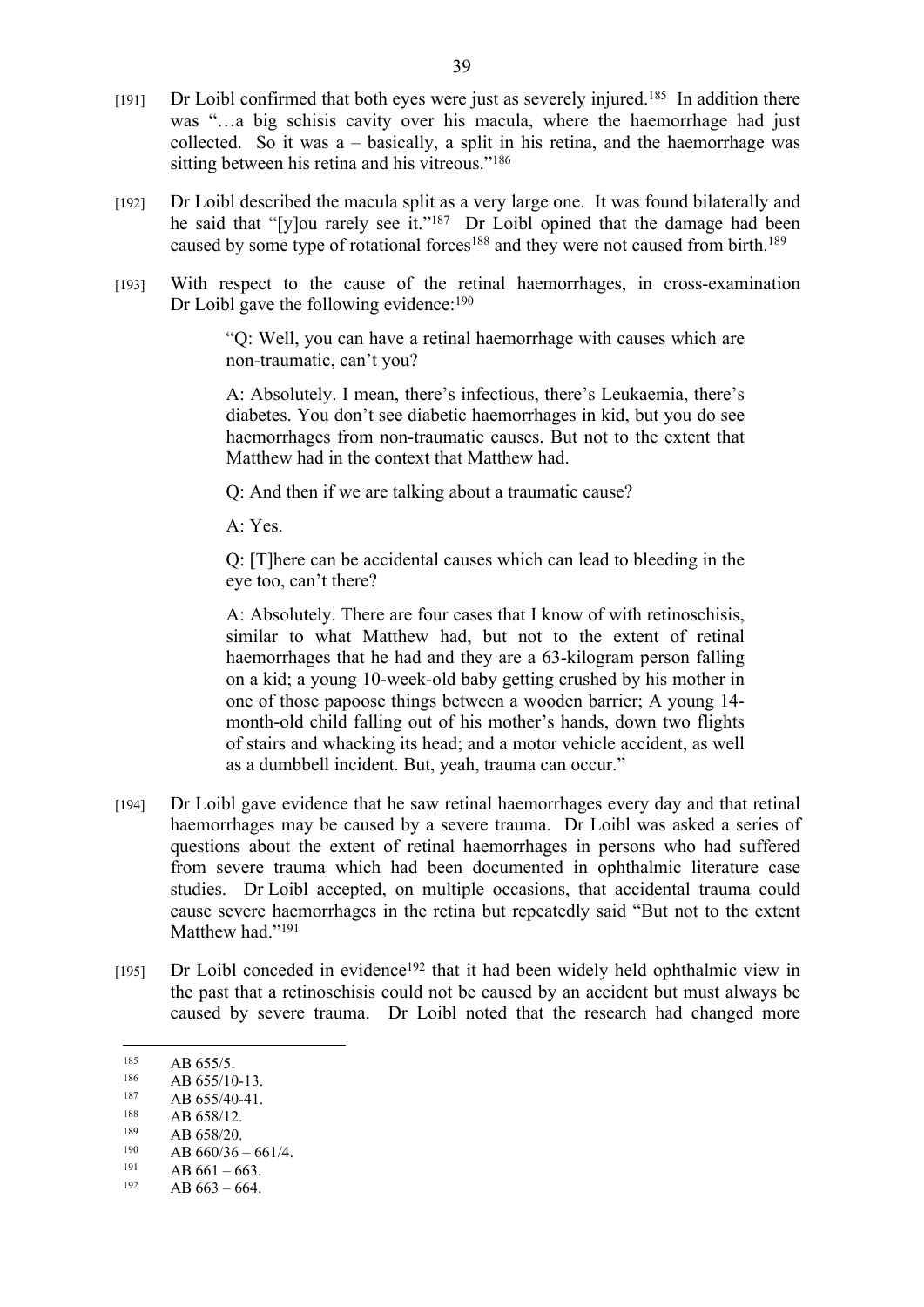recently to suggest that a retinoschisis can be caused by accident as long as it is a severe accident.

- [196] The defence did not call an ophthalmic surgeon to counter this opinion and so the jury were left with the evidence from Dr Loibl that:
	- 1. Matthew had suffered from the most severe case of retinal haemorrhaging he had ever seen; and
	- 2. Matthew was suffering from a bilateral retinoschisis which could only be caused by trauma or by an accident as long as the accident was extremely severe.
- [197] The appellant and Ms Baxter testified that Matthew had never been in an accident, let alone a severe accident.

#### *Dr Glen Anthony Gole*

- [198] Dr Glen Gole is a paediatric ophthalmologist who has been medically qualified since 1973, has published over 100 peer-reviewed medical papers. Dr Gole has worked overseas and has been employed at the Lady Cilento Children's Hospital in Brisbane and its predecessor, the Children's Hospital, for 27 years. Of the haemorrhages detected in Matthew's eyes, Dr Gole said "there might be 40 or 50 haemorrhages".<sup>193</sup>
- $[199]$  Of the extensive haemorrhages, the evidence of Dr Gole was:<sup>194</sup>

"A: This is a very unusual event, and just not seen in ordinary systemic disease.

Q: Okay. And just so we are clear, is it seen in birth haemorrhaging?

A: Almost never.

Q: Is it seen in – well, even Leukaemia?

A: In severe Leukaemia. The sort of Leukaemia you'd be talking about, you – the child would be nearly dead from it so they'd would be very severely ill. I personally can't recall a case where – where it was that bad, but it is described."

- [200] Dr Gole went on to describe the haemorrhaging that he had seen as being consistent with abusive head trauma or inflicted trauma, or a mechanism of "either a forceful impact"<sup>195</sup> "or a to-and-fro movement of the head, which has been – you know, it's called shaken baby."<sup>196</sup>
- [201] Dr Gole explained the mechanics of a shaking injury by reference to the anatomy of an infant's eye. Namely, the vitreous of the eye, the jelly attaches firmly at the front of the eye and firmly around the optic nerve at the macular:<sup>197</sup>

"[S]o if the head's going backwards and forwards, when the eye gets to the – to the end of the head shaking, there's inertia in the vitreous

 $193$  AB 684/20.

 $194$  AB 685/11-29.

 $\frac{195}{196}$  AB 685/33.

 $196$  AB 685/35-36.

AB 685 l 44-50.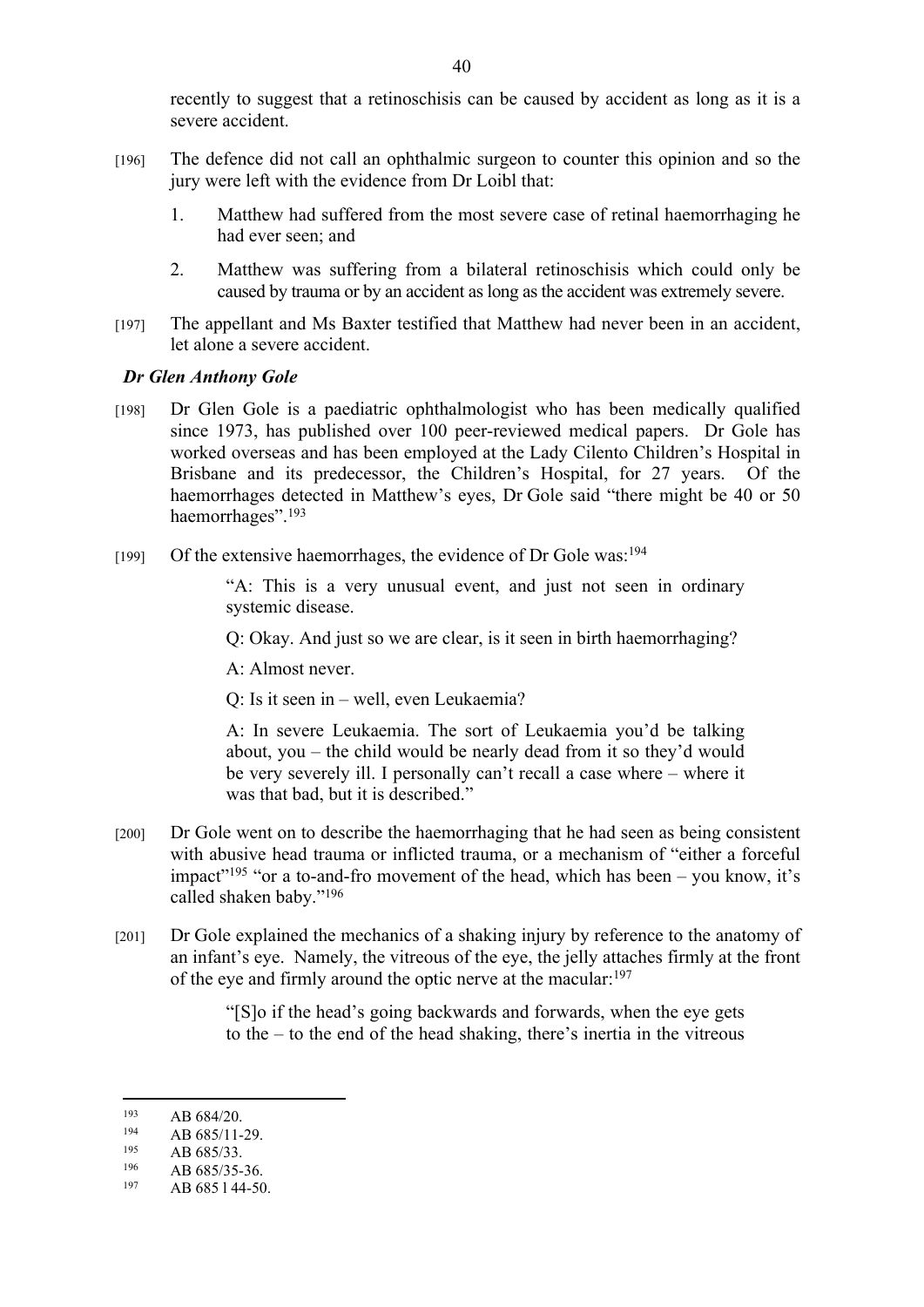and the vitreous moves forward and causes a shearing force upon the retina."

- [202] Dr Gole also described the retinal haemorrhages as being similar to the type that would be observed if an infant was to fall from 11 metres, or suffer a crush injury where a big old-fashioned television fell on top of a child and crushes their head, or a mother trips and falls over the top of a child, or a roll over car accident. Dr Gole said of the bilateral retinoschisis (splitting of the retina) that it was "…a marker for a severe trauma to the head. The most common, by far, way to this is in an nonaccidental injury."<sup>198</sup>
- [203] Dr Gole said of retinoschisis, "[a]lmost all of the cases reported in literature have been reported with non-accidental injury."<sup>199</sup>
- [204] Dr Gole said that in his 27 years of practice, all of the severe retinal haemorrhages suffered by infants, were observed "in the context of non-accidental injury"<sup>200</sup> before conceding that he had one infant where he thought the cause was nonaccidental injury, however the mechanism after further investigation showed the child actually had meningitis.<sup>201</sup> Importantly however, in that case, although the child had retinal haemorrhaging, the child did not have retinoschisis.<sup>202</sup>
- [205] In cross-examination it was put to Dr Gole that there could be an accidental cause for the retinal haemorrhage, to which Dr Gole replied, "accidental presentations are usually much less severe than this."<sup>203</sup>
- [206] Importantly, it was Dr Gole's evidence: <sup>204</sup>

"Q: Well, it's the case, isn't it, that retinoschisis can be produced by non-traumatic causes?

A: Fairly – retinoschisis as in the retinoschisis we see in the back of the eye?

Q: Yes?

A: They're exceptionally rare. Exceptionally rare. And always in the context of some other fatal condition. Pretty much every description in literature about retinoschisis relates to some traumatic event."

- [207] With respect to the retinal haemorrhages, Dr Gole was of the opinion that they were consistent with being caused by severe shaking and that because of the severe level of haemorrhaging, it was plain to Dr Gole that the handling of Matthew was "well beyond normal handling."<sup>205</sup>
- [208] In a telling question and answer: $206$

- <sup>201</sup> AB 688/33-34.
- $\frac{202}{203}$  AB 689/6.

 $\begin{array}{cc}\n 204 & \text{AB } 706/4 - 9. \\
 \text{205} & \text{AB } 711/2\n \end{array}$ 

 $\frac{198}{199}$  AB 687/4-5.

 $199$  AB 688/2-3.

 $\frac{200}{201}$  AB 688/32-33.

<sup>&</sup>lt;sup>203</sup> AB 692/31-32.<br><sup>204</sup> AB 706/4-9

 $205$  AB 711/3. AB 711/31-35. AB 711/42-44.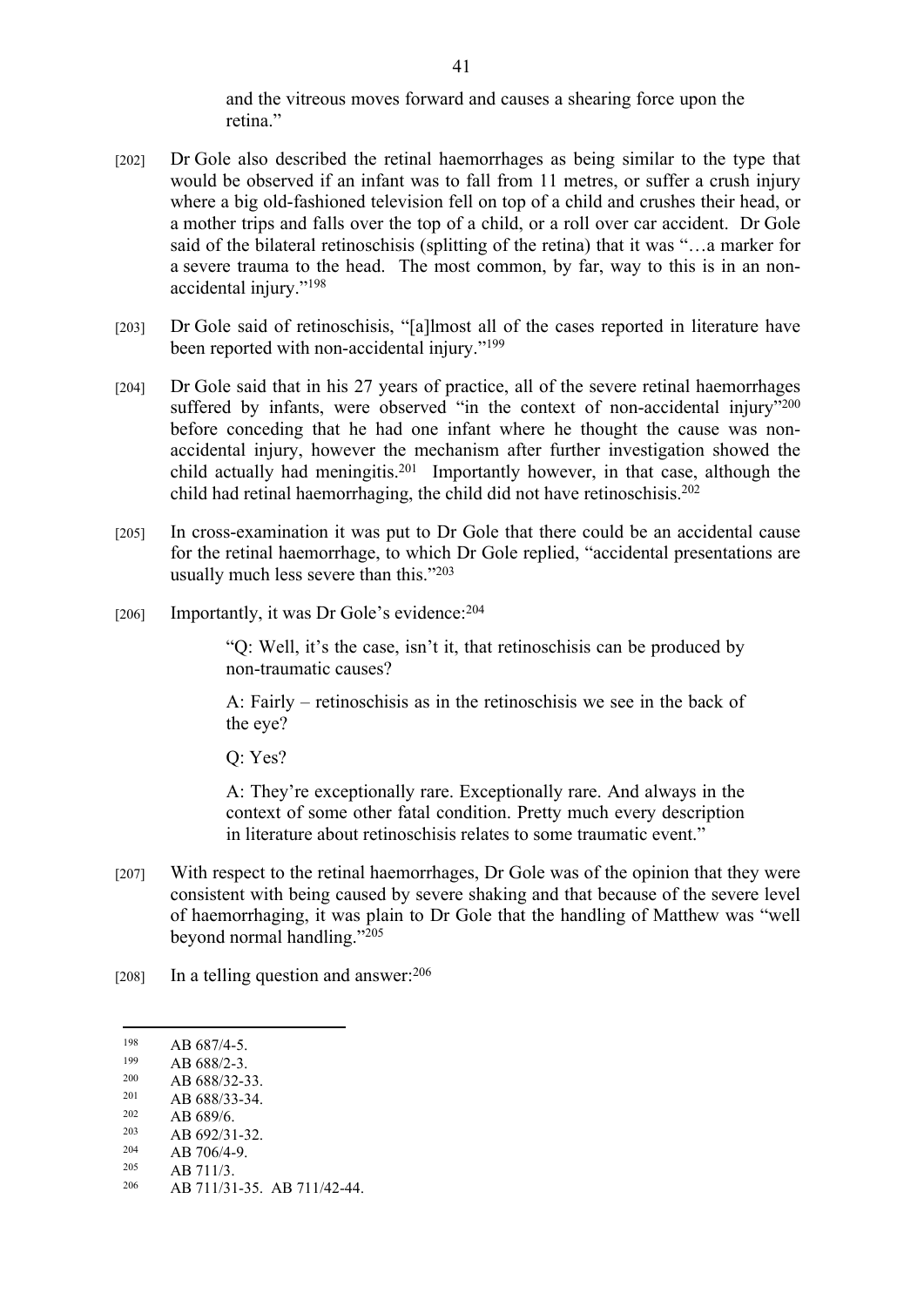"Q: And in terms of your opinion about the traumatic cause, you can't exclude the possibility that there may be a non-traumatic cause here which led to the retinal findings?

A: Except that neither the history, nor the examination of the child, nor the autopsy, I believe – and we'll leave that to forensic paediatricians again – provide us with another cause.

[…]

Q: But it may not be the only explanation here that would account for those findings?

A: That is correct. The likelihood of that – of that being not the explanation is in very small single digit percentages."

# *Dr Thomas Edward Robertson*

[209] Dr Thomas Edward Robertson, neuropathologist,  $207$  is the director of neuropathology at Queensland Health. Dr Robertson has been qualified as a medical doctor since 1993, and qualified as a specialist pathologist in 2001. Dr Robertson was the pathologist who examined Matthew's brain. In response to questions from the learned trial Judge, Dr Robertson described the mechanism of Matthew's death as follows: 208

> "Q: I may not be following you, Doctor. Are you postulating that first of all something happened that cause the brain to swell?

A: Yes.

Q: And that the swelling then caused downward pressure on the brain stem?

A: Yes.

Q: And the result was – of the pressure and the crush to the brain stem – that the infant stopped breathing?

A: Yeah. So

Q: Causing oxygen deprivation?

A: Yep.

Q: [A]nd damage and that, as a result of that, the heart stopped beating?

A: As well.

Q: Yeah, but it's, first, the oxygen deprivation before the heart stops or?

A: Often, they

Q: Or is it simultaneous?

A: Often, they do go simultaneously."

<sup>&</sup>lt;sup>207</sup> A specialist in diseases of the nervous system.

<sup>208</sup> AB 731/18-33.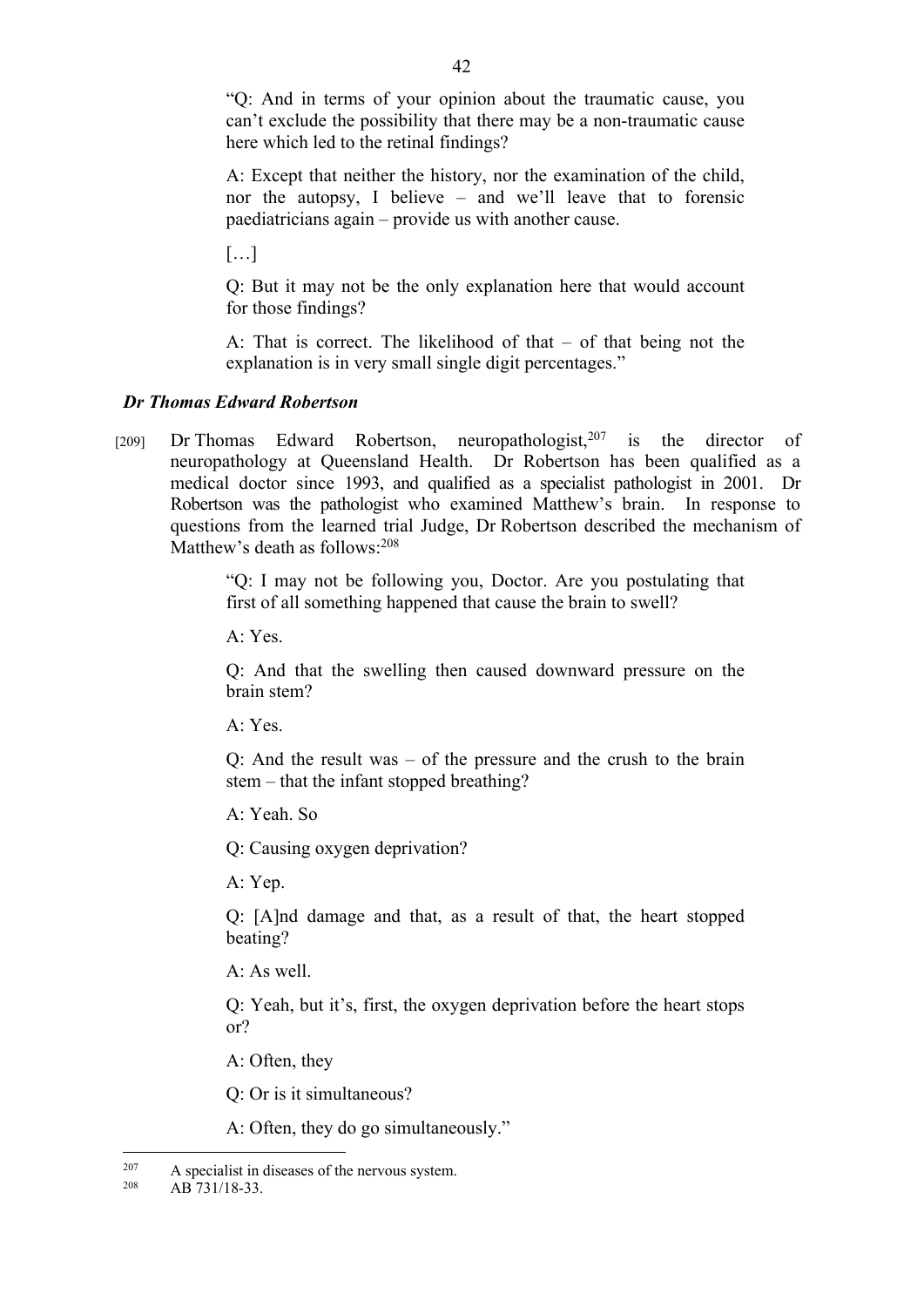- [210] Dr Robertson confirmed that medically, he would attribute the swelling of the brain to trauma in the absence of any other cause. With respect to the other causes such as infection, Dr Robertson confirmed there was no evidence of any infection,<sup>209</sup> and that an infection would have been "obvious".<sup>210</sup>
- [211] Dr Robertson did not see any other medical cause such as an aneurysm. With respect to the large clot observed within Matthew's brain, Dr Robertson thought it "looked acute when I saw it, and then the histology under the microscope was all acute"<sup>211</sup> by which Dr Robertson clarified meant within a few hours to a few days. Dr Robertson thought that the clot "happened… not long before the kid became unconscious."<sup>212</sup>
- [212] Dr Robertson confirmed that Matthew did not suffer from herpes which he described as being obvious, "often macroscopically, but certainly microscopically."<sup>213</sup> Dr Robertson thought that the larger blood clot was acute.<sup>214</sup>
- [213] It was suggested to Dr Robertson that non-traumatic causes would be consistent with his findings of pathology, to which Dr Robertson answered:<sup>215</sup>

"Non-traumatic causes can give, I suppose, components of that. There's not many that gives that whole picture of swollen brain, acute subdural, acute subarachnoid, and obviously, I'm aware, you know, from the autopsy report, that the child had retinal haemorrhages."

[214] After considering the pathology and all other available information and by process of elimination, Dr Robertson formed the opinion that "other non-traumatic causes could be excluded" for Matthew's death.<sup>216</sup> Dr Robertson added that even if he excluded the information relating to the retinal haemorrhages (as he did not examine Matthew's eyes) he would remain of the opinion that the injury to Matthew's brain leading to his death was caused by trauma.<sup>217</sup>

#### *Dr Catherine Yvette Skellern*

[215] Dr Skellern obtained her primary medical qualifications with a Bachelor of Human Biology in 1989, and then obtained a Bachelor of Medicine and a Bachelor of Surgery in 1992. Dr Skellern then obtained specialist qualifications as a paediatric specialist and as a forensic pathologist. Dr Skellern is one of approximately five specialists in Australia with dual qualification of being both a forensic pathologist and a physician specialising in paediatrics. Dr Skellern is best described as a paediatric forensic specialist. Dr Skellern explained:<sup>218</sup>

> "…so the important thing from a forensic point of view is that they were thin film subdural collections and/or subarachnoid, and they didn't have – of itself, they weren't big collections that were causing

- $\frac{212}{213}$  AB 735/6.
- <sup>213</sup> AB 738/27-28.<br><sup>214</sup> AB 752/26
- $\frac{214}{215}$  AB 752/36.
- <sup>215</sup> AB 759/39-42.
- $\frac{216}{217}$  AB 761/3.
- $^{217}$  AB 764/42.<br>  $^{218}$  AB 854/33-
- AB 854/33-40.

 $\frac{209}{210}$  AB 732/33.

 $\frac{210}{211}$  AB 733/2.

<sup>&</sup>lt;sup>211</sup> AB 734/41-42.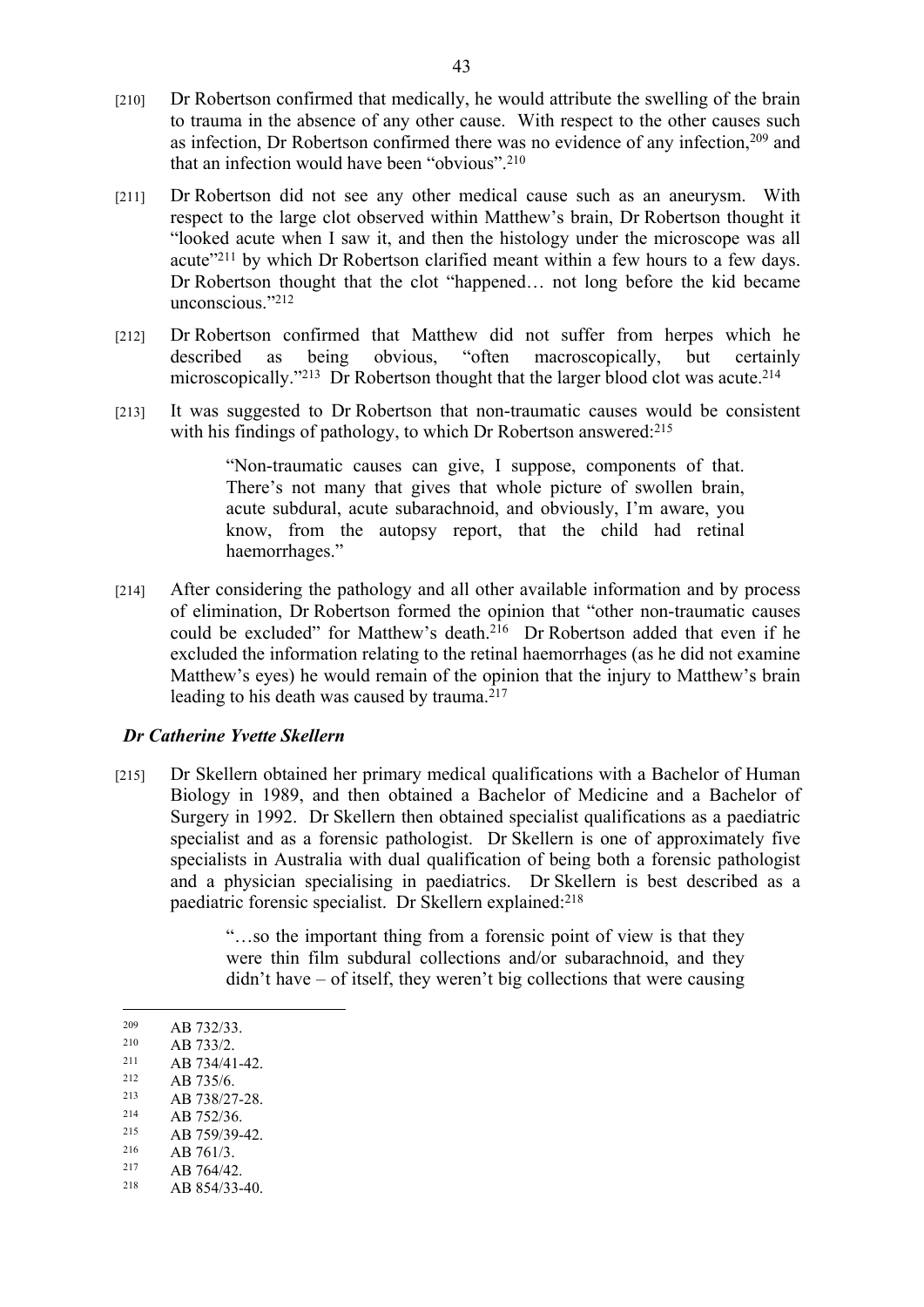a pressure effect on the brain. So the cause of this baby's raised pressure, raised intracranial pressure, which caused his death, was actually because the brain was so swollen. So the relevance of those – the bleeding around the brain that was seen prior to death and at post-mortem as well informs us that it's a head injury, i.e., there's a mechanism of trauma that's involved, rather than actually causing the raised intracranial pressure."

[216] Whilst not being a cause of Matthew's death, Dr Skellern explained the importance of subdural haematomas:<sup>219</sup>

> "Now, when we see subdurals of a different type, which I would classify as a mass effect subdural, that happens with impact, they are quite different. They usually – I wouldn't expect to see them on both sides, for a start. The fact that you've got subdural collections, in Matthew's case, on both sides tells me that the blood's come from the brain rotating inside the skull. There's been a tearing of the bridging veins, which connect the brain itself to the collection reservoirs, that's caused stretching and then tearing, and for the blood to leak out. But it's quite  $-$  if I was looking at a mass effect subdural, I would expect one side of the brain to have it and in a very small location, not over the whole entire convexity of the brain, let alone over both sides."

- [217] Dr Skellern went on to explain the damage to the bridging veins was likely caused by an inertial mechanism<sup>220</sup> which means that the brain has rotated inside the baby's skull. Dr Skellern then explained in technical terms the injury was likely caused by the generation of angular acceleration/deceleration force in the sagittal plane<sup>221</sup> i.e. that is by a shaking injury.
- [218] With respect to pathology to Matthew's eyes, Dr Skellern gave evidence: <sup>222</sup>

"Q: So the pattern of retinal haemorrhaging here and the retinoschisis that you've described, the folding, what does that tell you about Matthew's presentation or how they were caused?

A: That they were caused by trauma. An application of high energy trauma, of which there was no injury account whatsoever to explain that."

[219] Of Matthew's eye injuries, Dr Skellern said:<sup>223</sup>

"So the key findings with Matthew was that he had multiple – he had bleeding in the pre-retina, the front of the retina; he had bleeding within the retina; and he had that retinoschisis, the splitting. So it was multiple layers and it was widely distributed, right out to the periphery, and they were too numerous to count. And that literally happens when there are so many bleeding  $-$  so much bleeding that it's actually not possible to count them individually. And they also can be seen on the neuroimaging, as well."

<sup>&</sup>lt;sup>219</sup> AB 855/8-15.

 $220$  AB 855/47.

<sup>&</sup>lt;sup>221</sup> That is back to front.<br><sup>222</sup>  $AP$  860/28 41

 $\frac{222}{223}$  AB 860/38-41.

AB 860/27-34.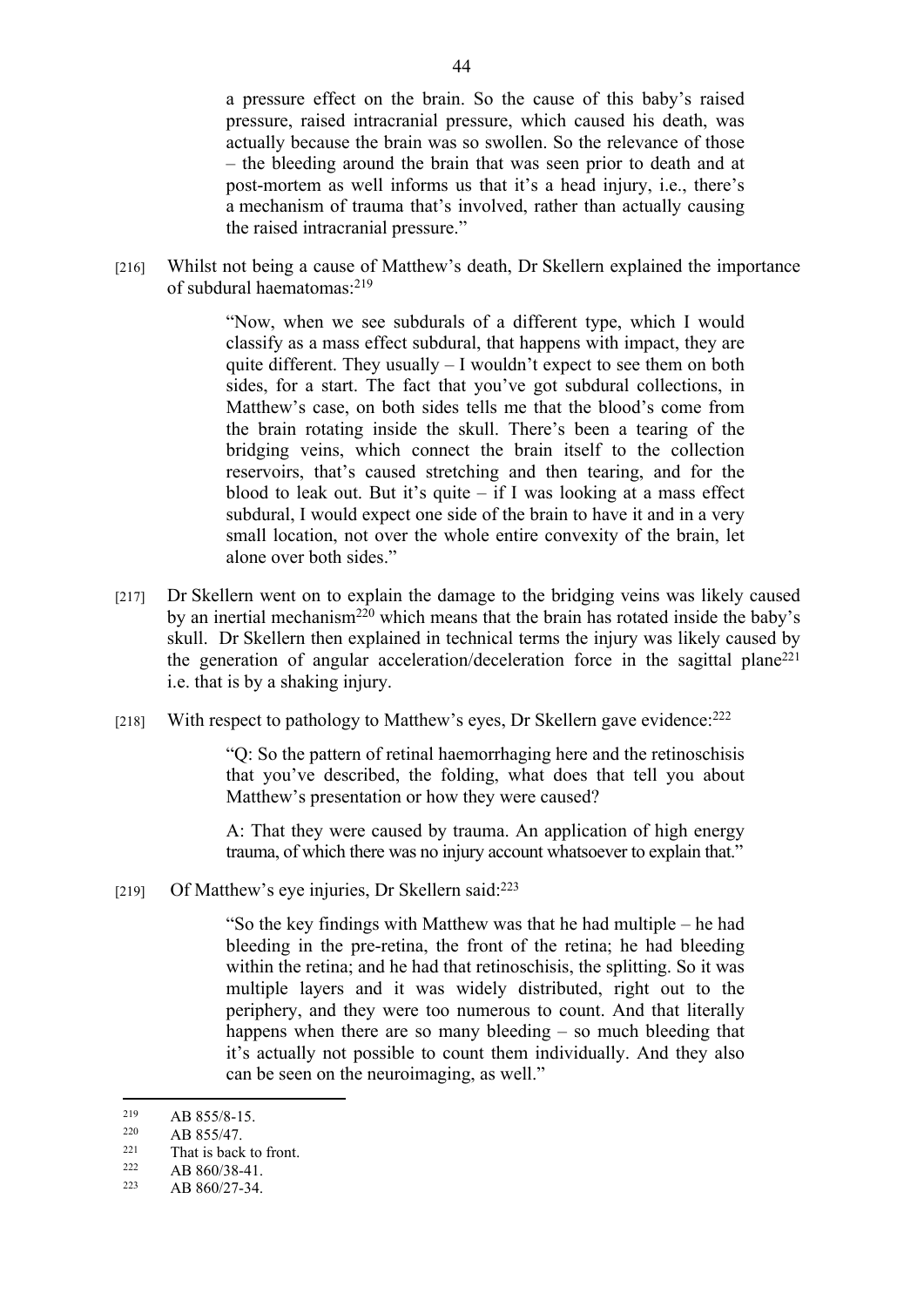[220] It was suggested to Dr Skellern that she was in effect biased, in that, her task was to "confirm suspicions of abuse"<sup>224</sup> which Dr Skellern rejected in emphatic terms. Dr Skellern said:<sup>225</sup>

> "…I'm a forensic specialist, so my task is simply to look at the facts and then to make relevant interpretations, and so my starting point is not to confirm abuse, and that's not the way in which I'm trained to do this work; that's not the way in which I do this work. […] I will not give an opinion that's specific – that's designed to be helpful to either party in a legal proceeding. I will give the same opinion, whether it's defence that's asking me or the prosecution, and I do give the evidence for the defence when I'm asked, because it should be the same, regardless of which side is asking me. The inferences that I make from a set of facts should just be the same."

- [221] It was specifically put to Dr Skellern that the findings "could be from a nontraumatic cause, couldn't they"<sup>226</sup> to which Dr Skellern answered "No… In entirety. I am qualifying my opinion by the findings taken as a whole."<sup>227</sup> Thus Dr Skellern reasoned her opinion by reference to the totality of Matthew's injuries. Dr Skellern said that Matthew was "particularly vulnerable" to shaking as he was only six weeks old.<sup>228</sup> Dr Skellern was firm in her view that shaking "...would be a wellaccepted explanation for the findings that were found in Matthew Baxter."<sup>229</sup>
- [222] The appellant alleges<sup>230</sup> significant factual foundations relied upon by Dr Skellern have not been established. It is alleged that, as Dr Skellern relied on Professor Lamont's interpretation of the MRI, Dr Skellern's opinion did not have a proper basis. It is argued that as Dr Skellern's opinions on the suggested mechanisms of traumatic causation conflict with Dr Terence Donald's they could not be accepted by the jury. It is argued that the timing of the onset of the injuries is a bare opinion with no reasoning, i.e. *bare ipse dixit*. It is argued that as Dr Skellern could not identify the level of force required to cause the injuries to Matthew, that was a fundamental shortcoming in her reasoning process.
- [223] The articulated criticisms, however, cannot be accepted. Dr Skellern identified her process concerning the MRIs.<sup>231</sup> Dr Skellern advised that she relied on Professor Lamont's expertise as a radiologist in detecting the abnormalities, and then Dr Skellern used her own medical knowledge to review the MRI scans to see the abnormalities for herself. Dr Skellern explained that whilst she is able to herself detect abnormalities, she utilises paediatric radiologist expertise to ensure she has located all of the abnormalities. Dr Skellern then explained that it is in the realm of her dual specialist qualifications as a paediatric forensic pathologist, to make interpretations of those abnormalities.<sup>232</sup> Professor Lamont's interpretation of the MRIs does not suffer from any deficiencies.

 $\begin{array}{cc}\n 228 \\
 229 \\
 \hline\n \end{array}$  AB 885/16.

 $\frac{224}{225}$  AB 874/46-47.

 $\frac{225}{226}$  AB 875/1-10.

 $\frac{226}{227}$  AB 875/46.

 $\frac{227}{228}$  AB 875/46 – 876/2.

 $\frac{229}{230}$  AB 885/17-18.

<sup>&</sup>lt;sup>230</sup> See paragraphs 56 to 58 appellant's written outline.<br><sup>231</sup> A D <sup>977</sup>

 $\frac{231}{232}$  AB 877.

AB 877/14.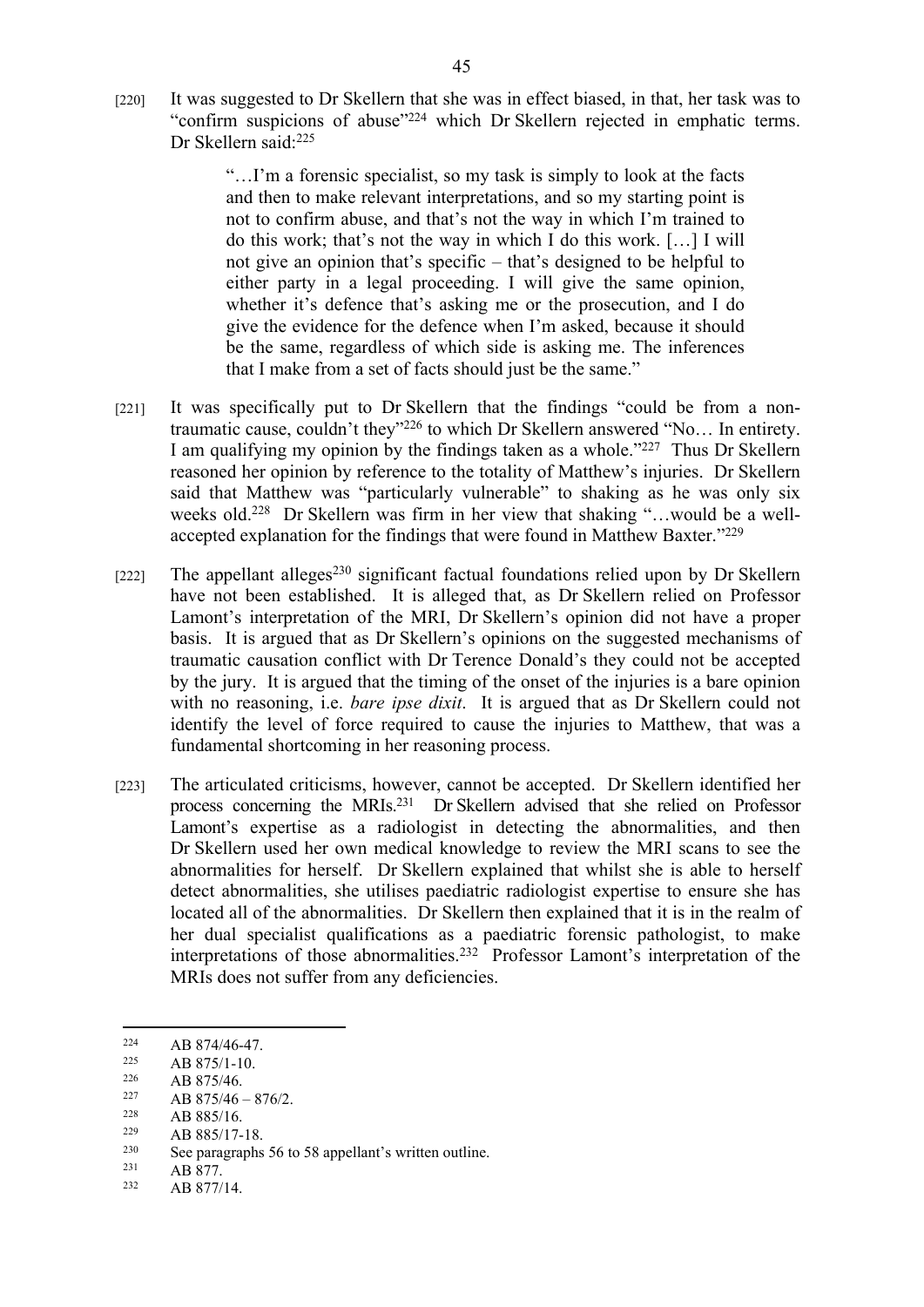- $[224]$  As discussed below,<sup>233</sup> there is, in the present case, a consistent view concerning the theories of traumatic causation advanced by Drs Skellern and Donald.
- [225] The inability to specifically identify the precise level of force required to cause Matthew's injuries cannot be a fundamental shortcoming of Dr Skellern's opinion evidence because absent an experiment on a live infant, the specific level of force can never be known. What Dr Skellern and Dr Donald are able to do, however, is to provide expert evidence as to the very delicate nature of the structure of the brain of a young infant and why a young infant is particularly susceptible to traumatic injury due to shaking.

#### *Dr Terence George Donald*

- [226] Dr T G Donald is a clinical forensic paediatrician who qualified as a medical doctor in 1972, has been a specialist paediatrician since 1980 and a fellow of the Faculty of Clinical Forensic Medicine of the College of Pathologists in Australia since 2014. Dr Donald is in private practice and has been providing expert opinions for 17 years.<sup>234</sup>
- [227] Dr Donald's opinion is that he concurred with the opinion of the pathologist that Matthew's death was due to a head injury.<sup>235</sup> Dr Donald's original opinion was that the mechanism causing the brain swelling and haemorrhaging was the result of an injury being caused by forceful shaking and/or a forceful shaking accompanied by Matthew being thrown onto a firm, but not hard, surface.<sup>236</sup> Dr Donald originally favoured an opinion that it was an impact which produced the findings in Matthew's case, but did accept, because of Matthew's age at only six weeks "if shaking does cause this kind of problem, then it would happen in this – in a child of this age, more so than I would be prepared to accept in a child of, say, six months where I'd have significant reservations".
- [228] Dr Donald's original opinion was based upon the acceptance as a fact that Matthew was found on post mortem to have bruising on his head; hence the preference towards an impact above forceful shaking. When it was pointed out to Dr Donald that Professor Williams' evidence was that the vague bruising was "possibly a post mortem artefact", Dr Donald did change his opinion<sup>237</sup>. Dr Donald explained:<sup>238</sup>

"…I could also assert – and it becomes more necessary if there was no sign of impact – that this is the kind of age group in which shaking might produce the intracranial injuries that were described in Matthew.

[…]

Yeah, I think I'm - I'm quite convinced that the inju – the findings were due to injury, and nothing else, other than injury; that the haemorrhages inside the head, the retinal haemorrhages, plus the injury to the brain substance, yes.

<sup>&</sup>lt;sup>233</sup> At [118] – [120] of this decision.

 $234$  AB 954.

<sup>&</sup>lt;sup>235</sup> AB 956/2-3.<br><sup>236</sup> AB 960/47

<sup>&</sup>lt;sup>236</sup> AB 960/47 – 961/2.

AB 983/36-45.

 $238$  AB 993/42 – 994/8.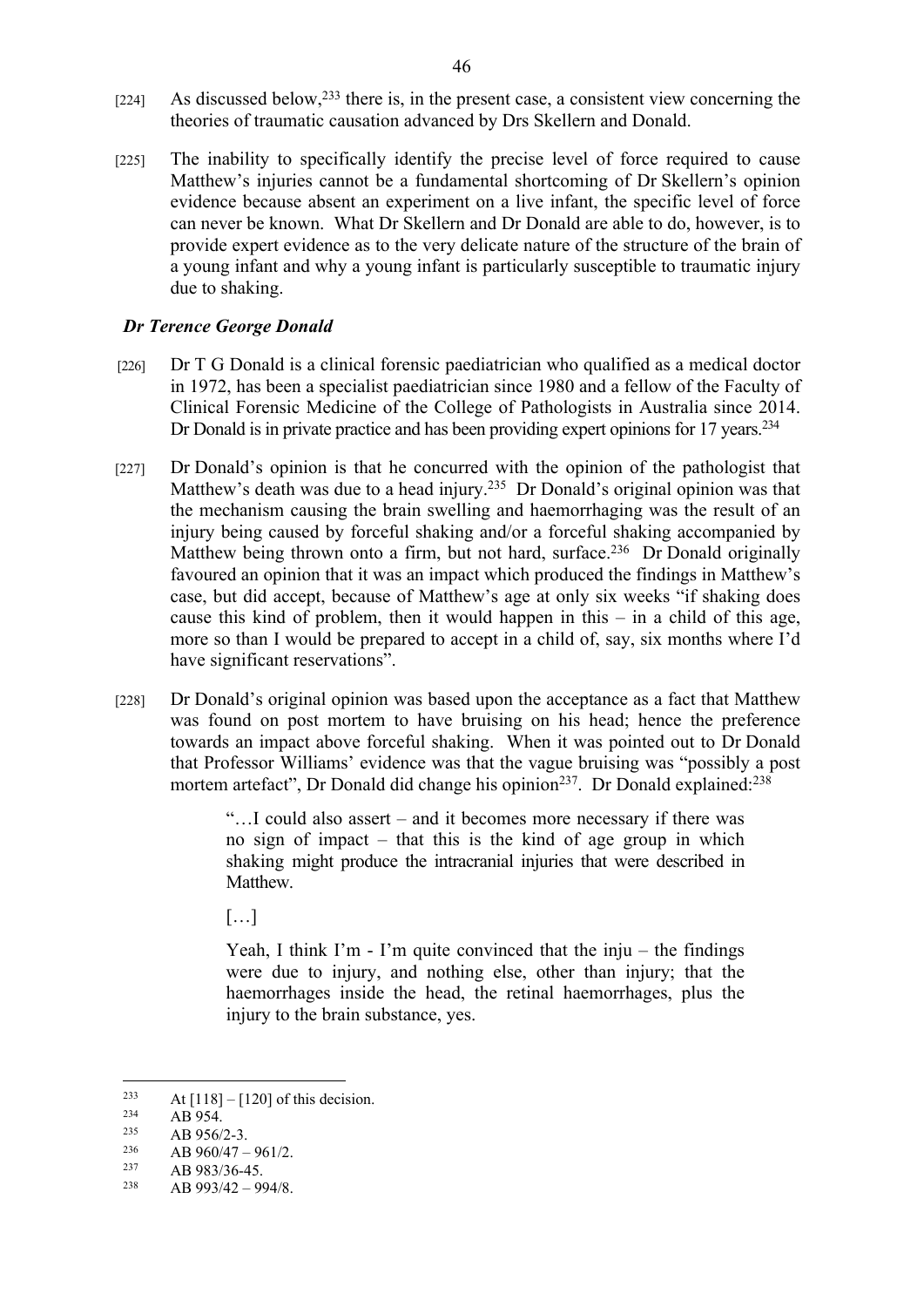Q: But they could all be, those findings, present from non-traumatic causes?

A: Oh, individual cases, but not, I don't think, in – in Matthew's situation, for the reasons I've talked about before. I mean, you've you've raised quite a number of appropriate alternative scenarios which I think can be most  $-$  I think  $-$  yeah, I think, all of them, readily discounted."

[229] Properly construed, Dr Donald's opinion is the same as Dr Skellern's opinion, namely that if you looked at each of the findings of injuries sustained by Matthew in isolation, you could find an innocent explanation and would have to conclude that the appellant did not injure his son, however if you look at all of the findings or take the findings "as a whole" both Drs Skellern and Donald concluded Matthew's death could only be caused by traumatic injury. Dr Skellern and Dr Donald gave their evidence in great detail and with care. Dr Donald's evidence makes it clear that he is ordinarily a strong critic of the "shaken baby syndrome" however, for the detailed reasons, Dr Donald's opinion was that Matthew's death was a case of shaken baby syndrome.

#### *Dr Eric Peter Guazzo*

- [230] The last medical expert called in the Crown case was Dr Guazzo. Dr Guazzo was the director of neurosurgery at the Townsville Hospital and has over 25 years' experience as a consultant neurosurgeon.<sup>239</sup> Apart from his long experience, Dr Guazzo had the benefit of an examination of Matthew on 5 November 2011. After examining Matthew and examining the radiological imaging, in particular the MRI imaging, Dr Guazzo was asked to provide an opinion as to the causation of Matthew's condition and Matthew's prognosis. Dr Guazzo's opinion was that Matthew had suffered from a very severe traumatic brain injury, that the cause of Matthew's condition was trauma or injury, and that the prognosis was so poor as a result of the injury that Matthew's condition was "not compatible with life".<sup>240</sup>
- [231] Importantly Dr Guazzo opined that from the infliction of the brain injury the infant would have shown obvious signs of a medical condition immediately; that is, Matthew would have been unable to vocalise or cry.<sup>241</sup> In the cross-examination of Dr Guazzo<sup>242</sup> it was not put to Dr Guazzo that his opinion was incorrect, however, the basis of Dr Guazzo's opinion was tested. Dr Guazzo confirmed<sup>243</sup> that an important contributing factor to the diagnosis was the "presence of intracranial blood on the MRI".<sup>244</sup> As to that important factor Dr Guazzo fairly conceded:<sup>245</sup>

" $Q$ : Those bleedings within the brain are not solely caused by – in a general sense, they're not solely caused by trauma, are they?

A: No, there – there can be other causes for subarachnoid and subdural bleeding, other than trauma."

<sup>&</sup>lt;sup>239</sup> AB 997.

<sup>&</sup>lt;sup>240</sup> AB 998/27.<br><sup>241</sup> AB 998/20

 $\frac{241}{242}$  AB 998/39-41.

<sup>&</sup>lt;sup>242</sup> AB 999 – 1004.<br><sup>243</sup> AB 1001

 $\begin{array}{cc}\n 243 \\
 \times 44 \\
 \hline\n \end{array}$  AB 1001.

 $\frac{244}{245}$  AB 1001/38.

AB 1002/7-9.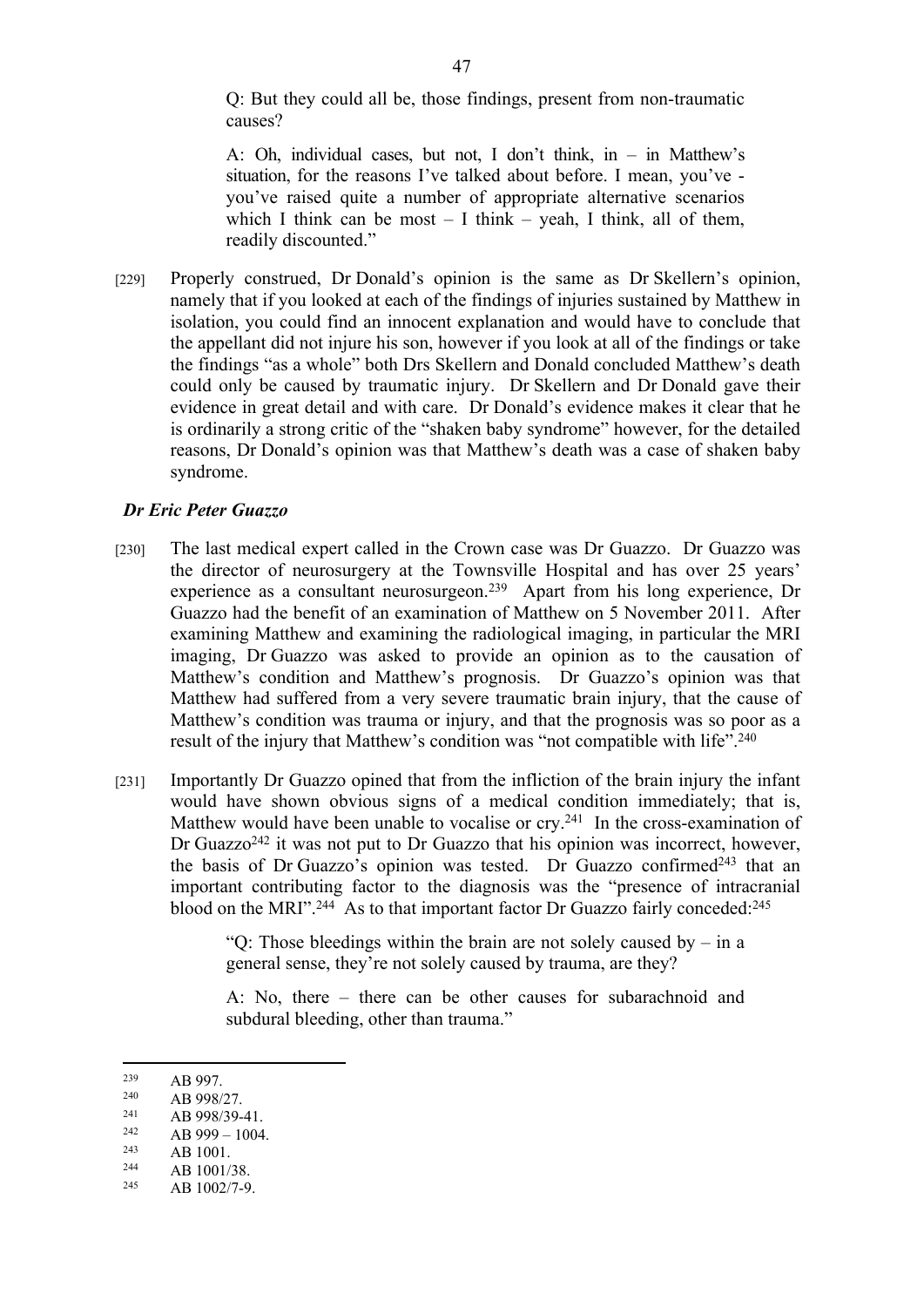- [232] In addition Dr Guazzo accepted that "[i]t could be possible that there would be a developing neurological dysfunction over time which culminates at a point where the child collapses because their breathing has stopped".<sup>246</sup> It is important to note however that there was no attempt to quantify the prospects of that possibility i.e. whether it was remote or likely.
- [233] Dr Guazzo's evidence was that after careful examination of Matthew he formed the opinion that Matthew did suffer from a very severe traumatic brain injury, which ought to have been immediately obvious. It was also Dr Guazzo's evidence that, it was from that point forward Matthew would have been non-communicative. Dr Guazzo did however concede an unquantified possibility that Matthew had died from a developing neurological dysfunction which occurred over a period of time. The jury were entitled to consider the "whole" of Dr Guazzo's evidence and were not bound to acquit the appellant or reject Dr Guazzo's opinion on the basis of an unquantified possibility.

# *Dr Michael Laposata*

- [234] Dr Michael Laposata, the chairman of the pathology department at the University of Texas in Galverston was the first medical witness called in the defence case. Dr Laposata has a specialty in bleeding and clotting disorders and has "been involved in more than 50 cases of questionable child abuse" because of his expertise in bleeding.<sup>247</sup>
- [235] Dr Laposata interpreted Matthew's blood tests as being consistent with a vitamin K deficiency and "missing coagulation factors".<sup>248</sup> In Dr Laposata's opinion, the patient's mother has missing coagulation factors that pre-disposes Matthew to bleeding.<sup>249</sup> Dr Laposata said that vitamin K deficiency is associated with bleeding throughout the body and vitamin K deficiency is known to result in bleeding within the brain. Dr Laposata cited a study which suggested that bleeding within the head was a spontaneous event.<sup>250</sup> Dr Laposata gave evidence of a phenomenon of a lateonset vitamin K deficiency which occurs between the eighth day of life and six months.<sup>251</sup> Dr Laposata was asked to assume, a fact proven by Ms Baxter, that when Matthew was about two weeks of age, he had a vomit with "wispy blood in it".<sup>252</sup> Dr Laposata referred to such a bleed as a "warning bleed".<sup>253</sup> Dr Laposata's evidence was "I believe now, considering all the data, that the late onset vitamin K deficiency is a far more likely explanation for the gastrointestinal bleed than DIC."<sup>254</sup>
- [236] Dr Laposata is certified as a laboratory medical specialist, not as a paediatrician. Of the one hundred odd peer-reviewed academic articles written by Dr Laposata, only four related to paediatric blood issues. In his letter outlining his qualifications, Dr Laposata had proclaimed himself as "an expert in the incorrect diagnosis of child abuse."<sup>255</sup>

 $\frac{247}{248}$  AB 1301/5.

- <sup>249</sup> AB 1308/15-18.<br><sup>250</sup> AB 1300/24
- <sup>250</sup> AB 1309/24.<br><sup>251</sup> AB 1300/21.
- $\frac{251}{252}$  AB 1309/31-32.
- $\begin{array}{cc}\n 252 \\
 253 \\
 \end{array}$  AB 1312/3.
- $\begin{array}{r} 253 \\ 254 \end{array}$  AB 1312/9.
- 254 AB 1317 l 3 5. DIC is an acronym for Disseminated Intravascular Coagulation.<br> $\Delta B$  1320/18-19
- AB 1320/18-19.

<sup>&</sup>lt;sup>246</sup> AB 1004/14-16.<br><sup>247</sup> AB 1301/5

<sup>&</sup>lt;sup>248</sup> AB 1307/29-33.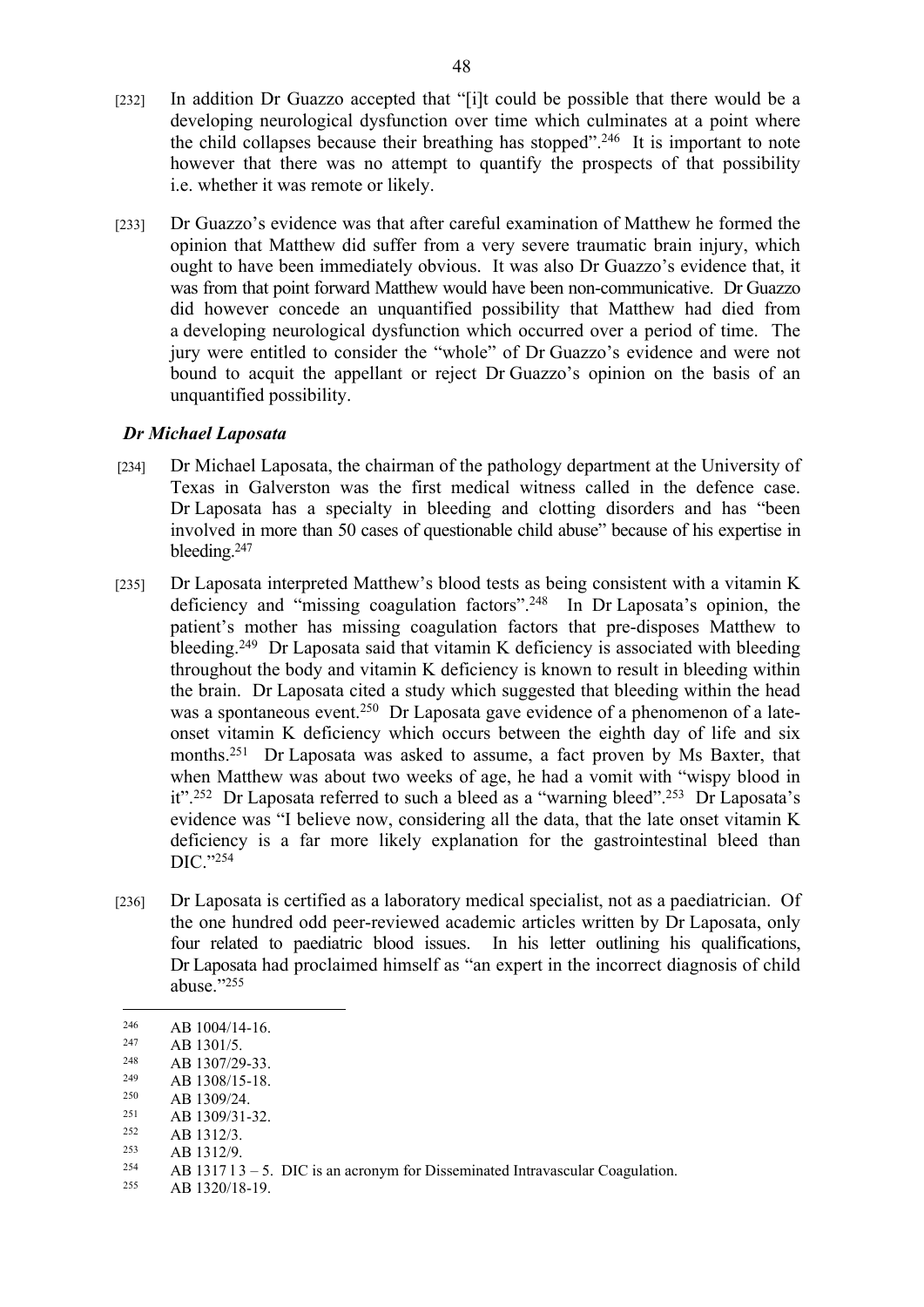- [237] Dr Laposata did add in respect of this claim that "most cases that come to me are rejected because they represent child abuse in my opinion."<sup>256</sup> In relation to his thesis concerning vitamin K deficiency, Dr Laposata agreed that vitamin K deficiency was rare and that late vitamin K deficiency is even rarer.<sup>257</sup> One of the papers accepted and reviewed by Dr Laposata cited a statistic that "without vitamin K prophylaxis, the incidence of late vitamin K deficiency in Europe is four to seven cases per 100,000 cases."<sup>258</sup> Dr Laposata agreed with that statistic and agreed with the proposition that vitamin K deficiency is a "significantly rare deficiency disorder".<sup>259</sup>
- [238] The evidence at trial, as cited above, was that Matthew was provided with vitamin K prophylaxis in the terms of an intramuscular injection by Nurse Montgomery and so the statistical chance of Matthew having late-onset vitamin K deficiency was somewhere less than 0.007 per cent. Furthermore, Dr Laposata accepted that if an infant was suffering from vitamin K malabsorption, it would be expected that the baby would not be growing at the proper rates<sup>260</sup> and may be jaundiced<sup>261</sup> leading Dr Laposata to accept that if it was shown that a child did receive a vitamin K injection at birth intramuscularly and that the baby received formula as well as breast milk from mum, the baby was growing within normal limits "that would be fairly good indicators that the child is receiving sufficient vitamin K".<sup>262</sup> All of these matters were proved in evidence.
- [239] In his evidence-in-chief, Dr Laposata said that Matthew's blood results showing a prothrombin time  $(PT)$  of 19 seconds was significant,<sup>263</sup> whereas in cross-examination Dr Laposata accepted that the PT of 19 seconds was "only slightly elevated"<sup>264</sup> given that a PT for a new born may be ordinarily as high as 16. Furthermore, on cross-examination Dr Laposata agreed that Matthew's INR<sup>265</sup> was only moderately elevated.<sup>266</sup> The significance of these concessions is that the reasoning of Dr Laposata's was shown to be weak.

# *Dr Carl Wigren*

- [240] Dr Carl Wigren was first licensed as a medical doctor in 2001. Dr Wigren is an American board-certified specialist in forensic pathology and anatomic pathology. Dr Wigren has a private practice in Seattle, Washington, where he undertakes medico-legal consulting and autopsies. Dr Wigren said that he has provided sworn testimony in one hundred cases. Dr Wigren was provided with Matthew's autopsy reports and results and photographs.
- [241] With respect to the radiology, the x-rays and MRIs, Dr Wigren was not qualified to interpret the scans, but rather did "simply focus on the actual reports of the radiology"<sup>267</sup> and relied on the radiologist's report of no abnormality detected in the

- <sup>260</sup> AB 1324/9.
- 
- $261$  AB 1323/35-42.<br> $262$  AB 1324/28-29
- $\frac{262}{263}$  AB 1324/28-29.
- $\frac{263}{264}$  AB 1307/14.
- $264$  AB 1322/5-6.<br> $265$  International N

AB 1322/8.

 $\frac{256}{257}$  AB 1320/20-21.

 $\frac{257}{258}$  AB 1320/44.

 $\frac{258}{259}$  AB 1321/8-9. AB 1321/13.

<sup>&</sup>lt;sup>265</sup> International Normalised Ratio – that is the time taken for a blood clot to form.<br><sup>266</sup> A B 1222/8

<sup>267</sup> AB 1343/34-35.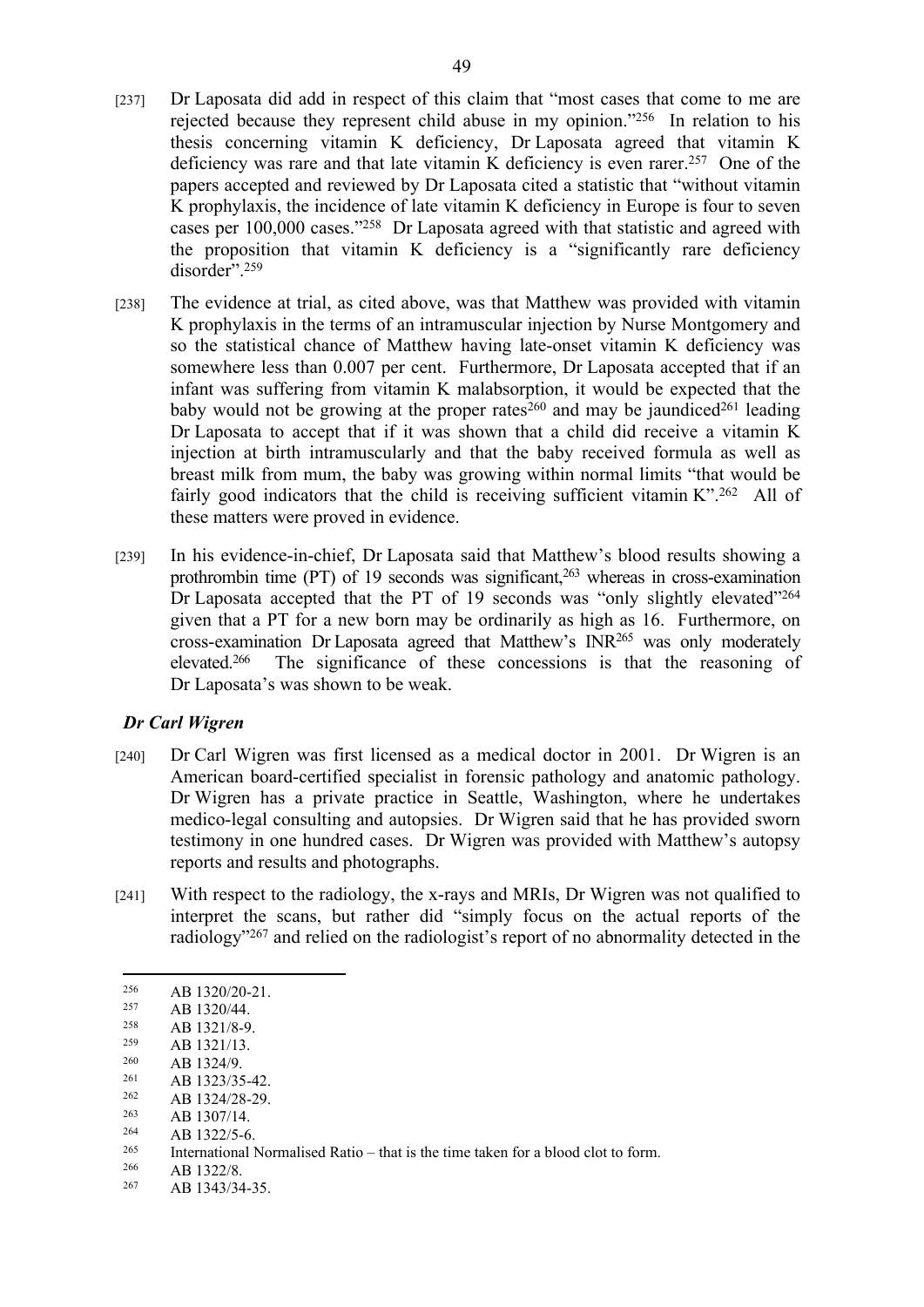x-ray of Matthew's neck. With respect to the MRI scan reports, Dr Wigren relied upon the reports and also the opinion of the radiologist Dr Julie Mack, who was retained by the defence to review the MRIs.<sup>268</sup> Dr Wigren's opinion was that as there was no demonstrated injury to the neck, it was unlikely that Matthew suffered any trauma because "if you impart enough force or energy to the head to cause subdural bleeding, then it is  $-$  it is very unlikely that you will not suffer a neck injury."<sup>269</sup>

[242] Dr Wigren also proffered opinion that: $270$ 

"The biomechanical literature does not support the evolution of a subdural, or the causation of a subdural from shaking alone. The forces generated just aren't great enough, and if you were able to generate the forces great enough to cause a subdural by shaking, then one would expect neck injury, and in this case we don't have any neck injury."

- [243] Dr Wigren obtained his medical board certifications and his specialties in 2012, i.e. quite recently, and had some difficulties in his medical career, i.e. performing autopsies without a permit.<sup>271</sup> On his website, Wigren Forensics, Dr Wigren advertises his expertise in diverse areas, such as asbestos, DNA banking, genetic testing and assistance with claims in relation to the *Hanford Recovery Act*. However, Dr Wigren did not advertise and does not suggest expertise in paediatrics, abusive head trauma, shaken baby syndrome or retinal haemorrhages.<sup>273</sup>
- [244] With respect to paediatrics, as Dr Wigren did not have a specialty, he relied on his medical training as an undergraduate and attending medical conferences for three to four days.
- [245] Dr Wigren admitted he based his opinion on a limited number of dated biomechanical studies<sup>274</sup> referred to as the Bandak Study, the Duhaime Study and the Lloyd and Ommaya Studies, all of which concluded that if you generate forces great enough to cause injuries to the head, then you are going to have injury to the neck.<sup>275</sup>
- [246] On cross-examination it was established that Dr Wigren did not have reference to any more recent studies taking a contrary view. Thus it was established that Dr Wigren was unable to comment on a number of leading studies<sup>276</sup> and based his opinion upon a limited number of studies, all of which supported his thesis without reference to the many prior and subsequent studies rejecting his thesis, and upon an MRI report<sup> $277$ </sup> along with the opinion of Dr Julie Mack, who is a specialist radiologist.<sup>278</sup>

 $\frac{273}{274}$  AB 1356/35-36.

 $^{276}$  AB 1362.

278 AB 1363/45-46.

 $\frac{268}{269}$  AB 1345/46.

 $^{269}$  AB 1346/21-23.

 $\frac{270}{271}$  AB 1346/26-30.

 $\frac{271}{272}$  AB 1355/42-43.

AB 1356/16. The *Hanford Recovery Act* relates to the recovery of personal injuries for the factory workers in the 1940s, 1950s, 1960s, who worked developing the atomic bomb.

 $^{274}$  AB 1359.

 $\frac{275}{276}$  AB 1360/20-23.

As Dr Wigren was unable to read the MRI imaging.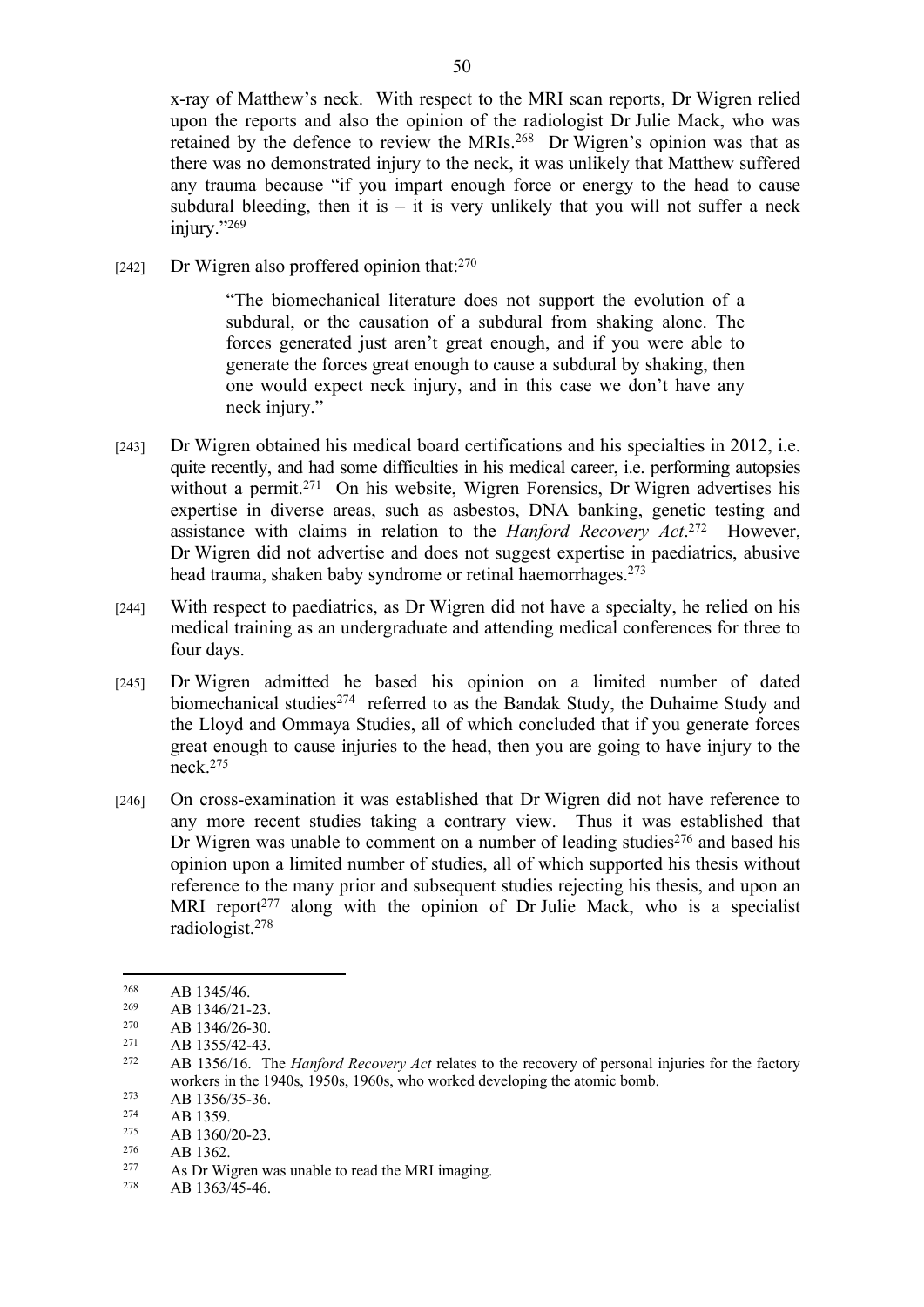[247] It need hardly be said that the jury were not bound to accept this opinion and it would be illogical to afford Dr Wigren's opinion much weight.

#### *Dr Julie A. Mack*

- [248] Dr Julie Mack is a qualified specialist radiologist from Lancaster Pennsylvania. Dr Mack did qualify as a paediatric radiologist in 1996,<sup>279</sup> however for the 10 years prior to the trial, had been working part time (2.5 days per week) as a specialist breast radiologist who would only occasionally see children in relation to breast disease<sup>280</sup>
- [249] Dr Mack was of the opinion that both subarachnoid bleeding and subdural bleeding may be observed in non-traumatic conditions.<sup>281</sup> Dr Mack cited research suggesting that in 50 per cent of normal births, the infant suffers from dural bleeding and that re-bleeding may occur spontaneously without any trauma.<sup>282</sup> Dr Mack conceded that "you can get bleeding like this in the brain from trauma, it's just not specific to that."<sup>283</sup>
- [250] Dr Mack relied upon a Swedish study, referred to as the Lino paper, but accepted it was controversial, insofar as most paediatric organisations, including the American category of paediatrics, disputed its conclusions. As Dr Mack said, the Swedish study caused "quite a hullabaloo."<sup>284</sup>

# *Dr Marvin Elliott Miller*

- [251] Dr Marvin Elliott Miller was called by video link in the defence case. Dr Miller has been a licensed medical doctor for 44 years and at the time of giving his evidence, Dr Miller was the Professor of Paediatrics at the Wright State University and the Director of Medical Genetics at the Dayton Children's Hospital in Dayton, Ohio.<sup>285</sup>
- [252] Dr Miller has published papers regarding multiple unexplained fractures in infants and unexplained intracranial bleeding.<sup>286</sup> As a paediatrician however, Dr Miller deferred to his colleague, Dr Ayub in interpreting radiology.<sup>287</sup> Dr Miller described the process, with respect to interpreting x-rays, that "[y]es, I typically will look at it, form an opinion, and then ask David [Ayub] if he agrees with me or he finds other findings that I missed."<sup>288</sup> That was a wise course as Dr Miller has not been formally trained in radiology. Dr Miller offered an opinion that "there are too many things that just don't make sense… as far as trying to say this was somebody who beat on their child."<sup>289</sup>
- [253] When asked to explain his opinion, Dr Miller said that Matthew was anaemic because he had a haematocrit level of 21. It was put to Dr Miller that the cause of the anaemia may be bleeding, or may be the administration of 40mls of the saline

- $280$  AB 1399/33-34.<br>  $281$  AB 1395/0.34.
- $\frac{281}{282}$  AB 1385/9-34.
- $\frac{282}{283}$  AB 1386/35-36.
- $\frac{283}{284}$  AB 1390/22-23.
- $284$  AB 1411/43-44.<br>  $285$  AB 1527/14.26 AB 1527/14-26.
- 
- $\frac{286}{287}$  AB 1518/11-16.
- $\frac{287}{288}$  AB 1519/25. AB 1519/34-35.
- 289 AB 1552/22-24.

 $^{279}$  AB 1399/9-13.<br>  $^{280}$  AB 1200/22.24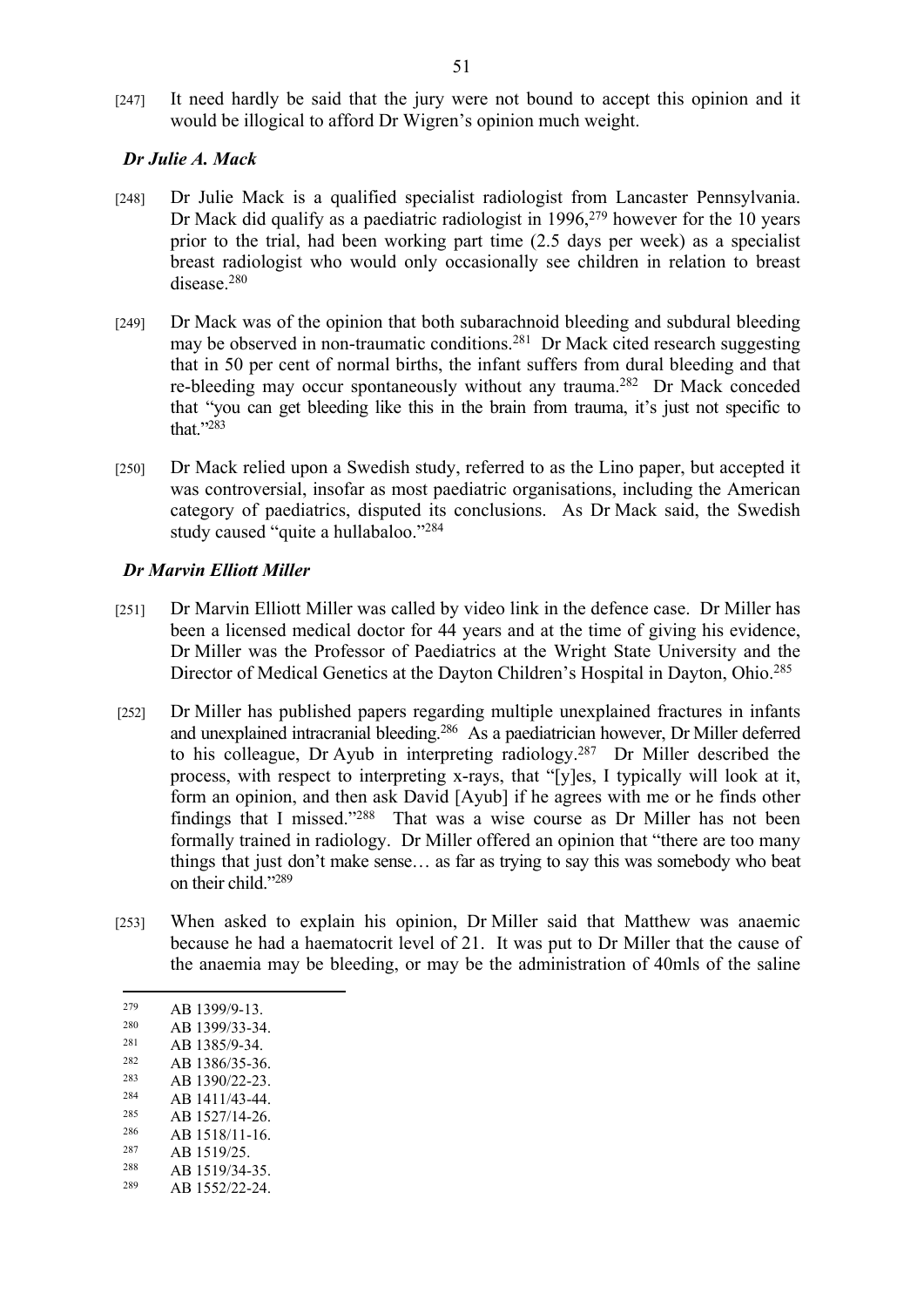solution by the paramedic as well as a combination of factors which may demonstrate why the haemoglobin count was reduced to 21. On this, Dr Miller explained:

"Well, again, there are certain numbers that are pretty straightforward and the anaemia to me is one of them. This child was anaemic, and we need an explanation, and I'm not certain I can give you the explanation, but that's not child abuse. Something is going on medically with this child."<sup>290</sup>

[254] Dr Miller was cross-examined about Matthew's MCA (Mean Corpuscular Volume) being normal, which according to the haematologist would suggest there was an acute bleed and that would be responsible for the reduced haematocrit level. Dr Miller's response was that he did not know, as that was in the realm of a haematologist and he was not aware of that relationship. Whilst it was open for the jury to accept Dr Miller's opinions, as Dr Miller himself had deferred to both the haematologists and the radiologists, it was logical for the jury to take the same approach.

## *Dr Roland Auer*

- [255] Dr Auer has been a medical practitioner since 1977 and is currently a neuropathologist at the Royal University Hospital in the University of Saskatchewan, Canada.<sup>291</sup> As a neuropathologist, Dr Auer's work concerns the biopsy and autopsy of brains, eyes, spinal cords, nerves, and muscles.<sup>292</sup> In the present case, however, Dr Auer was unable to perform any of his usual experiments, he did not see Matthew's brain<sup>293</sup> but rather based his evidence on a file review of the available medical information. Dr Auer has been called as an expert in legal cases since 1985.<sup>294</sup>
- [256] Dr Auer's evidence was that when Matthew engaged in lip-smacking on 2 November 2011, that was a hypoxic fit, proving that Matthew was chronically  $\mu$ <sup>295</sup> Dr Auer also opined that when Matthew, on 2 November 2011, rolled his head or shook his head from side to side, that again was a hypoxic fit, proving Matthew was chronically ill. Dr Auer opined that Matthew's brain was decompensating and it was those two events on 2 November 2011 which were critical because their timing was proximate to the emergency admission. Dr Auer said of those events: 296

"They are yet more evidence that this child had an antecedent illness and was chronically ill, and using the retrospectoscope, looking backward, we can say that these were the harbinger of the acute lifethreatening event which happened the next day."

[257] It is the case that Dr Auer was able to offer an explanation that all of the medical conditions suffered by Matthew were not the product of injury or trauma, but rather were the product of hypoxic fits and abnormal blood results.

- $\frac{293}{294}$  AB1574/30.
- $\frac{294}{295}$  AB 1556/15.

 $290$  AB 1552/39-43.<br>  $291$  AB 1555/15-17

<sup>&</sup>lt;sup>291</sup> AB 1555/15-17.<br><sup>292</sup> AB 1557/2

 $\frac{292}{293}$  AB 1557/2.

AB 1572.

<sup>296</sup> AB 1573/4-7.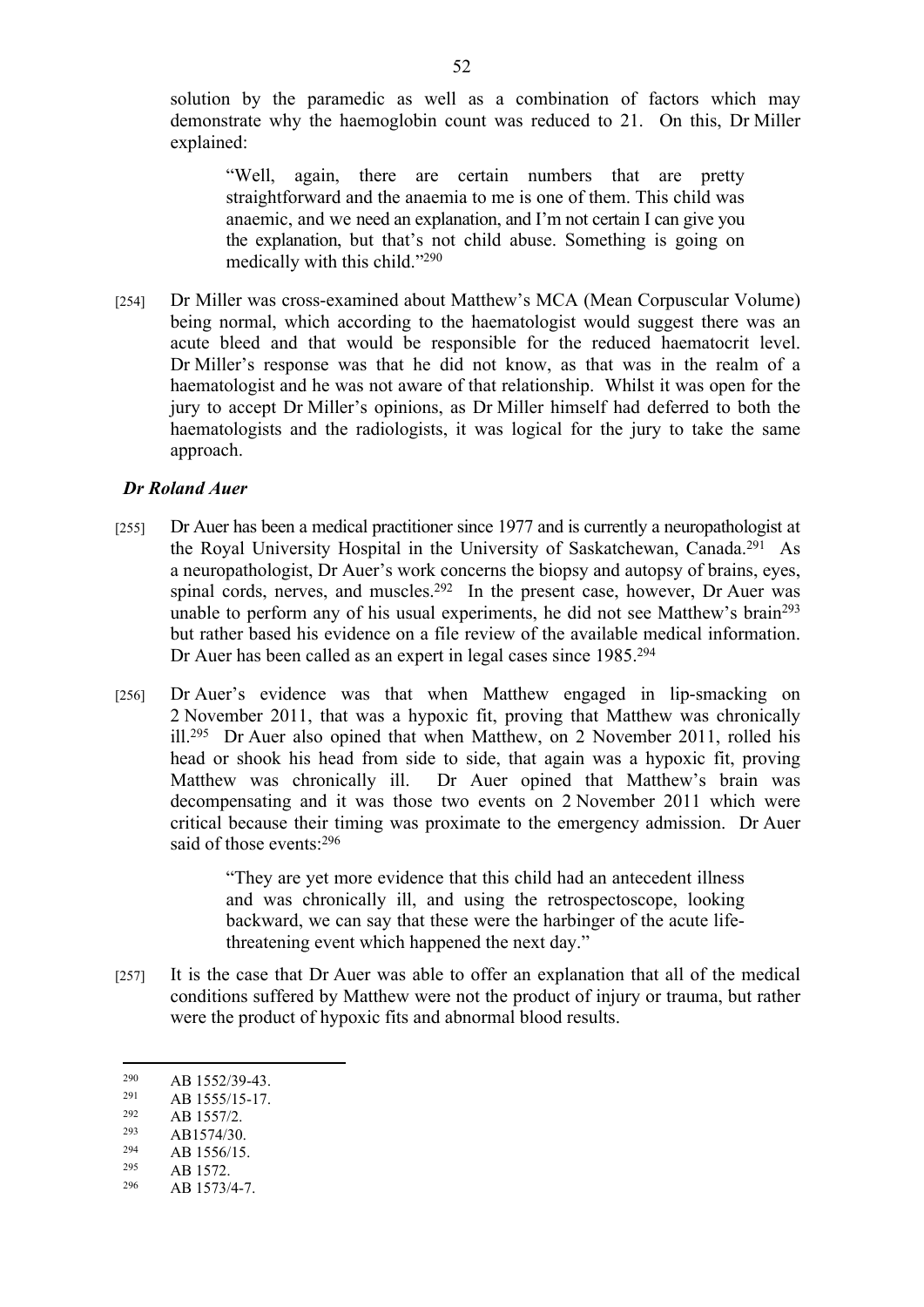[258] It was a matter for the jury to determine whether it accepted Dr Auer's evidence that when Matthew smacked his lips he was having an hypoxic seizure. It was Dr Auer's opinion that the eye injuries, being the widespread haemorrhages and retinoschisis were not caused by trauma, but rather:<sup>297</sup>

> "They're caused by anaemia, hyperperfusion, hypoxic hyperperfusion, cardiac arrest with reperfusion, a hyperdynamic circulation with adrenaline, all of those factors."

- [259] It was open to the jury to accept Dr Auer's opinion, or reject it in favour of the opinions of the specialist ophthalmologist, Dr Gole, which supports the view that Dr Auer's theories concerning eye injuries held no scientific basis whatsoever. According to Dr Auer, who never examined Matthew, Matthew had evidence of chronic inflammation.<sup>298</sup> However, according to every doctor who actually examined Matthew, he did not.
- [260] There are inaccuracies in Dr Auer's report. The most significant is that in his report, Dr Auer opined of Matthew: "[t]here is evidence of disseminated intravascular coagulation (DIC)."<sup>299</sup>
- [261] In his evidence-in-chief, Dr Auer minimised the role of DIC, saying it was "if anything, a minor component to this case."<sup>300</sup> Matthew, however, did not have DIC. In summary, Dr Auer wrote a report based on his research of the records, opining an important fact was that Matthew had DIC, in evidence-in-chief affirmed his opinion that Matthew suffered from DIC, but suggested its role was minimal before, in cross-examination, accepting that there was categorically "no DIC in this baby."<sup>301</sup>
- [262] The exposition of such an obvious error may not have filled the jury with confidence in Dr Auer's opinions. The jury may logically have accepted the evidence of the multiple experts that actually examined Matthew in preference to Dr Auer's paper opinion.

# *Dr Chris Alan Van Ee*

[263] The appellant called Dr Van Ee, a biomedical and mechanical engineer and adjunct professor at the Wayne State University, Michigan, USA. Dr Van Ee did not review any of the material in the case, but rather gave general evidence. Dr Van Ee gave evidence from the perspective of his field of expertise, biomechanics, which neither assisted the prosecution nor the defence. A summary of Dr Van Ee's opinion was:

> "…despite what has been undertaken in the field of biomechanics to date, that we still don't know if shaking can or cannot result in the injuries that are said to be associated with that shaken baby mechanism…"<sup>302</sup>

*Dr David Ayoub*

<sup>&</sup>lt;sup>297</sup> AB 1570/43-45.

 $\frac{298}{299}$  AB 1581/21.

 $\frac{299}{300}$  AB 1582/29.

 $300$  AB 1570/40.

 $301$  AB 1582/21.

AB 1595 l 10 – 12; AB 1599/33-35.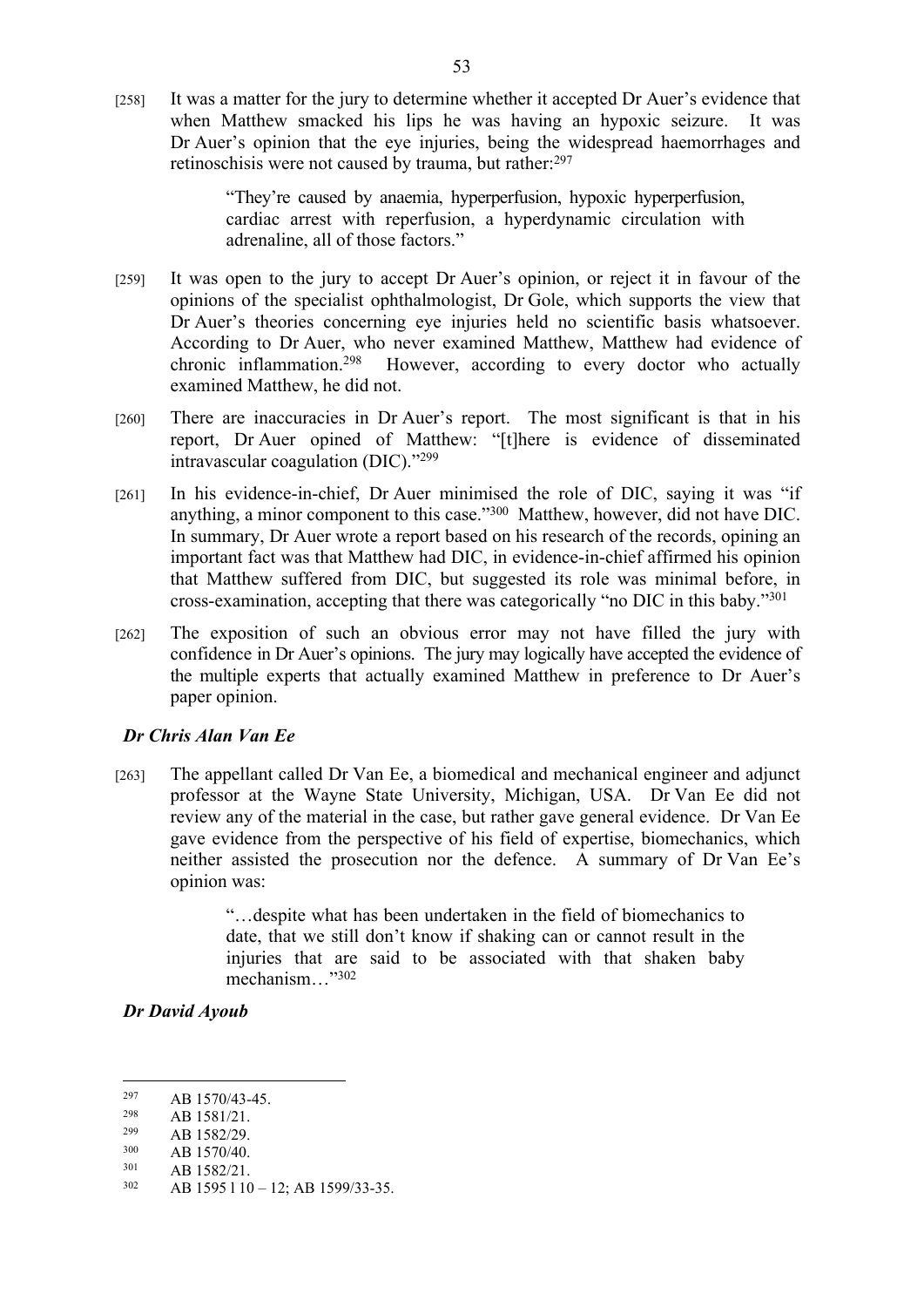- [264] Dr Ayoub has been a medical practitioner since 1986 and became American board certified as a specialist radiologist in 1990.<sup>303</sup> Dr Ayoub is in the employ of a private corporation called Clinical Radiologists at Springfield, Illinois. Dr Ayoub reviewed Matthew's x-rays and MRIs.
- [265] According to Dr Ayoub, infantile rickets is quite common, with studies suggesting between six per cent to 50 per cent of infants display a rachitic rosary as an indicator of rickets. Dr Ayoub considered that: 304

"…this pattern of changes to the costochondral junction, so the anterior ribs, this is – in my opinion it's highly, highly characteristics [sic] of rickets involved in the ribs."

- [266] Dr Ayoub rejected the opinion of the other radiologist, that if an infant has rickets it will be seen throughout most of the bones of the body.<sup>305</sup> Dr Ayoub qualified his opinion by stating that "you would like to see at least two signs of rickets on a skeleton in order to establish the diagnosis."<sup>306</sup>
- [267] Dr Ayoub was of the opinion that: $307$

"I think there are probably some real fractures to the thick perichondral ring, but most of those protuberant structures, in my opinion, are just thickened perichondral rings and the normal irregularity you get with rickets."

- [268] Dr Ayoub was of the opinion based on the x-ray radiology of the abnormalities in Matthew's chest, that Matthew suffered from rickets.<sup>308</sup> Further, that it was not at all unusual that the signs of rickets were confined to Matthew's chest rather than inherent in other bones in Matthew's body.<sup>309</sup>
- [269] Dr Ayoub described the important role of vitamin D, namely "it enhances calcium and phosphate absorption in the gut"<sup>310</sup> as an important but "not an absolute requirement" for the diagnosis of rickets.<sup>311</sup> Dr Ayoub dated the posterior rib fractures as being between 5 to 15 days old, based on "faint periosteal reaction".<sup>312</sup> Dr Ayoub did however later add that "I don't know if you can really date a deformity."<sup>313</sup> Although Dr Ayoub remained of the opinion that Matthew had rickets, Dr Ayoub conceded that some of the fractures could be as a result of secondary trauma.<sup>314</sup>
- [270] Dr Ayoub also accepted that several of the deformities which he observed on x-rays of the ribs could resemble fractures.<sup>315</sup> Dr Ayoub said that his opinion concerning the nature and extent of the cause of the fractures was based on his examination of the chest x-rays and would accept that "in some of these I would yield to the
- $303$  AB 1601/39-40.
- $\frac{304}{305}$  AB 1612/2-4.
- $\frac{305}{306}$  AB 1612/7-8.
- $\frac{306}{307}$  AB 1612/1-2. AB 1613/5-8.
- <sup>308</sup> AB 1613.
- 
- $\frac{309}{310}$  AB 1632/46.
- $310$  AB 1634.<br> $311$  AB 1633/  $311$  AB 1633/47.<br> $312$  AB 1635/40
- $312$  AB 1635/40.
- $\frac{313}{314}$  AB 1622/29-30.
- AB 1635/36-37.
- 315 AB 1635/6-24.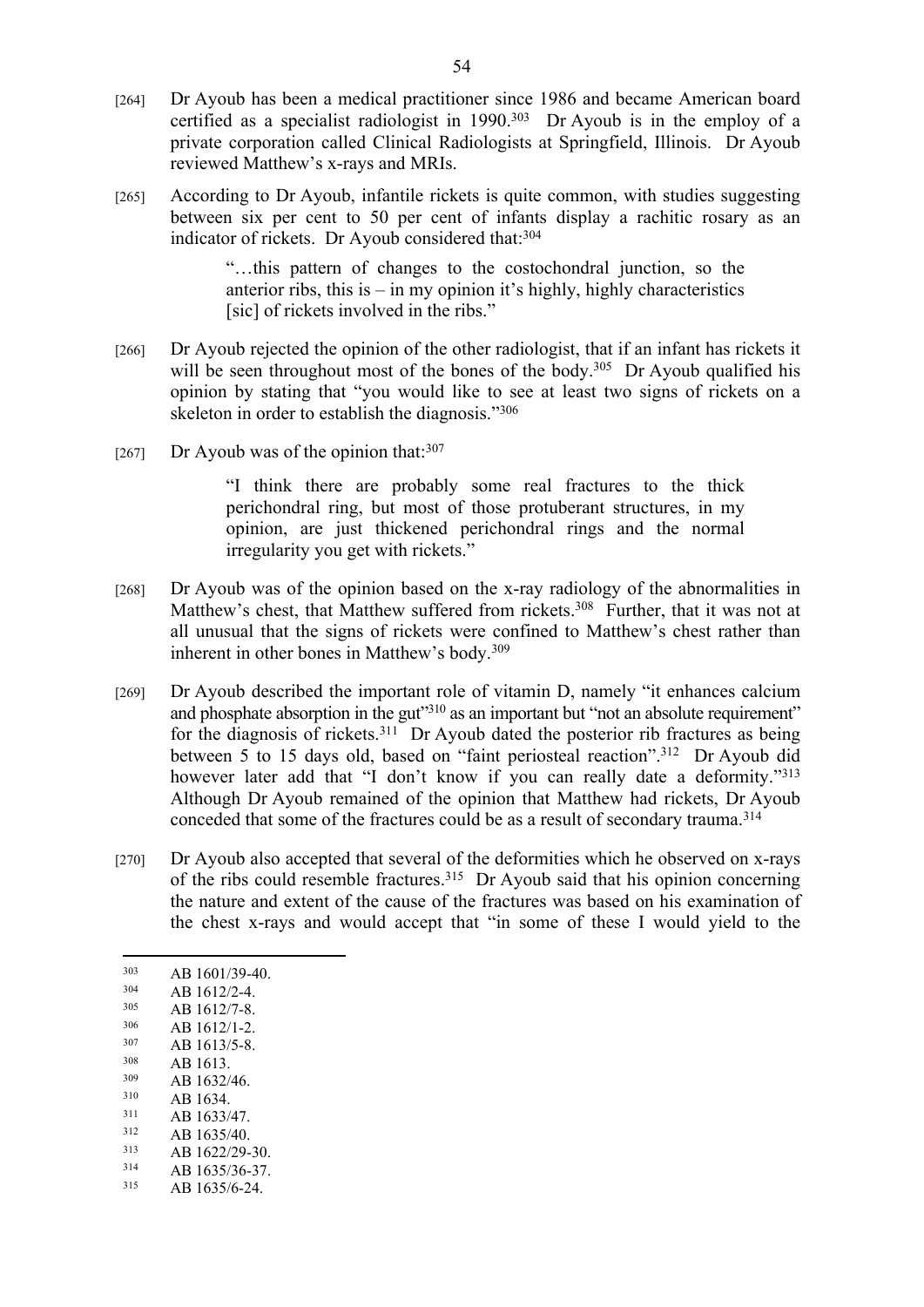autopsy with regards to the acuteness of these fractures, if they indeed saw bleeding in histological fracture".<sup>316</sup>

[271] Dr Ayoub said that as Matthew suffered from rickets, he would have expected Matthew to have suffered from chest fractures as a result of the CPR administered by not only the accused, but also the ambulance officers who tended to Matthew. However Matthew did not suffer any rib fractures from CPR and the jury may have considered that important.

#### **Conclusion on Ground 1:**

- [272] It cannot be presumed that the jury would not be alive to the difficulties raised by expert evidence, which have been summarised by Heydon J in *Dasreef Pty Ltd v*  Hawchar.<sup>317</sup> There are many good and logical reasons for the jury to have accepted the expert evidence brought in the prosecution case and rejected the expert evidence brought in the defence case.
- [273] The acceptance of the expert evidence brought in the prosecution case establishes not only that Matthew died as a result of traumatic injury, but that trauma inflicted upon Matthew caused Matthew to suffer from diffuse brain swelling, intracranial haemorrhaging including both subdural and subarachnoid haemorrhaging, extensive retinal haemorrhaging and bilateral retinoschisis.
- [274] Accepting the expert evidence brought in the prosecution case, particularly from Doctors Mokrzecki, Tan, Heymann, Frischman, Smith, Alcock, Stalewski, Loibl, Gole, Robertson, Skellern, Donald, Guazzo and Professors Williams and Lamont, the jury was entitled to conclude, and beyond reasonable doubt, that the evidence did establish that the traumatic injury which caused the infant Matthew Baxter to collapse, was inflicted upon Matthew by the appellant.
- [275] The jury also had to weigh the impressive expert evidence in the prosecution case against the evidence of the appellant and the expert witnesses in the defence case.
- [276] The appellant's argument that the prosecution case suffered from a fundamental shortcoming, due to the inability of the expert evidence to identify the level of force required to cause Matthew's injuries, is particularly unattractive. The appellant argues because the level of force cannot be specifically identified, that it:

"[L]eft the jury without a proper basis upon which they could form any conclusions about what the appellant might have intended or foreseen, or what a reasonable person would have reasonably foreseen as a possible consequence of any willed act."<sup>318</sup>

[277] The appellant calls in aid of this submission the Victorian Court of Appeal's decision in *R v Klamo* as follows:<sup>319</sup>

> "Apart from the lack of evidence as to the alleged unlawful acts, I also consider that the evidence raised doubts with respect to the mental element of the crime. As noted earlier, Professor Cordner had

 $316$  AB  $1637/46 - 1638/1$ .<br> $317$  (2011) 243 CI R 588 a

 $^{317}$  (2011) 243 CLR 588 at 610 – 611.<br><sup>318</sup> See paragraph 58 of the appellant's

<sup>&</sup>lt;sup>318</sup> See paragraph 58 of the appellant's written outline.<br> $\frac{319}{2}$   $\frac{5000118 \text{ YD}644.650 \text{ at } 561 \text{ to } 5571}$  Feetnate and

<sup>[2008] 18</sup> VR 644, 659 at [66] to [67]. Footnote omitted.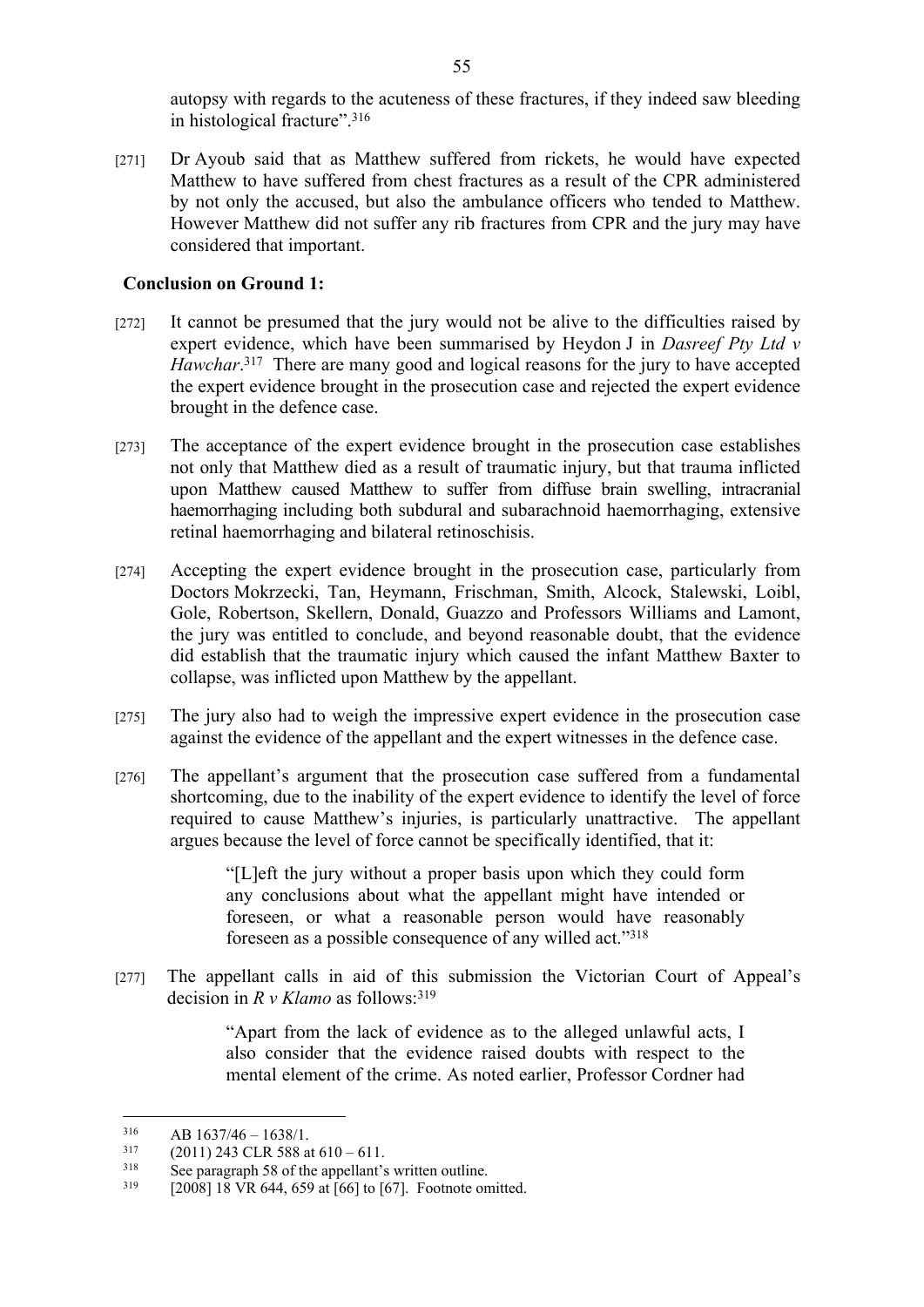stated that there was continuing controversy among experts about the mechanism by which shaking a baby could cause a brain haemorrhage and — equally — about the degree of force required for that to occur. Professor Cordner added that this controversy was directly relevant to:

… the question, is it always the case that the shaking has to be so severe that the person doing it would have some understanding that some harm might result.

The Crown's "second shaking" hypothesis required the jury to postulate a shaking event about which nothing was known other than that it had — on this hypothesis — caused the child's death. In the face of Professor Cordner's evidence, I do not see how the jury could have been satisfied beyond reasonable doubt that the force used in the postulated shaking was such that a reasonable person in the applicant's position *must have known* that it would expose the baby to an appreciable risk of serious harm."

- [278] Klamo's case differs considerably from the present case because Klamo admitted to a minor shaking of his infant child some weeks before the child passed away. In that case, however,<sup>320</sup> the medical evidence did not purport to establish any informative conclusion as to the cause of death. The medical evidence was materially different. In the present case, the appellant denies any shaking or ill treatment of Matthew, yet Matthew was shown to suffer from catastrophic injuries. It is the degree of injury sustained by Matthew in the present case which has compelled Dr Skellern and Dr Donald to opine that the injuries were in fact caused by shaking.
- [279] It has not been demonstrated on review of the whole of the evidence that it was not open to, or unreasonable for, the jury to have accepted the prosecution case, and accordingly it cannot be concluded that the verdict is unreasonable, nor unsupported, by the evidence.

# **Ground 2(a): Error admitting evidence of rib fractures sustained by the deceased**

- [280] After Matthew was admitted to the Townsville General Hospital on 3 November 2011, a series of x-rays were taken. The x-rays revealed two fractures to the posterior ninth and tenth left ribs which radiologically were shown to be in a state of advanced healing and were estimated to be about three weeks old at the time of the x-rays (that is occurring at or around 13 October 2011).
- [281] The x-rays revealed Matthew suffered from 15 anterior rib fractures, some of which showed evidence of healing, and from which it could be estimated that the rib fractures occurred seven to ten days prior to the date of x-rays being taken on 3 November 2011 (that is the 15 anterior fractures are likely to have been suffered between 24 and 27 October 2011).
- [282] The appellant brought a pre-trial application, pursuant to s 590AA of the *Criminal Code* 1899 (Qld) seeking the exclusion of the evidence of the rib fractures and the opinion evidence of the cause or likely mechanism of the rib fractures.

<sup>320</sup> See paragraph 53 of the appellant's written outline.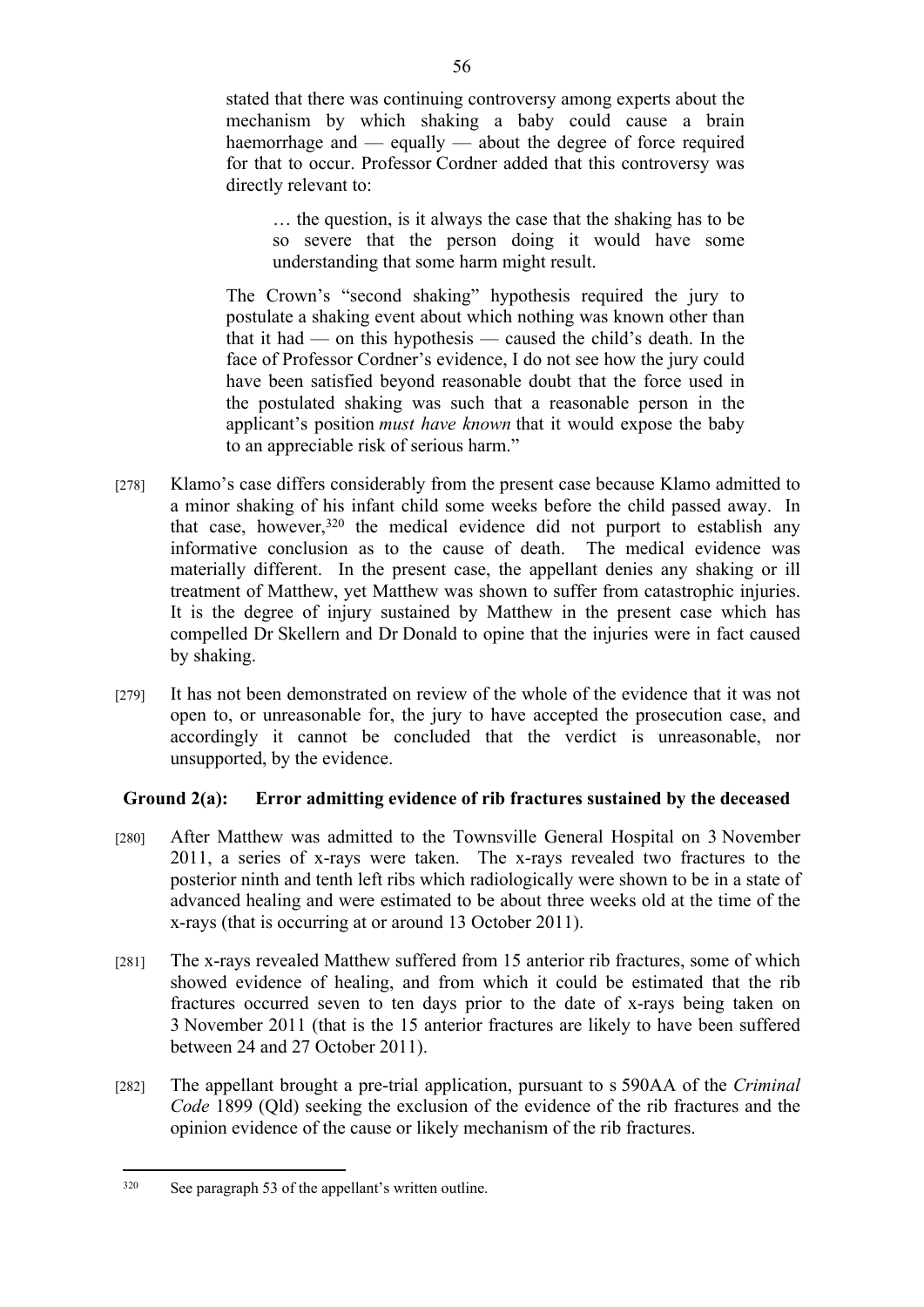- [283] The pre-trial hearing was conducted on 10 October 2017 and included oral evidence from Dr Van Ee and extensive written and oral submissions. On the application, defence counsel successfully argued that the evidence of the rib fractures ought not to be admitted on the basis that they demonstrated propensity to be violent to Matthew. The Crown however succeeded in persuading the primary judge that the rib fracture evidence was admissible pursuant to s 132B of the *Evidence Act* 1977 (Qld). Defence counsel then argued that the rib fracture evidence ought to be excluded pursuant to s 130 of the *Evidence Act* 1977 (Qld) (as being more prejudicial than probative).
- [284] In his argument for the admission pursuant to s 132B of the *Evidence Act* 1977 (Qld), the prosecutor conceded that appropriate directions would need to be provided by the trial judge to the jury to ensure the proper use of the rib fracture evidence.<sup>321</sup> The primary judge accepted that submission, ruling: $322$

"Subject to the need to give appropriate directions and warnings to the jury with respect to propensity evidence and appropriate instructions to the jury that the basis of the tender is to serve the purpose of s 132B, that is to provide relevant evidence of a history of a relationship so that the event or events contended by the prosecution on the 3rd of November are not seen as isolated events out of a context, I propose to - I hold this evidence is admissible on this ground."

[285] Section 132B of the *Evidence Act* 1977 (Qld) provides:

#### "**132B Evidence of domestic violence**

- (1) This section applies to a criminal proceeding against a person for an offence defined in the Criminal Code, chapters 28 to 30.
- (2) Relevant evidence of the history of the domestic relationship between the defendant and the person against whom the offence was committed is admissible in evidence in the proceeding.
- (3) In this section—

*domestic relationship* means a relevant relationship under the *Domestic and Family Violence Protection Act 2012*, section 13.

Note—

Under the *Domestic and Family Violence Protection Act 2012*, section 13, a relevant relationship means an intimate personal relationship, a family relationship or an informal care relationship, as defined under that Act."

[286] It is plain that the accused and his deceased son Matthew stood in a domestic relationship. The issue to be determined was whether the "rib fracture evidence" was properly construed as "relevant evidence of the history of the domestic relationship". The touchstone is relevance, the prosecutor submitting that the use of

 $\overline{AB}$  59 – 60.<br>322 **AB** 69/41.46

AB 68/41-46.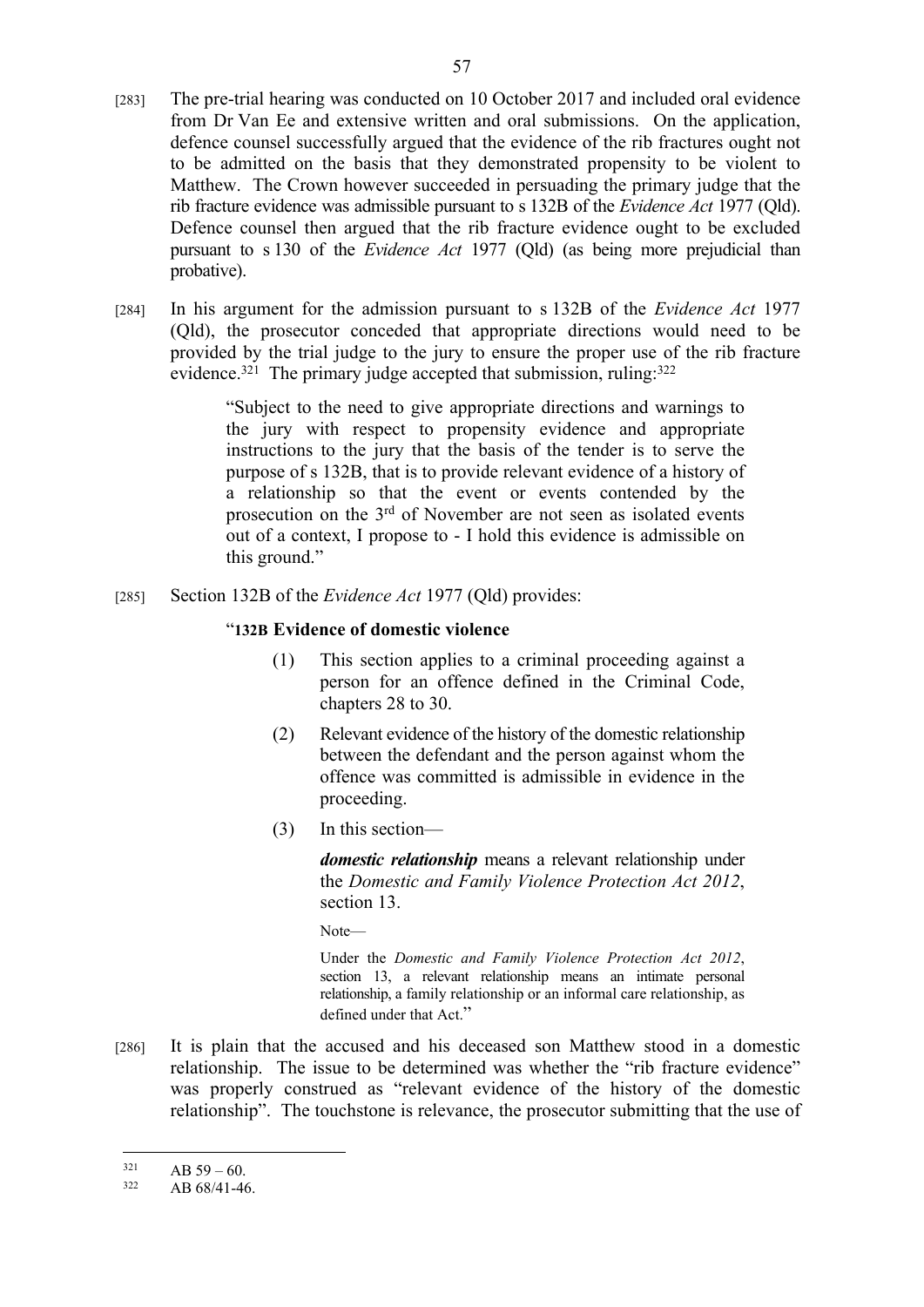"the rib fracture evidence" was "that it makes the injury sustained on the 3rd of November more intelligible or explicable, for without that context, such events may appear improbable or to have occurred out of the blue."<sup>323</sup> The primary judge accepted this submission, subject to appropriate directions.

[287] On appeal the appellant argues that the rib fracture evidence cannot be properly construed as evidence "of the history" of any relationship as:<sup>324</sup>

> "[T]hese fractures could have been a residual symptom of events which occurred in the course of the relationship. But to be "relevant", and to be a part of a "history of" their relationship, it had to be established that the fractures were in fact the product of deliberate trauma inflicted by the appellant upon Matthew."

- [288] Section 132B (and s 132A) were inserted by the *Criminal Law Amendment Act* 1977 (Qld). As observed by Heydon J in *Roach v The Queen*, <sup>325</sup> the Queensland Legislature evinced a disinclination to embrace the rule in *Pfennig v The Queen*. Section 132B(2) is curiously drafted insofar as it utilises the word "relevant" as descriptive of the type of evidence which is admissible. That is hardly surprising as no one would suggest that "irrelevant" evidence of a history of a domestic relationship ought to be admitted.
- [289] The word "relevant" can only be given meaning if s 132B(2) is read in its broadest form. That is evidence of what may or may not have occurred between participants in a domestic relationship is admissible as long as it bears a sufficient rational connection to an issue at trial.
- [290] One can see examples of some use being put to the word "relevant", in particular as s 132B(1) applies in relation to proceedings against a person in respect of violence, i.e. chapters 28 to 30 of the *Criminal Code* 1899 (Qld).
- [291] It may readily be accepted that evidence of non-violent sexual misconduct between the relevant persons to the domestic relationship, would not be relevant to the issue of the nature of the domestic relationship where the offence charged is one of violence. Even then, one would accept there is room for debate as to what was and what was not relevant. However, on the text of the subsection it is clearly the legislature's intent that the section would be given a broad meaning.
- [292] In *Roach v The Queen*, the plurality said:  $326$

"The first requirement which must be fulfilled, for evidence to be admissible, is that it be relevant. The question as to relevance is whether the evidence, if accepted, could rationally affect the assessment by the jury of the probability of the existence of a fact in issue. It may do so indirectly. As Gleeson CJ observed in *HML v The Queen*, evidence may be relevant if it assists in the evaluation of other evidence.

 $323$  AB 59/20-22.

<sup>&</sup>lt;sup>324</sup> Paragraph 99 of the appellant's written outline.<br><sup>325</sup> (2011) 242 CI B 610 of p 630.

 $^{325}$  (2011) 242 CLR 610 at p 630.<br> $^{326}$  (2011) 242 CLB 610 at 616

<sup>326</sup> (2011) 242 CLR 610 at 616 – 617 [12] – [13]; 621 – 622 [31]; 624 [42] – [43]; 625 [45]. Emphasis added. Footnotes omitted.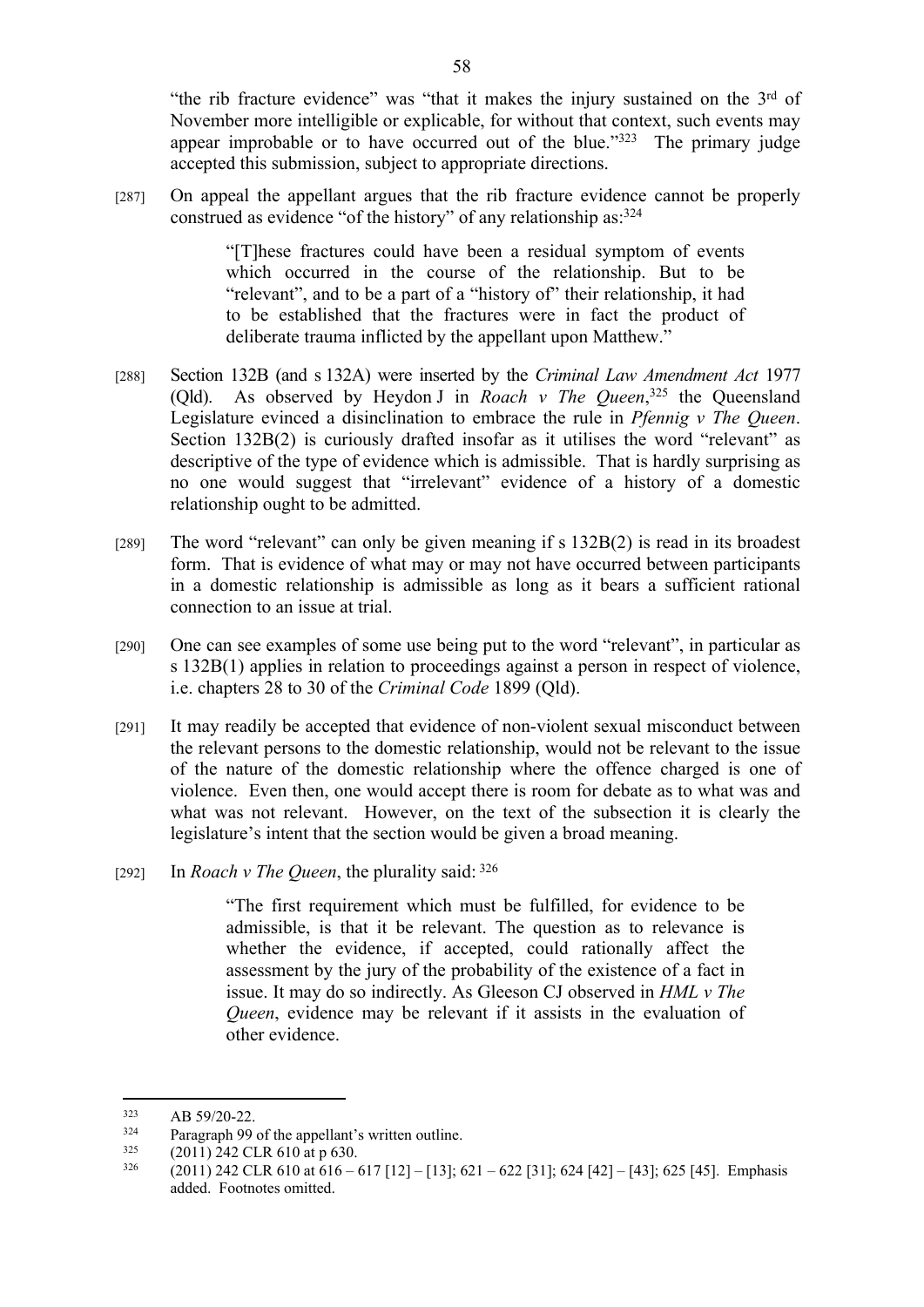In *Smith v The Queen* it was said that evidence is relevant or it is not; no question of discretion arises. If it is not relevant, no further question arises about its admissibility, for irrelevant evidence may not be received. It was then said that:

"These propositions are fundamental to the law of evidence and well settled. They reflect two axioms propounded by Thayer and adopted by Wigmore: 'None but facts having rational probative value are admissible,' and 'All facts having rational probative value are admissible, unless some specific rule forbids.'"

The section therefore has a potentially wide operation. It is not restricted in its application to similar fact evidence tendered to prove propensity on the part of the accused, which is the focus of this appeal. Its purpose is to ensure that in criminal trials evidence of the history of domestic violence is put before a jury, or other arbiter of fact, so long as it is relevant to an issue in those proceedings. Relevance is the only requirement stated for admissibility. It may be assumed that that legislative choice was made with knowledge of the decision in *Pfennig*, which had been made some two years earlier and which effected an important change. It was not necessary for the rule in that case to be expressly excluded, as the appellant submitted. The sole basis to be applied for admissibility, relevance, is clearly stated.

The purpose of the evidence in *Pfennig* may be contrasted with that for which the evidence in question was tendered in the present case. Here the complainant gave direct evidence both of the alleged offence and of the 'relationship' evidence. The latter evidence, which included evidence of other assaults, was tendered to explain the circumstance of the offence charged. It was tendered so that she could give a full account and so that her statement of the appellant's conduct on the day of the offence would not appear '**out of the blue**' to the jury and inexplicable on that account, which may readily occur where there is only one charge. It allowed the prosecution, and the complainant, to meet a question which would naturally arise in the minds of the jury.

It is difficult to resist the conclusion that it was intended, by the insertion of s 132B, that persons suffering from domestic violence not be disadvantaged in the giving of their evidence and that they be able to tell their story comprehensively. It may be taken to express a perception that it is in the public interest that they be able to do so and that the prosecution of offences which involve a history of domestic violence be thereby enabled. The reception of the evidence operates more fairly to a complainant. Unfairness to the accused, by its reception, is to be considered by reference to s 130.

…

…

…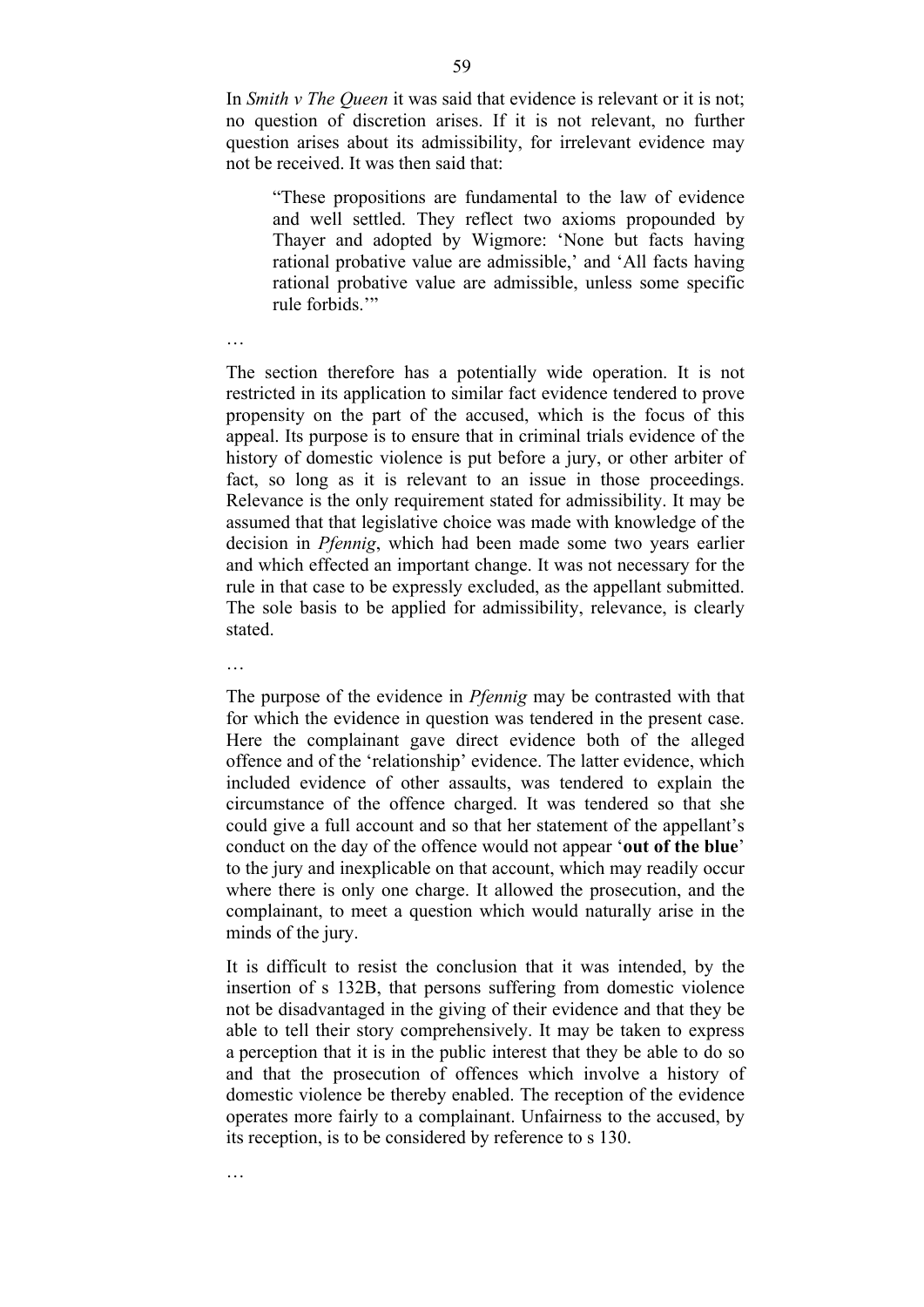In the present case the evidence, if accepted, was capable of showing that the relationship between the appellant and the complainant was a violent one, punctuated as it was with acts of violence on the part of the appellant when affected by alcohol. Without this inference being drawn, the jury would most likely have misunderstood the complainant's account of the alleged offence and what was said by the appellant and the complainant in the course of it. To an extent Holmes JA acknowledged this in the conclusions to her reasons. Whilst her Honour identified the relevance of the evidence as showing the particular propensity of the appellant, she also concluded that it made the appellant's conduct in relation to the alleged offence intelligible and not out of the blue."

[293] Although the present case is factually markedly different from *Roach*, as the victim is a dead infant, the principles remain the same. In particular, the breadth of s 132B, together with the conclusion discussed by the plurality in *Roach*<sup>327</sup> that the proper conclusion is that s 132B is intended to allow persons suffering from domestic violence to tell their whole story is still applicable in the present case. The death in infancy of the victim prevents that occurring by way of direct evidence. However, the "rib fracture evidence" coupled with the evidence of Matthew only being in the care of the accused or his mother, Ms Baxter, enjoined with Ms Baxter's evidence, if accepted by the jury, that she did not ever visit violence upon her infant son, provides proper factual basis for the correct finding that the "fractured ribs" was admissible as directly relevant within the proper meaning of s 132B.

# **Ground 2(b): Failing to exclude the evidence pursuant to s 130 of the** *Evidence Act* **1977**

[294] Section 130 of the *Evidence Act* 1977 (Qld) provides:

# "**130 Rejection of evidence in criminal proceedings**

Nothing in this Act derogates from the power of the court in a criminal proceeding to exclude evidence if the court is satisfied that it would be unfair to the person charged to admit that evidence."

- [295] As stated by the plurality in *Roach*<sup>328</sup>, the effect of s 130 is to preserve the common law discretion to exclude evidence on the ground of unfairness which provides a discretion of the trial judge to reject otherwise admissible evidence under s 130 "if a trial judge considers that the evidence will be productive of unfairness in the trial of the accused."<sup>329</sup>
- [296] The power reposed in a trial judge pursuant to s 130 of the *Evidence Act* must be exercised according to the ordinary plain words of s 130, that is, it is for the accused to satisfy the trial judge of the unfairness in permitting the evidence to be placed before the jury. This is made plain by the plurality in *Roach*. 330
- [297] Admission of evidence which is prejudicial to an accused cannot, *ipso facto*, be a basis for unfairness. The adjective "probative" simply means "serving to prove". If

 $327$  At 624 [43].

 $\frac{328}{329}$  At 622 [32].

<sup>329</sup> *Roach v The Queen* (2011) 242 CLR 610 at 622 [32].

<sup>330</sup> At 622 [32].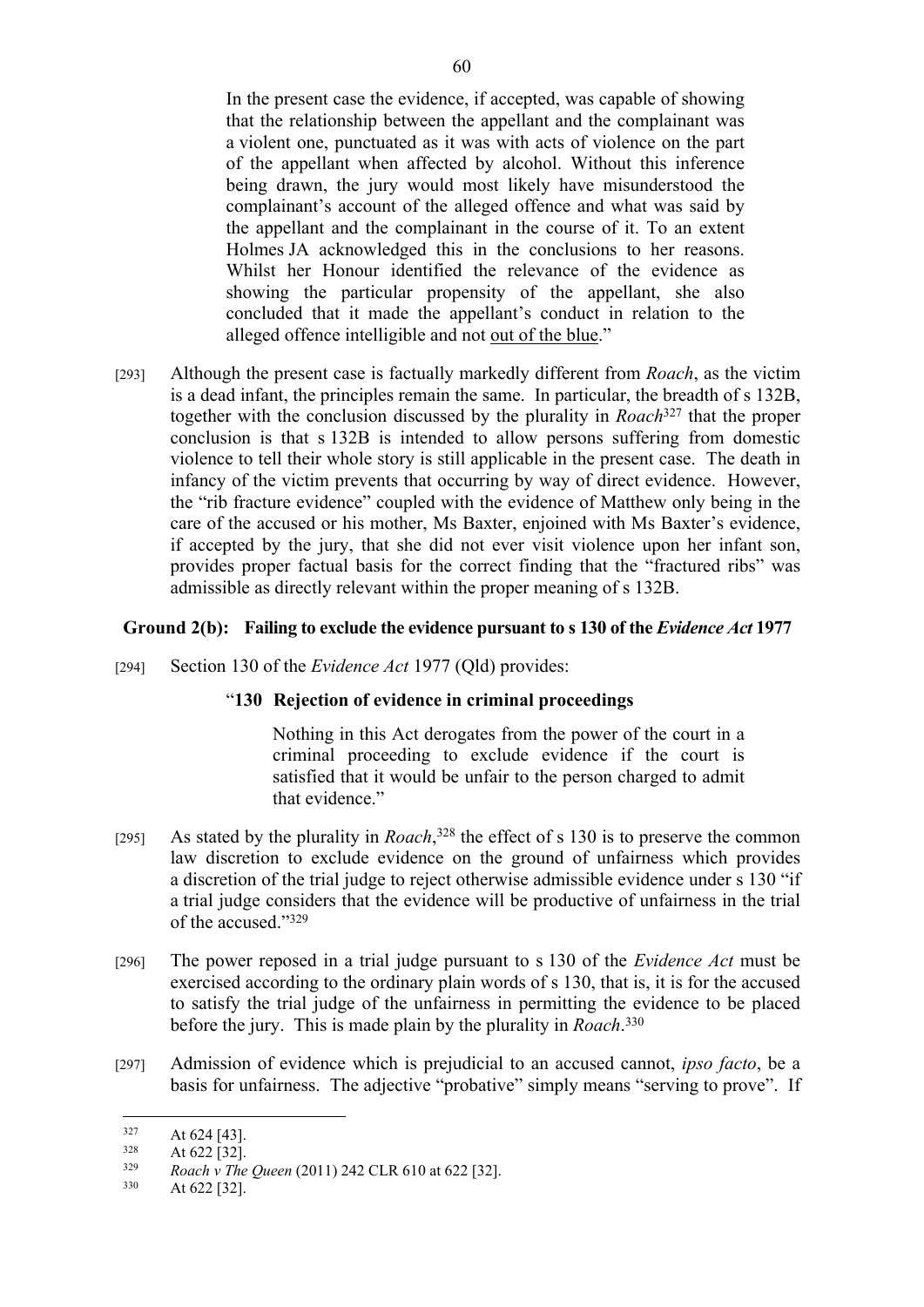evidence serves to prove an important element in a criminal offence, then it is highly probative and must therefore be additionally highly prejudicial. It cannot, be, "unfair" to the person charged to admit highly prejudicial evidence, simply because it is highly probative.

- [298] To paraphrase the reasons of Menzies J in *Wilson v The Queen*<sup>331</sup> and cited with approval by the plurality in *Roach*<sup>332</sup> "to shut the jury off from the rib fracture evidence" which may shed light upon the relationship between the appellant and Matthew, would require the jury to make important factual decisions upon what actually occurred on 3 November 2011 in a vacuum; particularly where one would consider it "out of the blue" for any father to act violently towards his infant son.
- [299] As in many cases where s 132B is deployed, the major concern with respect to fairness to the accused relates to the use of that other occasion evidence as showing a propensity to commit the crime which is the subject of the trial. It is because of a concern that juries may use propensity reasoning, directions are important. In this regard, appeal ground 2(b) and 2(c) cannot be considered in isolation.
- [300] If there were no adequate directions provided in respect of the rib fracture evidence, then it may readily be concluded that there was "unfairness" to the appellant which ought to have been the subject of the exercise of a s 130 discretion to exclude the "rib fracture" evidence. As the plurality said in *Roach*, it must therefore be concluded that there is no unfairness as long as there are proper directions to the  $jury:$ <sup>333</sup>

"The importance of directions in cases where evidence may show propensity should not be underestimated. It is necessary in such a case that a trial judge give a clear and comprehensible warning about the misuse of the evidence for that purpose and explain the purpose for which it is tendered. A trial judge should identify the inferences which may be open from it or the questions which may have occurred to the jury without the evidence. Those inferences and those questions should be identified by the prosecution at an early point in the trial. And it should be explained to the jury that the evidence is to allow the complainant to tell her, or his, story but that they will need to consider whether it is true."

# **Ground 2(c): Error in directions as to manner in which evidence of the rib fractures could be used**

[301] In considering whether the primary judge "gave a clear and comprehensible warning about the misuse of the evidence [and explanation as to] the purpose for which it [was] tendered" one must not lose sight of the fact that the trial was conducted with 21 days of evidence from 16 October 2017 until 13 November 2017. There were then two days of closing addresses on 14 and 15 November 2017 before the summing up commenced. The summing commenced on 16 November 2017 which proceeded essentially over the entirety of the following day, 17 November 2017.

 $^{331}$  (1970) 123 CLR 334.<br> $^{332}$  At 624 – 625 [44]

 $332$  At 624 – 625 [44].<br>  $333$  At 625 [47]

At 625 [47].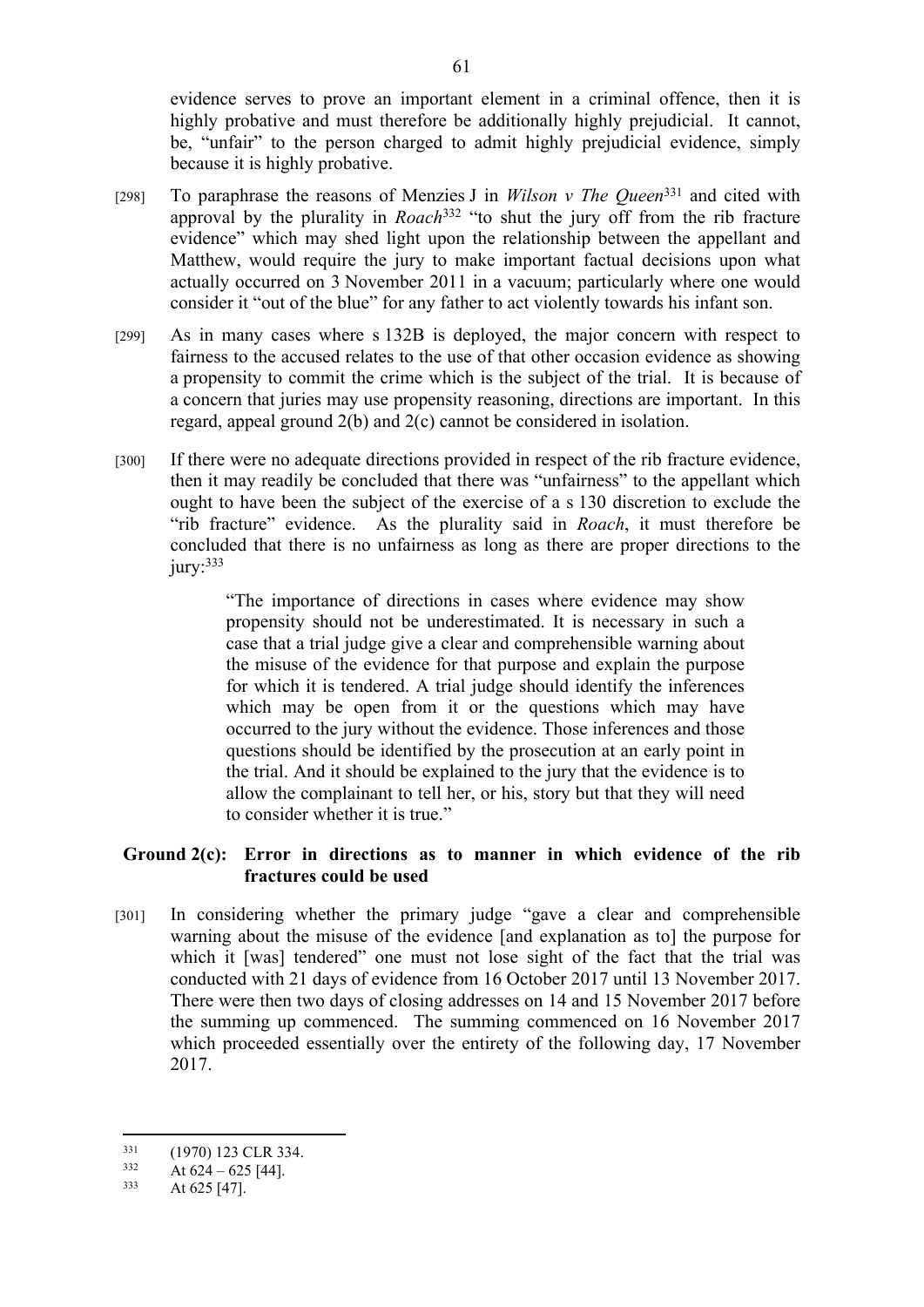- [302] The primary judge's directions therefore must be read as a whole in order to have a proper understanding of their effect.
- [303] It could barely be suggested that the primary judge's directions on the issue of the use of the "rib fracture" evidence was not comprehensive.<sup>334</sup>
- [304] The primary judge's direction to the jury was based on a direction approved by the Court of Appeal in *R v Mills*<sup>335</sup> which provided in part:

"… but if a person, standing in the place of a parent, on one occasion used such force or violence to a child who was a member of his household so as to fracture that child's arm, you might think that it is common sense that one is entitled to take into account, in deciding whether it is more likely or less likely that that person acted with violence towards the same child in the household on a later occasion; it is really to draw an inference based on one's knowledge of human behaviour."

[305] In the present case, the primary judge's directions concerning the use of the "rib fracture" evidence are set out in 14 paragraphs on transcript pages 1800 to 1802 of the Appeal Record Book. It is too comprehensive to set out in full detail. Pertinently it included:

> "But I must now give you a direction at law about the limited use you can make of the evidence concerning the X-rays of the chest, and the rib fractures, if they be rib fractures, and the related matters, even if you conclude that the Prosecution has proved that Matthew sustained rib fractures as a result of the actions of the defendant.<sup>336</sup>

> [Y]ou must not use it to conclude that the defendant is someone who has a tendency to commit this type of offence with which he is charged, that is, murder by act or acts resulting in the death, with the intention to cause death or grievous bodily harm or, for that matter, its alternative, manslaughter. It would be quite wrong for you to reason that if you are satisfied that he did the act or acts on the occasions when the rib fractures are alleged to have been sustained, that it is likely that he committed the charge, the offence of murder, on a later occasion as alleged.

> In short, you must not reason that because the defendant caused rib fractures, it is likely that he did anything on or about the 3rd of November with the intention to kill Matthew or that he might have an unlawfully killed Matthew. As I said to you, the evidence of rib fractures comes before you as a part of the Prosecution case concerning an allegation of a history of violence within the domestic relationship that included Matthew and the defendant, and it does not come before you as proof of the charge of murder or its alternative, manslaughter.

…

 $^{334}$  The direction is set out in full in AB 1800 – AB 1802.<br> $^{335}$  [10861 1 Od B 77 of 83] 84

 $[1986]$  1 Od R 77 at 83 – 84.

<sup>336</sup> AB1081/40-44.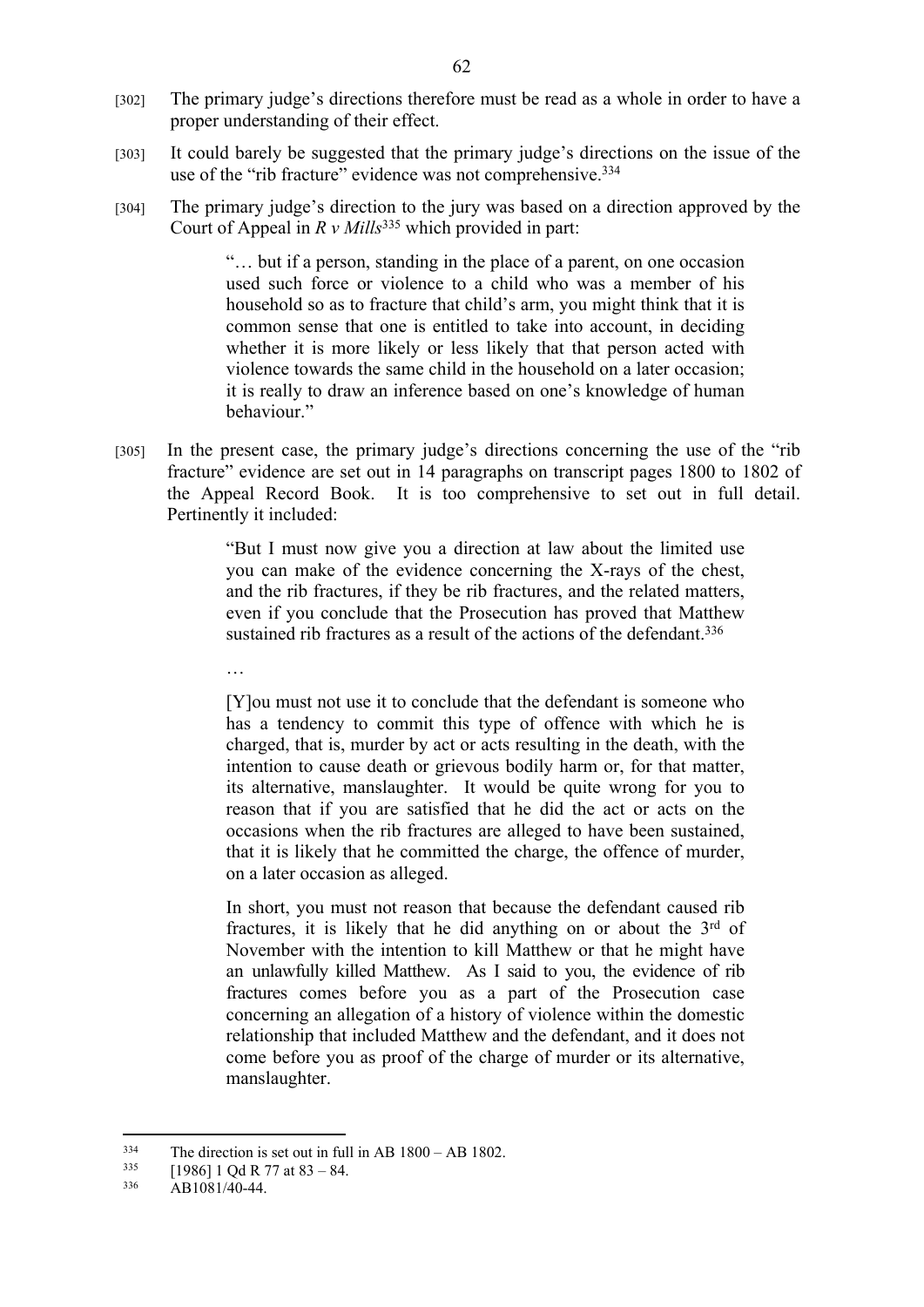The evidence forming part of the history of the domestic relationship comes before you with the purpose of rendering intelligible or explicable the conduct that is alleged to have occurred on the  $3<sup>rd</sup>$  of November 2011 which, in the absence of a history of a domestic relationship, would otherwise appear to be out of character and improbable or to have occurred out of the blue. Further, and this is very important, you must separately consider the evidence relating to the rib fractures independently of and separately from the evidence concerning the injury or injuries alleged to have resulted in Matthew's collapse and ultimate death. You must not use one body of evidence to bolster the evidence relating to the other issue."<sup>337</sup>

[306] Sight must not be lost of the central plank in the appellant's defence, namely he was considered a man of good character and credit. The appellant, with the support of his wife and his family and others, provided considerable good character evidence for the appellant. As the trial noted, the appellant's trial counsel: 338

> "[P]laced great emphasis upon his client's character and background and he reminded you of the evidence of his client's military service, the love his wife had for him and regard for him and the regard that the family and extended family had for him and what they said about his good character. And he submitted to you that what is alleged against him is not consistent with the character of the defendant."

[307] I have had benefit of the draft reasons of Jackson J, (with whom Fraser JA agrees), who has concluded that the rib fracture evidence ought to have been excluded by the primary judge exercising his discretion under s 130 of the *Evidence Act*. As Jackson J pointed out Dr Lamont did state in evidence that "[t]he point I'm making is you're looking at the whole baby. You've got all the rib fractures.<sup>339</sup> You've got the three or four different features within the brain together as  $a - as a$ combination." However, this evidence was stated by Dr Lamont on the sixtyseventh page<sup>340</sup> of Dr Lamont's 113 pages of testimony.<sup>341</sup> Dr Lamont's answer was directed to a question by the primary judge about the "triad" of features the subject of Swedish research on shaken baby syndrome. Importantly fractures are not one of the triad features referred to in that study. Fractures are not mentioned to at all in that study.<sup>342</sup> The question was put by the primary judge in relation to the mechanism of the injury as being potentially caused by "violent shaking". In that context rib fractures may be seen as relevant, as Dr Lamont put it "as a combination". However as Dr Lamont explained where there are combinations of features:

> "[a] variety of things, my suspicion for non-accidental injury then climbs, unless there's a good story behind it. They've been crushed by – by rolling a car or something. If there's no good story behind it, then the suspicion climbs. And at some stage you've got to say this is – this is highly indicative of – of non-accidental injury." $343$

- $\frac{339}{340}$  AB 600/36.
- $340$  AB 600.<br> $341$  AB 522

AB 601/1-15.

 $337$  AB1802/19-44.

 $338$  AB1886/4-8.

 $341$  AB 533 - AB 646.<br> $342$  AB 507: AB 2012.

 $342$  AB 597; AB 2012 – 2018.<br> $343$  AB 601/1-15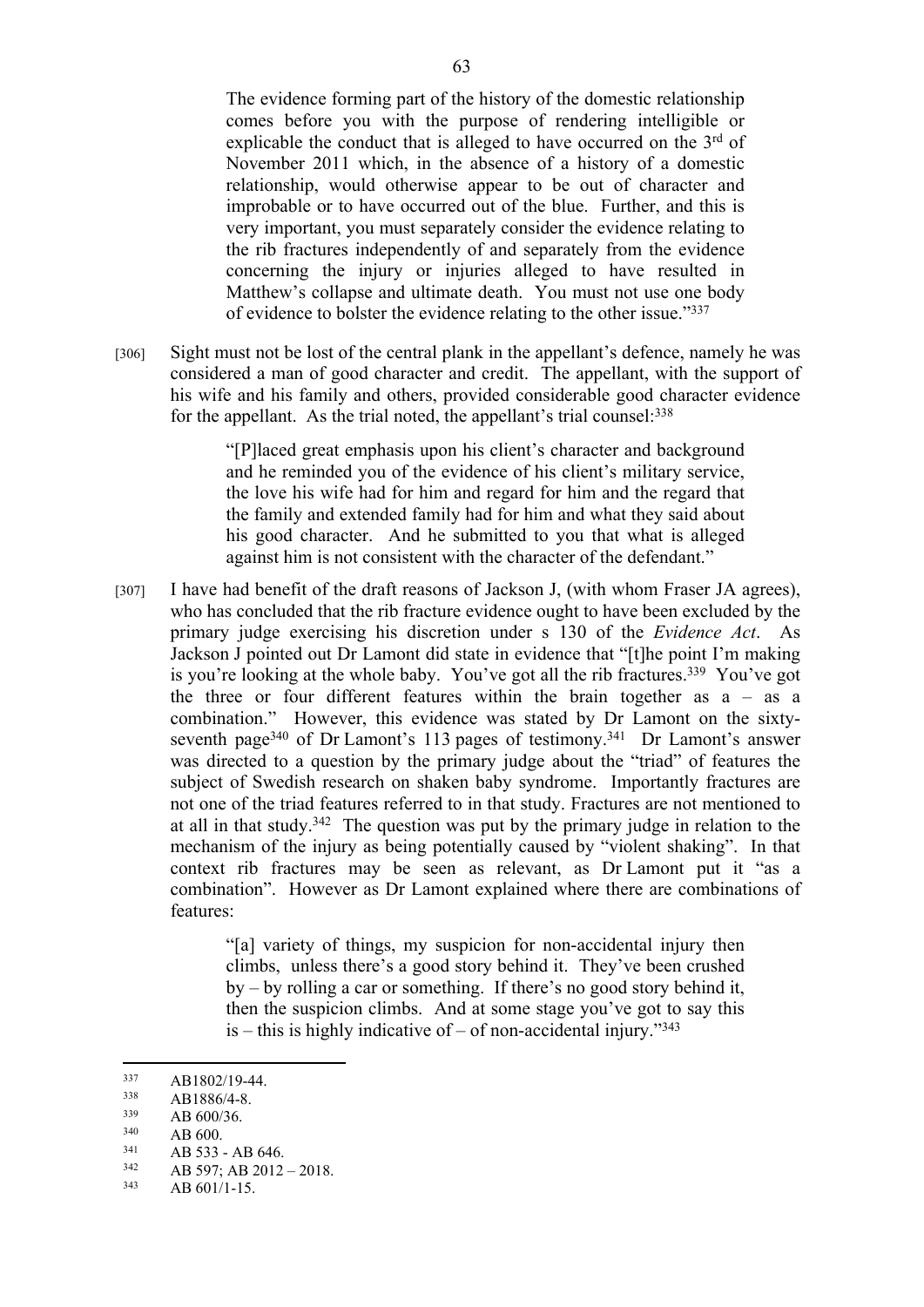- [308] When that passage of Dr Lamont's evidence is read as a whole it is, to my mind, nothing more than an assertion by Dr Lamont that where there are a combination of injuries an enquiry is called for to examine the cause of the injuries, that is, one looks to the "story behind it". In the present case the story antecedent to it from the appellant was that he was a man of good character who loved and cared for his son and did not harm his son in any way. In my view it is not unfair to the appellant to admit evidence of the rib fractures so that the jury were entitled to hear all of the relevant relationship evidence and assess it as directed by the primary judge. The jury heard from Ms Baxter who swore that she did not injure Matthew<sup>344</sup> and that her husband, the appellant, and father to Matthew, was a loving, nurturing and caring father<sup>345</sup> and a calm man<sup>346</sup> of good character.<sup>347</sup>
- [309] Jackson J concluded that it was unfair to the appellant to admit the rib fracture evidence as relevant evidence of the history of the domestic relationship without instructing the jury that they ought to have been satisfied beyond reasonable doubt that it was the appellant who caused the rib fractures.
- [310] In declining to exercise his discretion pursuant to s 130 of the *Evidence Act* the primary judge said<sup>348</sup> "[i]n my view, a fair trial can be had, provided no improper use is made of the evidence and appropriate instructions and warnings are given."
- [311] In his direction to the jury the primary judge did not direct the jury that they ought only consider the rib fracture evidence if they were persuaded beyond reasonable doubt that the appellant had caused the rib fractures. The primary judge said in part of his direction to the jury on this issue:<sup>349</sup>

"… There is a debate between the experts which you have to grapple with about the proper interpretation of the X-rays and the other evidence, and what can be drawn – and what conclusions can be drawn. And it is simply not a matter of making a choice between the evidence of one body, for example, the witnesses called by the Prosecution on the issue, and the expert witnesses for the Defence. Even after careful deliberation, if you reject the evidence of the Defence experts on this issue, it does not follow that you can simply proceed to accept the evidence given by the Prosecution witnesses on this issue. You must evaluate the evidence and be satisfied of its reliability and accuracy. One possible outcome after considerable deliberation of both bodies of evidence may be you are not persuaded by either. It is a matter for you. If you are unpersuaded by the Prosecution evidence upon this issue, you should ignore all the evidence relating to the chest X-rays, and the alleged rib fractures, the bleeding in the eye and its possible cause, and with it goes all the evidence about Vitamin D deficiency and so forth. And put all that evidence and that issue out of your mind altogether when deliberating upon whether the Prosecution has proved beyond reasonable doubt that the defendant murdered Matthew."

 $344$  AB 1049 - AB 1052.

 $345$  AB 1106.<br> $346$  AB 1107

 $346$  AB 1107.<br> $347$  AB 1106

 $347$  AB 1106.<br> $348$  AB 60/2.4

AB 69/2-4.

<sup>349</sup> AB 1801/20-38.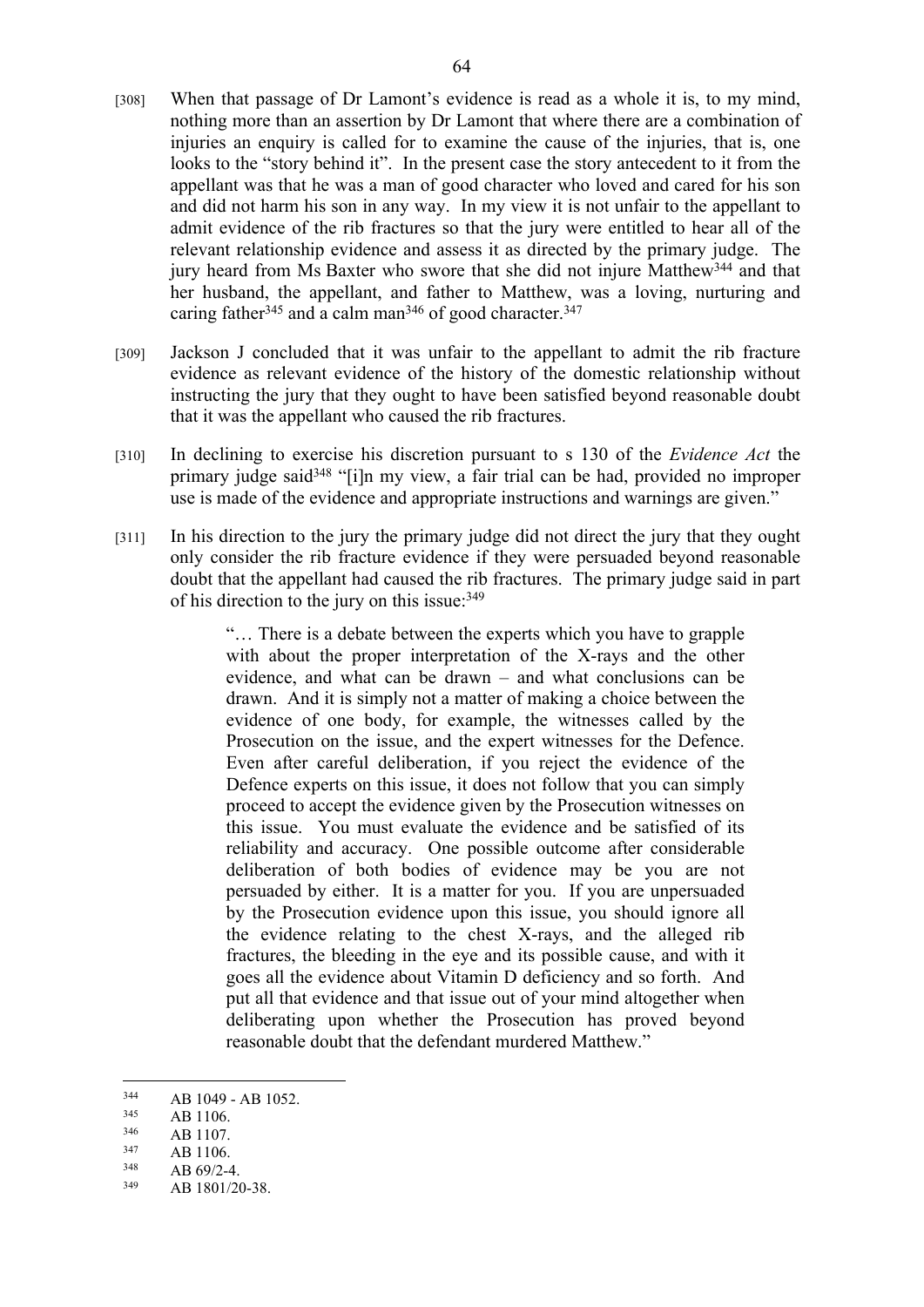- [312] After the summing up to the jury there was no request for a redirection upon the rib fracture issue and in particular no submission seeking a direction that the jury ought only act upon the rib fracture evidence if it was satisfied the appellant caused the fractures to Matthew's ribs beyond reasonable doubt. In *Roach* the plurality (at 49) concluded on the facts in that case that "it was neither necessary nor appropriate for the trial judge to give the jury any direction about the standard of proof to be applied to that evidence".
- [313] In *Shepherd v The Queen* <sup>350</sup>Dawson J (with whom Mason CJ, Toohey and Gauldron JJ agreed) said:

"Circumstantial evidence is evidence of a basic fact or facts from which the jury is asked to infer a further fact or facts ... The inference which the jury may actually be asked to make in a case turning upon circumstantial evidence may simply be that of the guilt of the accused. However, in most, if not all, cases, that ultimate inference must be drawn from some intermediate factual conclusion, whether identified expressly or not. Proof of an intermediate fact will depend upon the evidence, usually a body of individual items of evidence, and it may itself be a matter of inference. More than one intermediate fact may be identifiable; indeed the number will depend to some extent upon how minutely the elements of the crime in question are dissected, bearing in mind that the ultimate burden which lies upon the prosecution is proof of those elements. For example, with most crimes it is a necessary fact that the accused was present when the crime was committed. But it may be possible for a jury to conclude that the accused was guilty as a matter of inference beyond reasonable doubt from evidence of opportunity, capacity and motive without expressly identifying the intermediate fact that the accused was present when the crime was committed.

On the other hand, it may sometimes be necessary or desirable to identify those intermediate facts which constitute indispensable links in a chain of reasoning towards an inference of guilt. Not every possible intermediate conclusion of fact will be of that character. If it is appropriate to identify an intermediate fact as indispensable it may well be appropriate to tell the jury that that fact must be found beyond reasonable doubt before the ultimate inference can be drawn. But where – to use the metaphor referred to by *Wigmore on Evidence*, vol. 9 (Chadbourn rev. 1981), par. 2497, pp. 412-414 – the evidence consists of strands in a cable rather than links in a chain it will not be appropriate to give such a warning."

[314] In my view as the rib fracture evidence was not an "indispensable link" in a chain of reasoning towards an inference of guilt and accordingly the trial judge was not required to direct the jury that it could only act on the rib fracture evidence if it was satisfied of its truth beyond reasonable doubt. To require a direction that the jury must be satisfied beyond reasonable doubt that the appellant caused Matthew's rib fractures elevates that issue to the status of an indispensable intermediate fact when in my view, it is not. It was explained by the primary judge that the rib fracture

<sup>350</sup> (1990) 170 CLR 573 at 579.